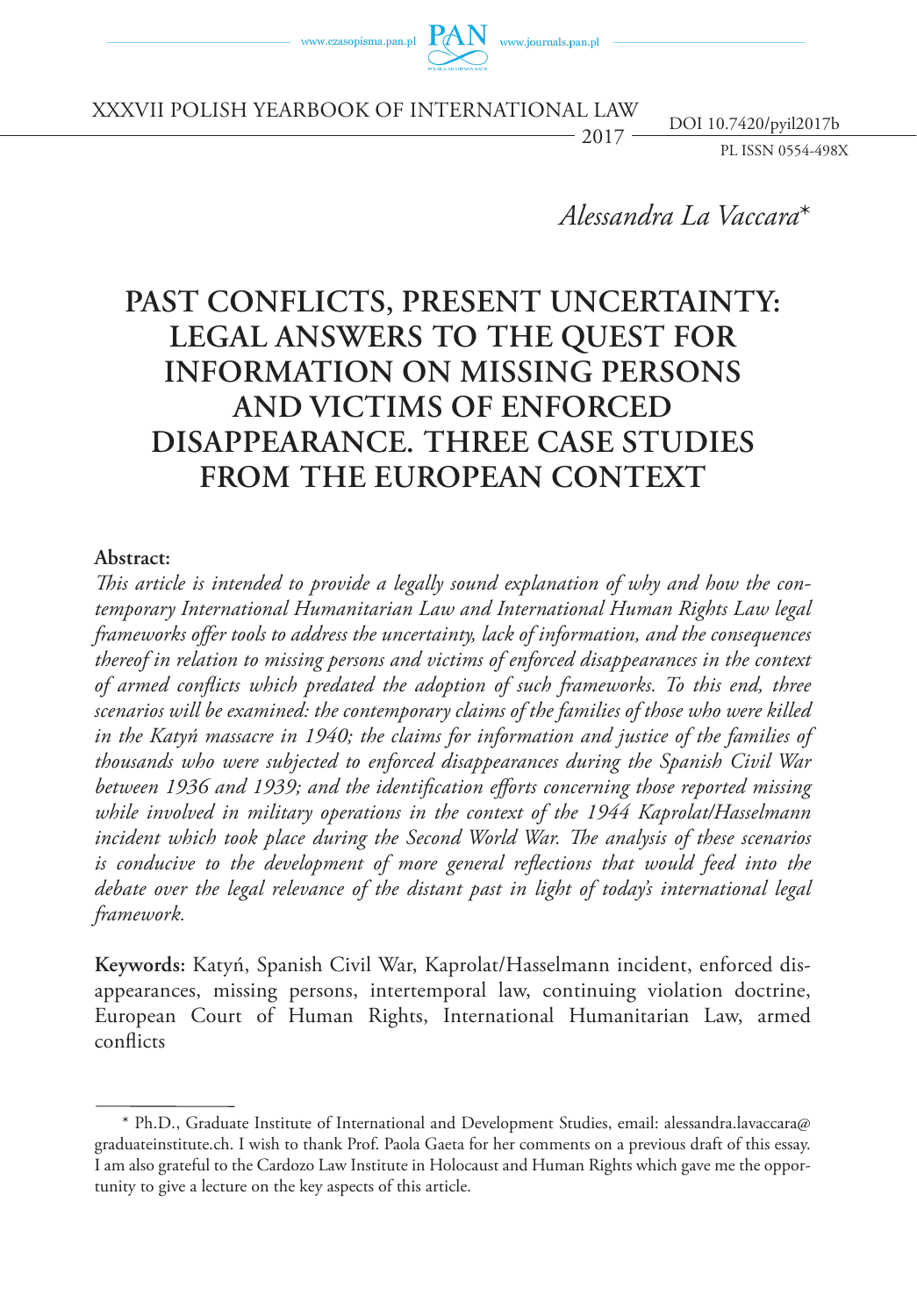### **Introduction**

Past conflicts can still be vivid in the minds of those who survived them as well as those who have been living with the hope of finding answers about their relatives reported missing in the conflicts. Recent examples that have raised the attention of State authorities and international adjudicators revolve around the requests for information of the families of those who were killed in Katyń in 1940; the claims for information and justice by the families of thousands who were subjected to enforced disappearances in the civil war in Spain between 1936 and 1939; and the identification efforts concerning those reported missing while involved in military operations in the context of the 1944 Kaprolat/Hasselmann incident during the Second World War (WWII).

During the Spanish civil war (1936-1939), in addition to the mutual and common practice of desecration of the dead, the nationalists (a falangist group led by General Francisco Franco) refused to issue death certificates for dead republicans.<sup>1</sup> Moreover, the nationalists carried out

the systematic abduction of children of Republican detainees […], who were allegedly given to families who supported the Franco regime once their identities had been changed in the Civil Register. During the civil war, many Republican parents evacuated their children abroad. When the war was over, the Franco regime decided that all those children should return and, after repatriation, many were sent to *Auxilio Social* centers, whereupon parental rights were automatically transferred to the State, while their biological families were quite unaware of this situation. Many of these children were adopted without the knowledge or consent of their biological families.<sup>2</sup>

The effects of this conduct are still vivid and legally relevant at the time of this writing. It was only in 2007 that Spain, under both national<sup>3</sup> and international<sup>4</sup> pressure,

<sup>1</sup> A. Gillespie, *A History of the Laws of War*, Volume 1: *The Customs and Laws of War with Regards to Combatants and Captives*, Hart Publishing, Oxford and Portland: 2011, p. 208.

<sup>2</sup> UN Working Group on Enforced and Involuntary Disappearance (WGEID), *Report of the WGEID. Addendum – Mission to Spain* (2014), UN Doc A/HRC/27/49/Add.1, para. 7.

<sup>&</sup>lt;sup>3</sup> A national movement – made of NGOs, victim associations, relatives of the victims of crimes committed both during the civil war and the dictatorship – began to develop at the end of the 1990s. *See* S. Gàlvez, *El proceso de Recuperación de la Memoria Histórica en España: Una aproximación à los Movimientos Sociales por la Memoria*, 19 International Journal Iberian Studies 25 (2006), pp. 32-36. This movement gained strength at the beginning of the twenty-first century through revived support by a new generation of politicians and activists at the national and international level. R. Escudero, *Road to impunity: The absence of transitional justice programs in Spain*, 36 Human Rights Quarterly 123 (2014), p. 141.

<sup>4</sup> In 2002 the UN WGEID listed Spain among those countries with disappearances cases. UN WGEID, *Question of enforced or involuntary disappearances: Report of the WGEID submitted in accordance with Commission Resolution 2002/41* (2003), UN Doc E/CN.4/2003/70, paras. 246-247. In 2006 the Parliamentary Assembly of the Council of Europe (CoE) released an official and public condemnation of Franco's Regime and of the crimes committed during the dictatorship. Parliamentary Assembly of the CoE, *Need for international condemnation of the Franco regime*, Recommendation 1736 (2006), paras. 8.1-8.2. Moreover, the European Parliament held a debate on the condemnation of Franco's Regime in 2006. European Parliament, Debates – 4 July 2006, Strasbourg, available at: https://bit.ly/2pKpp3M (accessed 30 June 2018).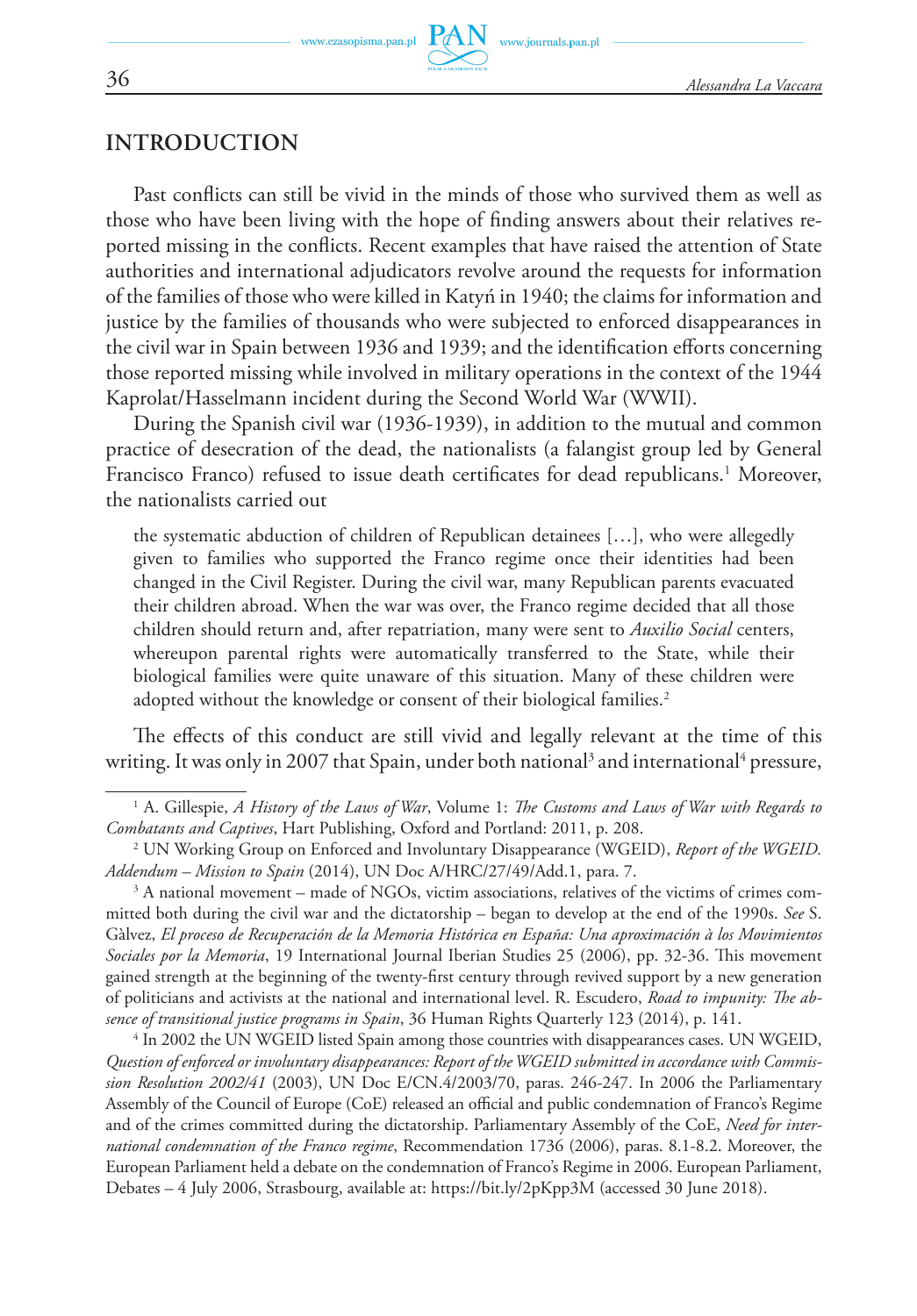# PAST CONFLICTS, PRESENT UNCERTAINTY...

enacted a law – the Historical Memory  $Act^5$  – addressing the calls for the recovery of historical memory. This legislation requests the public authorities to facilitate the location and identification of persons who went missing as a result of both the civil war (1936-1939) and Franco's dictatorship that followed the conflict (1939-1975). Yet, pursuant to the Act the measures aimed at locating and identifying disappeared persons rely on initiatives taken by relatives and not by the State.6 At the same time, access to information, including to the death registers of the civil war is not always possible due to, for instance, the destruction of these registers and denial of access on various grounds (e.g., the protection of personal information).7 It is significant that the Committee on Enforced Disappearances (CED) – the treaty body of the International Convention for the Protection of All Persons from Enforced Disappearance (ICPPED) – has considered this part of the Act problematic. Accordingly, the CED has commented that

www.journals.pan.pl

the search for persons who have been the victims of enforced disappearance and efforts to clarify their fate are obligations of the State even if no formal complaint has been laid, and that relatives are entitled, inter alia, to know the truth about the fate of their disappeared loved ones.<sup>8</sup>

In the 1944 Kaprolat/Hasselmann incident (in the Karelia region, at the border between the former USSR and Finland) a hundred Norwegian soldiers serving in the German army were killed in the course of a military operation. Their remains were left in the woods.9 In the aftermath of the conflict, Norway did not undertake any initiative in order to collect and bury the deceased soldiers, who were considered traitors.<sup>10</sup> During the last two decades, the wider public has become aware of the remains of these soldiers: relatives of those who had gone missing in Karelia learned that artefacts belonging to the soldiers were being sold on the Internet and that memorabilia hunters had unearthed human remains at the site of the battle.<sup>11</sup> It was at this point that the families decided to step forward and contact the University of Bergen to recover and identify the remains.<sup>12</sup>

<sup>5</sup> Articles 11 and 13, Ley 52/2007, de 26 de diciembre, por la que se reconocen y amplían derechos y se establecen medidas en favor de quienes padecieron persecución o violencia durante la guerra civil y la dictadura, available at: Agencia Estatal Boletín Oficial del Estado, https://www.boe.es/diario\_boe/txt. php?id=BOE-A-2007-22296 (accessed 30 June 2018) (Ley 52/2007 (Spain)). The Historical Memory Act was followed by a Protocol in 2011 (Protocol for exhumation of victims of the civil war and the dictatorship).

UN WGEID, *supra* note 2, para. 21. 7

*Ibidem*, para. 30.

<sup>8</sup> Committee on Enforced Disappearances (CED), *Concluding Observations on the Report Submitted by Spain under Article 29, Paragraph 1, of the ICPPED* (2013), UN Doc CED/C/ESP/CO/1, paras. 31-32. 9

I. Morild et al., *Identification of Missing Norwegian World War II Soldiers, in Karelia Russia,* 60 Journal of Forensic Sciences 1104 (2015), p. 1104.

<sup>10</sup> *Ibidem*, p. 1109.

<sup>11</sup> ICMP, *Under a Foreign Flag by Rene Huel*, 2015, available at: http://www.icmp.int/news/under-aforeign-flag/ (accessed 30 June 2018).

<sup>12</sup> Morild et al., *supra* note 9, p. 1104.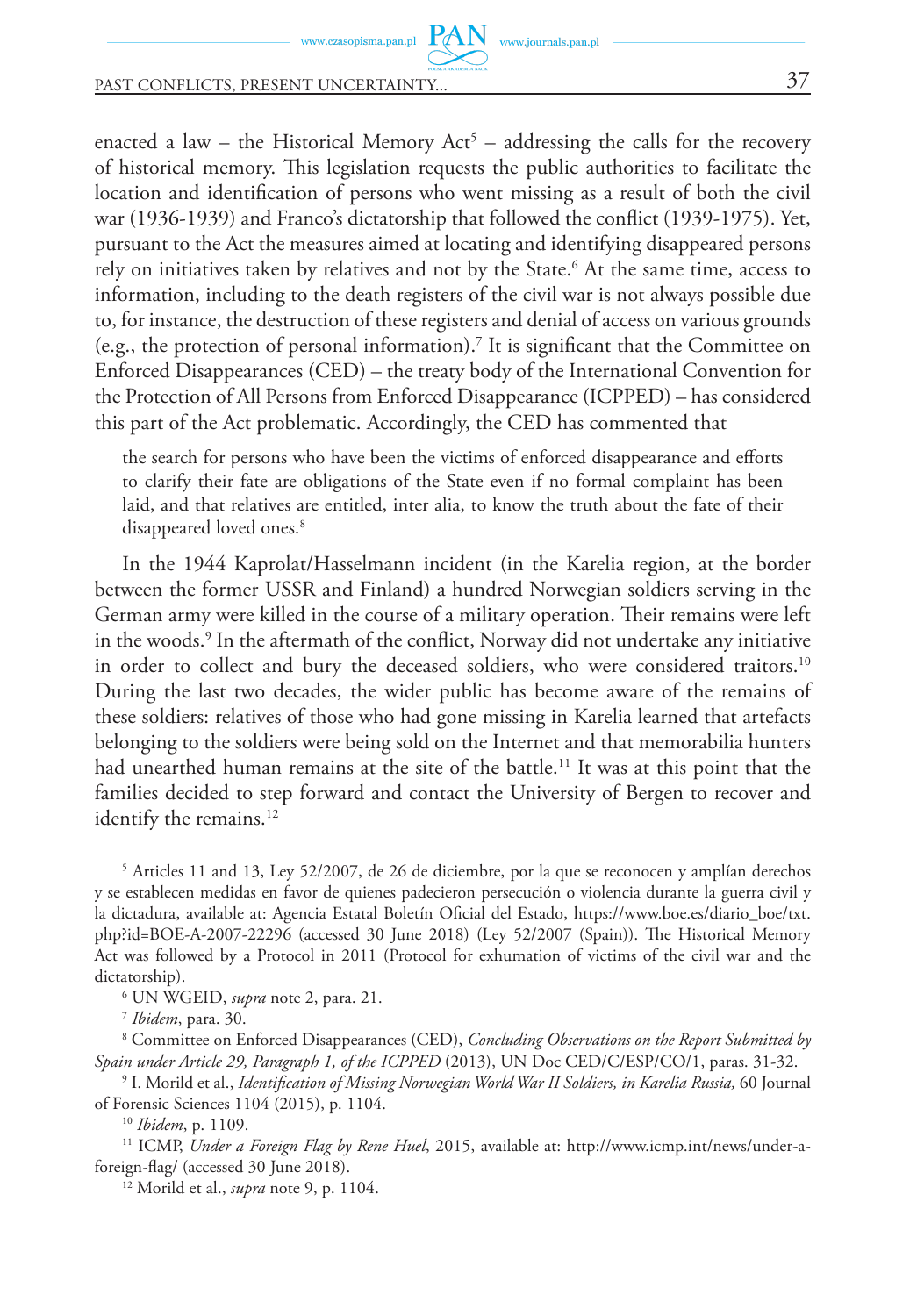The scenario surrounding the Katyń massacres was different.<sup>13</sup> Between April and May 1940 more than 20,000 Polish Prisoners of War (POWs) and other detainees held in prison camps established by the Soviet People's Commissariat for Internal Affairs (NKVD) were arbitrarily executed and their bodies were buried in mass graves.14 In 1942 and 1943, with the discovery of the mass grave sites, an international commission consisting of forensic experts carried out the exhumations (April to June 1943). After having identified 2,730 bodies, the commission declared that the Soviets were responsible for the massacre. However, the Soviet authorities denied any involvement, carried out their own investigation, and reached the opposite conclusion, i.e., that the Germans were responsible for the massacre. In 1959 Russian authorities destroyed the records of the persons shot in 1940; other relevant documents<sup>15</sup> were sealed and their content was made public only in 2010.<sup>16</sup> At the same time, Russian authorities recognized that the killing of Polish POWs on USSR territory during WWII had been an arbitrary act by the USSR. 17 Since the 1990s, families have undertaken a number of steps to gain access to the relevant information held by Russian authorities. In 2009 a group of relatives decided to bring their case before the European Court of Human Rights (ECtHR).

These brief accounts shed light on how situations generated in the context of past conflicts impact the possibility of gaining access to information decades later, after the termination of those conflicts. It would be pretentious to proffer that this article

<sup>13</sup> The account of the facts is based on the following sources: ECtHR, *Janowiec and Others v. Russia* (App. Nos. 55508/08 and 29520/09), 16 April 2012, paras. 10-45; G. Citroni, *Janowiec and Others v. Russia: A Long History of Justice Delayed Turned into a Permanent Case of Justice Denied,* XXXIII Polish Yearbook of International Law 279 (2013), p. 280.

<sup>&</sup>lt;sup>14</sup> The decision to carry out this mass execution was signed by all members of the Politburo, i.e., the highest body of the former USSR. Prisoners from the Kozelsk camp were killed at a site near Smolensk, known as the Katyń forest. 15 These documents included the note of Mr. Beria, Head of the People's Commissariat for Internal

Affairs (NKVD) of 5 March 1940 (containing the proposal to approve the shooting of Polish prisoners of war on the grounds that they were all "enemies of the Soviet authorities and full of hatred towards the Soviet system"); the Politburo's decision (concerning the approval of the proposal) of the same date; the pages removed from the minutes of the Politburo's meeting and the note of Mr. Shelepin, Chairman of the State Security Committee – KGB (concerning the precise numbers of murdered prisoners) of 3 March 1959. These documents were put into a special file called "package no. 1." As reported in the ECtHR case law, "in Soviet times, only the Secretary General of the USSR Communist Party had the right of access to the file. On 28 April 2010 its contents were officially made public on the website of the Russian State Archives Service (rusarchives.ru)." *See* ECtHR, *Janowiec and Others v. Russia*, paras. 10-21.

<sup>&</sup>lt;sup>16</sup> In 1991 around 200 bodies were recovered in the Kharkov, Tver and Smolensk regions, and 22 of them were identified. Between 1990 and 2004, Russian authorities opened a criminal investigation into the Katyń massacre, but the Chief Military Prosecutor eventually decided to discontinue the case on the grounds that all alleged suspects were dead. On 22 December 2004, the Russian Interagency Commission for the Protection of State Secrets classified 36 volumes of the case file – out of a total of 183 – as "top secret" and another eight volumes "for internal use only." The decision to discontinue the investigation was also given a "top secret" classification and its existence was only revealed on 11 March 2005 at a press conference given by the Russian Chief Military Prosecutor. *See* Citroni, *supra* note 13, p. 280.

<sup>17</sup> ECtHR, *Janowiec and Others v. Russia*, para. 71.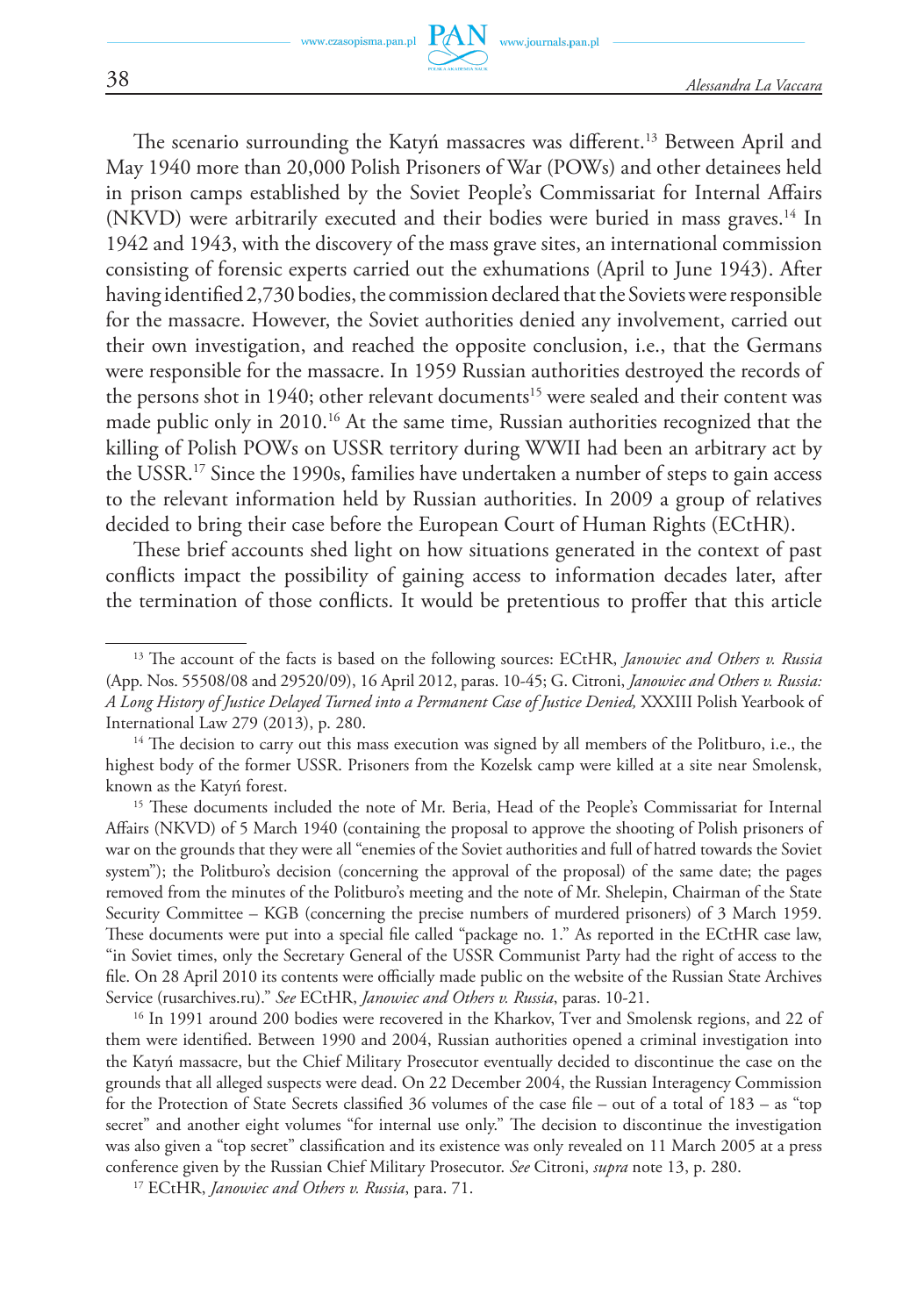$PAN$  www.journals.pan.pl www.czasopisma.pan.pl

### PAST CONFLICTS, PRESENT UNCERTAINTY... 39

intends to cast light on all the pending situations – *persons still missing –* resulting from all the conflicts which occurred in the "distant past."18 Moreover, it would also be misleading to affirm that, under international law, the State is required to address cases of persons reported missing during armed conflicts which occurred so long ago that any effort to account for them would be impossible to carry out and pointless. Thus, this article revolves around the contemporaneity of claims for information lodged by family members who are still alive and suffer from the events where their relatives went missing/were forcibly disappeared.

Although the claims themselves are contemporary, they relate to events which occurred prior to the adoption of the contemporary International Humanitarian Law (IHL) and International Human Rights Law (IHRL) frameworks on persons reported missing, including forcibly disappeared persons. This article places emphasis on two typologies of cases, which differ both semantically and substantively, i.e., persons reported missing in the context of armed conflicts, and persons subjected to enforced disappearance. Under international law, the presence of these distinct terminologies feature in two international treaties, i.e., the Protocol Additional to the Geneva Conventions of 12 August 1949 relating to the Protection of Victims of International Armed Conflicts adopted in 1977 (AP I) and the ICPPED adopted in 2006. Clearly, the termination of the armed conflict scenarios described above predates the adoption of these treaties.

The international legal framework does not provide for a definition of "missing person"; the rationale behind this gap is that in armed conflicts a person can go missing for a variety of reasons, which include – but are not limited to – violations of IHL and IHRL. At the operational level, for instance, the International Committee of the Red Cross (ICRC) defines "missing persons" as follows: a missing person is one

whose whereabouts are unknown to his/her relatives and/or who, on the basis of reliable information, has been reported missing in accordance with national legislation in connection with an international or non-international armed conflict, a situation of internal violence or disturbances, natural catastrophes or any other situation that may require the intervention of a competent State authority.19

This implies that while the IHL rules concerning missing persons also apply in those cases where a person has been forcibly disappeared in the context of an armed conflict, the ICPPED's rules on enforced disappearances apply only to those cases that fit into the definition provided for under Article 2 ICPPED. Pursuant to this provision,

"enforced disappearance" is considered to be the arrest, detention, abduction or any other form of deprivation of liberty by agents of the State or by persons or groups of persons acting with the authorization, support or acquiescence of the State, followed by a refusal to acknowledge the deprivation of liberty or by concealment of the fate or

<sup>&</sup>lt;sup>18</sup> This very indefinite terminology is used, *inter alia*, in the human rights case law, particularly that of the ECtHR. *Ibidem*, para. 140

<sup>19</sup> ICRC - Advisory Service on IHL, *Missing Persons and Their Families* (2015), available at: https://bit. ly/2IUhVDU (accessed 30 June 2018).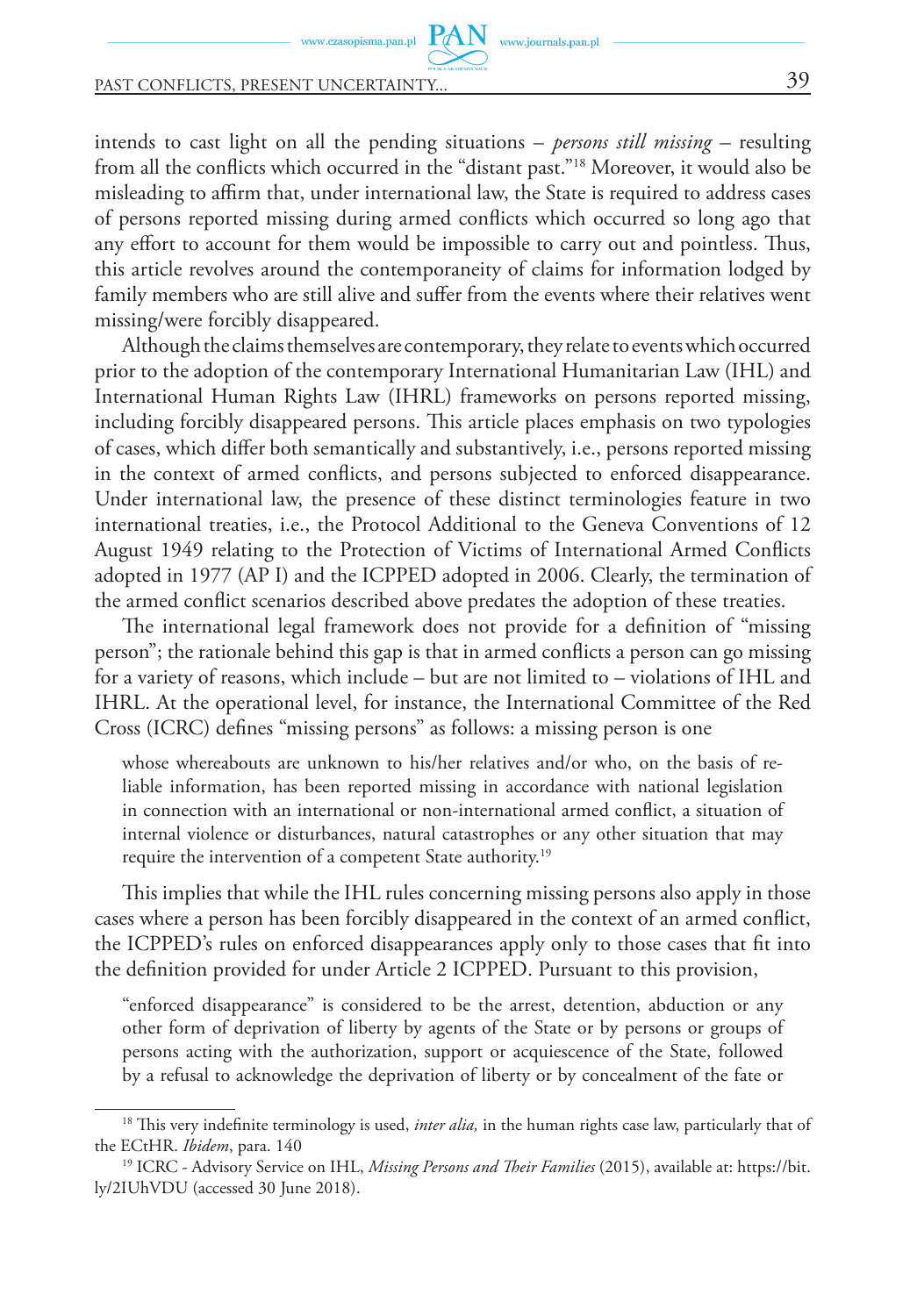whereabouts of the disappeared person, which place such a person outside the protection of the law.

Against this backdrop, the present article investigates whether there exists an international obligation to address the claims of families of persons reported missing – including forcibly disappeared persons – in armed conflicts preceding the adoption of the contemporary<sup>20</sup> international legal framework.<sup>21</sup>

In order to respond to this question, the first step will be to provide a survey of the contemporary international legal framework on missing persons and enforced disappearance. This survey will be followed by an examination of whether it is legally tenable to affirm that, under international law, a treaty can impact on situations which occurred prior to its entry into force and whose consequences continued to exist after its entry into force (section 1). As a second step, this article will narrow down the focus to three case-scenarios where such a question has recently arisen in order to seek to define the place of contemporary IHL (section 2) and IHRL in addressing today's consequences arising from a distant past. The approach of the ECtHR vis-à-vis two of these case-scenarios – Spain and Katyń – will cast light upon the relevance of these consequences under the European Convention on Human Rights (ECHR). The perspective adopted by other judicial/quasi-judicial human rights bodies will examine whether similar consequences which arose in other contexts have received different responses (section 3).

# **1. The passage of time and its effects on legal entitlements and obligations concerning the issues of missing persons and enforced disappearances**

Before embarking on the examination of the effects of the passage of time on the contemporary rules governing the subject matter, it is important to emphasize that no specific rules on missing persons and on enforced disappearances existed at the time of the events described above. Indeed, prior to the Spanish civil war, while the IHRL framework was almost<sup>22</sup> non-existent, the IHL framework was already articulated in a

 $20$  In this article, the term "contemporary legal framework" with regard to the issue of missing and disappeared persons refers to those treaties that explicitly deal with the issue of missing persons and enforced disappearances. At the international level, these include both IHL and IHRL treaties. For more details, *see* subsection 1.1.

<sup>&</sup>lt;sup>21</sup> This framework is discussed in subsection 1.1 of the present article.

<sup>&</sup>lt;sup>22</sup> As noted by Hertig Randall, "[h]uman rights remained an essentially domestic concern until the second half of the 20th century. Several developments in international law had prepared the ground for the birth of international human rights in the aftermath of World War II." Among these was the adoption of the Slavery Convention of 1926. M.H. Randall, *The History of International Human Rights Law*, in: G. Gaggioli & R. Kolb (eds.), *Research Handbook on Human Rights and Humanitarian Law*, Edward Elgar Publishing, Cheltenham: 2013, pp. 10-14.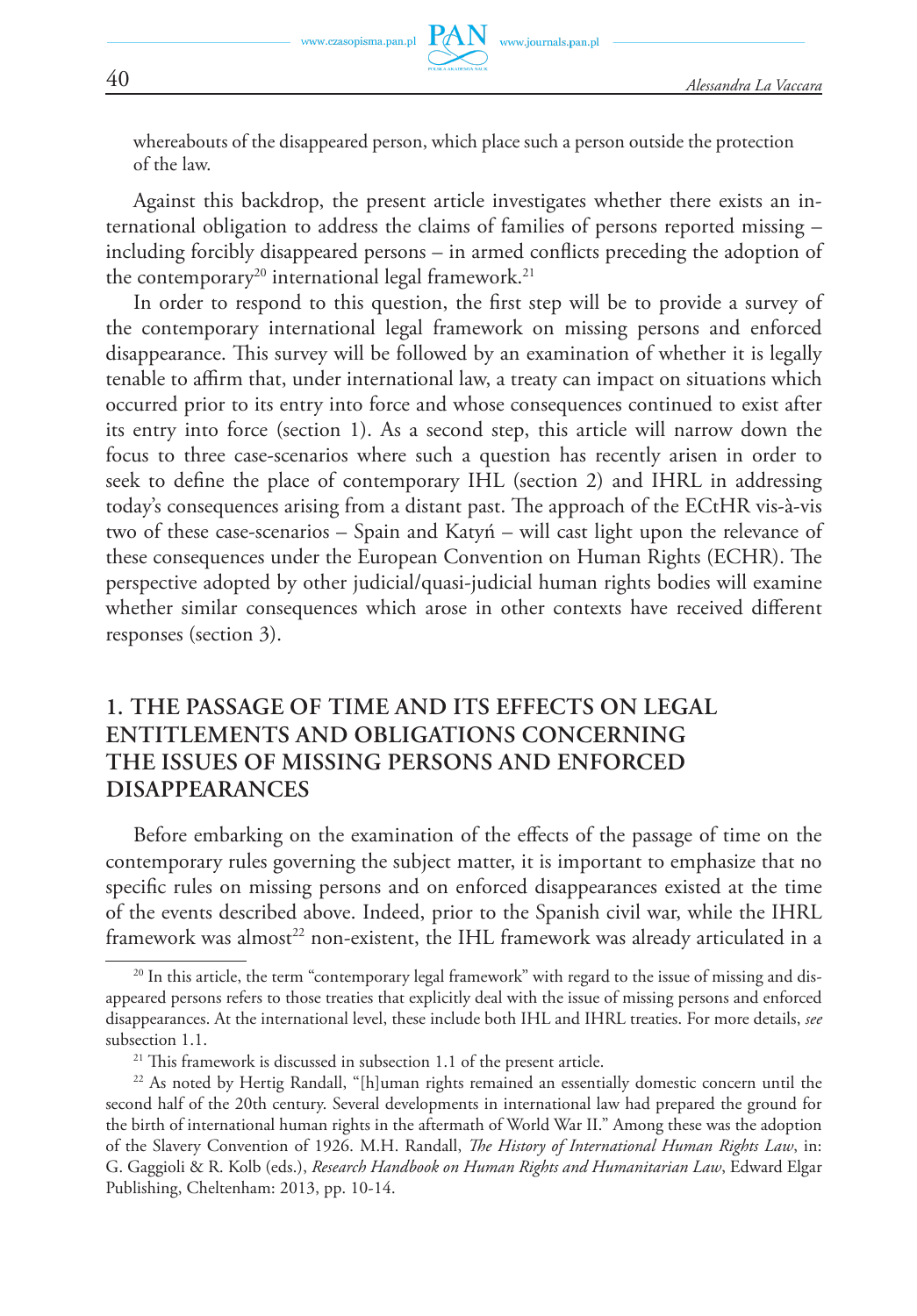$PAN$  www.journals.pan.pl www.czasopisma.pan.pl

PAST CONFLICTS, PRESENT UNCERTAINTY... 41

set of treaties including, *inter alia*, the 1907 Hague Regulations (Convention IV)<sup>23</sup> and the 1929 Geneva Conventions<sup>24</sup> on the Wounded and Sick and on POWs. The conduct of the parties to the conflict in WWII thus fell under the scope<sup>25</sup> of, *inter alia*, the 1907 Hague Regulations and the 1929 Geneva Conventions.<sup>26</sup>

# **1.1. An overview of the contemporary international law treaty framework on missing persons and enforced disappearances**

Under IHL treaties, only three provisions are specifically dedicated to the issue of missing persons: (i) Article 32 AP I revolves around the general principle that must be followed in the implementation of actions concerning missing persons, i.e., the right of families to know the fate of their relatives; (ii) Article 33 AP I deals with the obligations to be implemented by the parties to the conflict when persons are reported missing (e.g., the obligation to search for the missing, the obligation to transmit information on the missing to the Central Tracing Agency, and the obligation to record information concerning persons deprived of their liberty); and (iii) Article 34 AP I concerns the obligations of the parties to the conflict with regard to the treatment of the remains of the deceased. These provisions are applicable in international armed conflict (IAC) and in situations of belligerent occupation; the IHL treaty provisions concerning noninternational armed conflict (NIAC) do not address the issue. Nevertheless, the ICRC study on customary IHL affirms that each party to the conflict has an obligation to account for persons reported missing as a result of armed conflict and to provide their family members with any information it has on their fate; such a rule is applicable to both NIAC and IAC.27 AP I specifies the time limit within which the parties to

<sup>25</sup> Both Russia and Norway were parties to The Hague Regulations of 1907 (Convention IV), and both were parties to the 1929 Convention on Wounded and Sick; while Norway was party to the 1929 Convention on POWs, Russia was not. Nevertheless, a set of rules on POWs were already present in the 1907 Hague Regulations (Convention IV), such as the obligation to treat POWs humanely (Article 4), available at: https://ihl-databases.icrc.org (accessed 30 June 2018).<br><sup>26</sup> Nonetheless, the rules concerning the treatment of POWs were severely disregarded and violated.

Germany treated Soviet, Polish, and other Slavic POWs with brutality. Of the approximately 5,700,000 Red Army soldiers captured by the Germans, only about 2,000,000 survived the war; more than 2,000,000 out of the 3,800,000 Soviet troops captured during the German invasion in 1941 were starved to death. The Soviets replied in kind and consigned hundreds of thousands of German POWs to the labor camps of the Gulag, where most of them died. *See* Encyclopædia Britannica, *Prisoner of War (POW)*, *International Law* (2015), available at: https://www.britannica.com/topic/prisoner-of-war (accessed 30 June 2018). *See also* S.P. MacKenzie, *The Treatment of Prisoners of War in World War II*, 66 The Journal of Modern History 487 (1994), p. 487.

<sup>27</sup> Rule 117, J.-M. Henckaerts and L. Doswald-Beck, *Customary International Humanitarian Law*, Volume 1: *Rules*, Cambridge University Press, Cambridge: 2005, pp. 421 ff.

<sup>&</sup>lt;sup>23</sup> Convention (IV) respecting the Laws and Customs of War on Land and its annex: Regulations concerning the Laws and Customs of War on Land, The Hague (18 October 1907) (1907 Hague Regulations (Convention IV)).

<sup>&</sup>lt;sup>24</sup> Convention for the Amelioration of the Condition of the Wounded and Sick in Armies in the Field, Geneva (27 July 1929) (1929 Geneva Convention on the wounded and sick); Convention relative to the Treatment of Prisoners of War, Geneva (27 July 1929) (1929 Geneva Convention on POWs).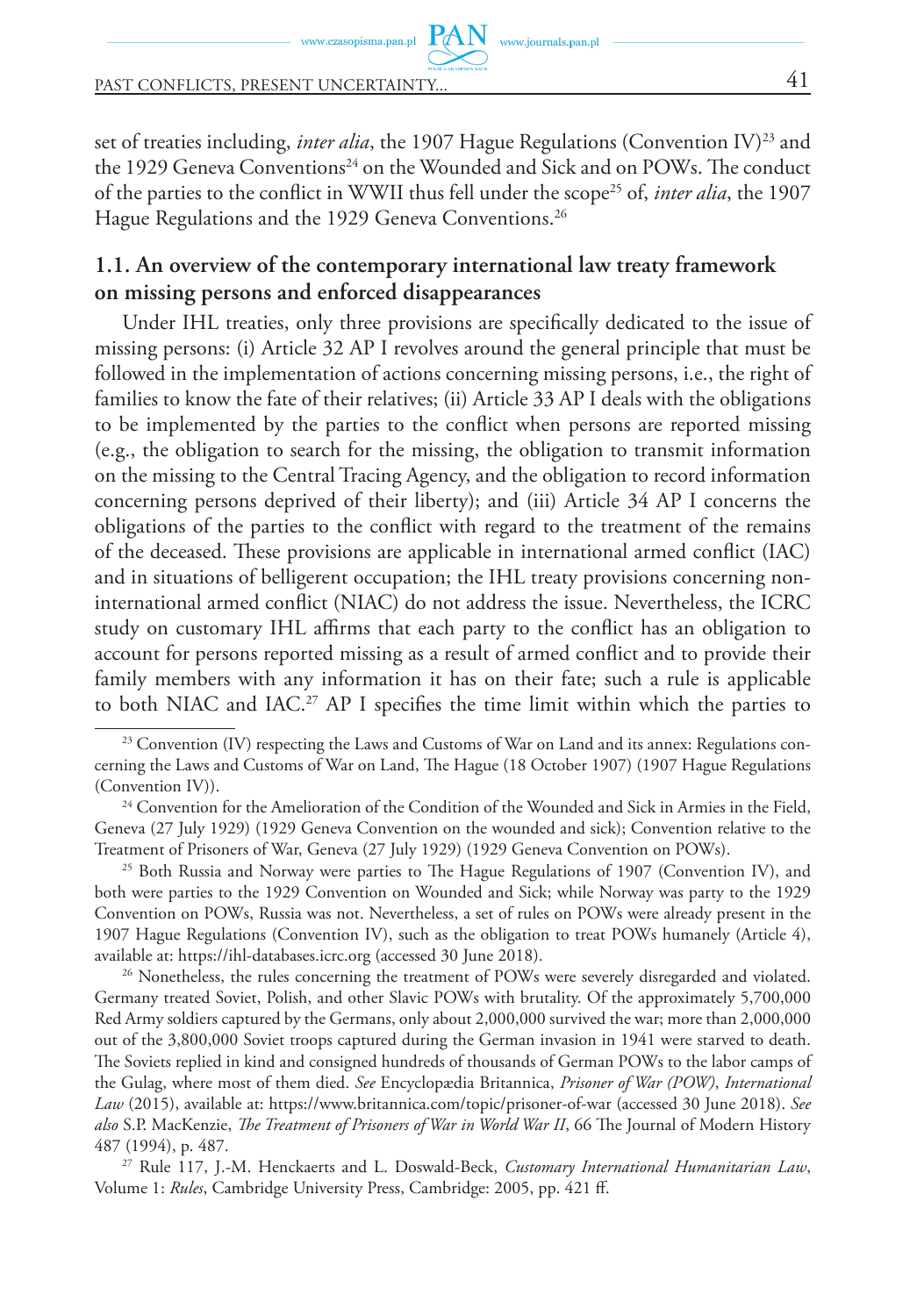the conflict must start searching for missing persons (i.e., "as soon as circumstances permit, and at the latest from the end of active hostilities").<sup>28</sup> However, the Protocol does not mention the final moment of such operations.<sup>29</sup> Moreover, the IHL provisions on missing persons form part of those IHL provisions applicable at all times, $30$  i.e., their application may continue beyond the conflict's termination.31 It would be illogical and contrary to the black letter law to affirm that the investigative activities aimed at searching for persons reported missing would abruptly end with the termination of the conflict. IHL is silent with regard to enforced disappearance; nevertheless, the ICRC study on Customary IHL recognizes that the prohibition of enforced disappearance is a customary rule which is applicable in both IAC and NIAC situations.32

Under IHRL, the ICPPED sets down the prohibition of enforced disappearance and provides for the right of any – direct and indirect – victim to know "the truth regarding the circumstances of the enforced disappearance, the progress and results of the investigation and the fate of the disappeared person."33 The scope *ratione personae* of the right to know the truth is broader than that of the right to know enshrined in Article 32 AP I.34 The former is to be understood in the broadest sense, thereby entitling the family, friends, and larger circles or communities $35$  to the truth about the enforced disappearance of their beloved ones. Therefore, the notion of "victim" may have a collective dimension, and as a corollary the right to know the truth may be understood as both an individual and a collective right.<sup>36</sup> Nothing in the ICPPED excludes this twofold dimension. Moreover, pursuant to Article 12(2) ICPPED, "[w]here there are reasonable grounds for believing that a person has been subjected to enforced disappearance, the authorities […] shall undertake an investigation, even if there has been no formal complaint."

The question that emerges from this succinct overview of the legal framework concerning missing persons and enforced disappearances is whether such framework is relevant to the above-mentioned case-scenarios. Non-retroactivity, enshrined in the

<sup>29</sup> Pursuant to Article 33 AP I, tracing activities shall be undertaken "as soon as circumstances permit, and at the latest from the end of active hostilities."

<sup>32</sup> Rule 98, Henckaerts & Doswald-Beck, *supra* note 27, p. 340.

34 UN Commission on Human Rights, *Report of the Inter-Sessional Open-Ended Working Group to Elaborate a Draft Legally Binding Normative Instrument for the Protection of All Persons from Enforced Disappearances* (2003), UN Doc. E/CN.4/2003/71, para. 83.<br><sup>35</sup> S. McCrory *The International Convention for the Protection of All Persons from Enforced Disappearance,* 

<sup>28</sup> Article 33(1) AP I.

<sup>30</sup> *See* Article 3(b) AP I.

<sup>31</sup> Y. Sandoz et al., *Commentary on the Additional Protocols: Of 8 June 1977 to the Geneva Conventions of 12 August 1949*, Martinus Nijhoff Publishers, Geneva: 1987, para. 149, pp. 66-67.

<sup>33</sup> Articles 1 and 24 (2) of the International Convention for the Protection of All Persons from Enforced Disappearance (ICPPED), UNGA Res. 61/177, UN Doc A/RES/61/177, 2716 UNTS 3 (20 December 2006).

<sup>7</sup> Human Rights Law Review 545 (2007), p. 557. 36 On this aspect, *see* UN Office of High Commissioner for Human Rights, *Study on the Right to the* 

*Truth* (2006), UN Doc E/CN.4/2006/91, para. 36.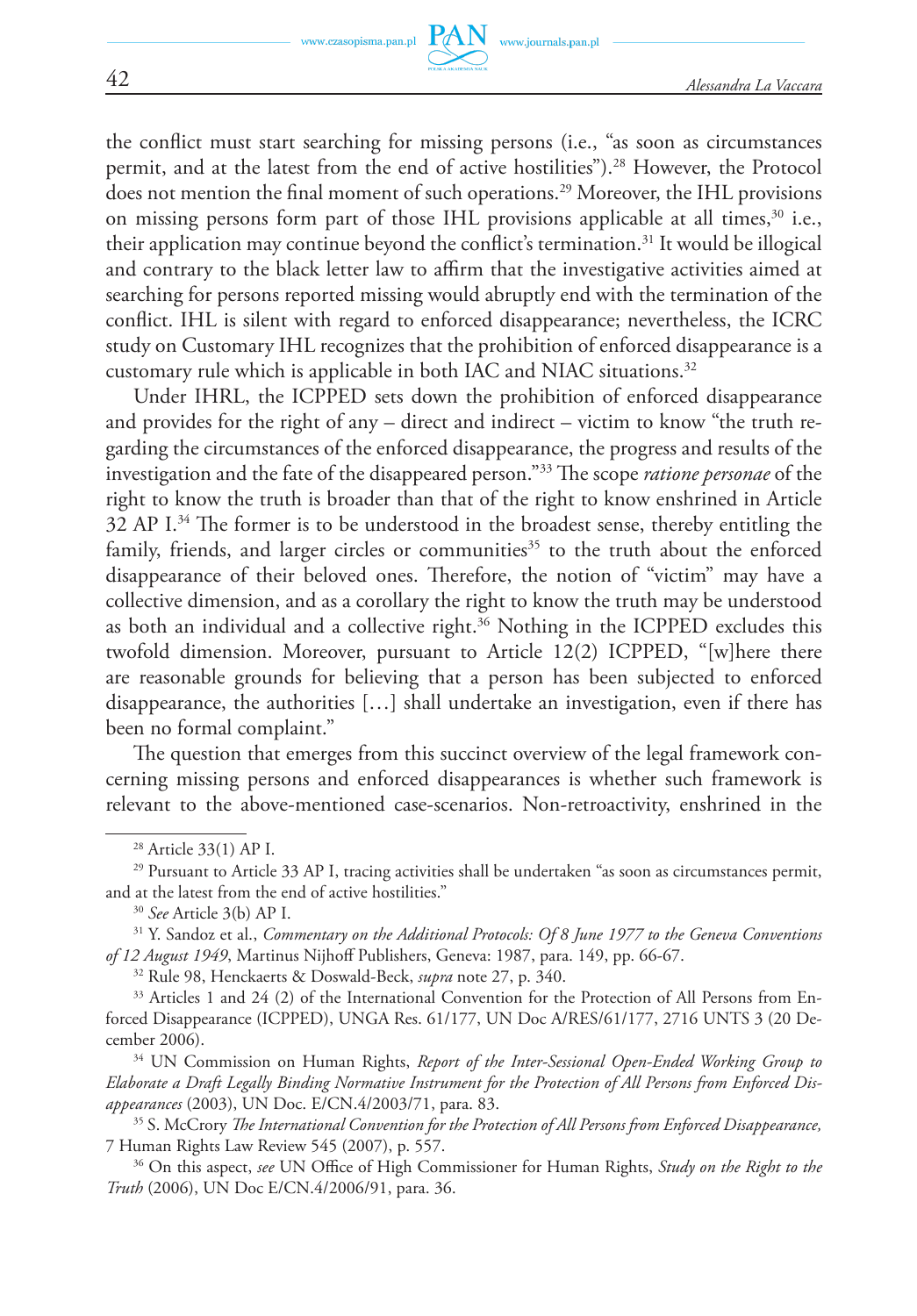### PAST CONFLICTS, PRESENT UNCERTAINTY...  $43$

Vienna Convention on the Law of Treaties – is a classical principle of international treaty law.37 According to this principle, for each contracting party a treaty governs those facts which occur subsequent to the date of its entry into force with regard to the party concerned.38 However, "continuing situations" have generated practical problems in relation to this principle, notably with regard to the non-retroactive applicability of human rights treaties.<sup>39</sup>

www.journals.pan.pl

As stated by the Working Group on Enforced or Involuntary Disappearances (WGEID),

[e]nforced disappearances are prototypical continuous acts. The act begins at the time of the abduction and extends for the whole period of time that the crime is not complete, that is to say until the State acknowledges the detention or releases information pertaining to the fate or whereabouts of the individual. […] Thus, when an enforced disappearance began before the entry into force of an instrument or before the specific State accepted the jurisdiction of the competent body, the fact that the disappearance continues after the entry into force or the acceptance of the jurisdiction gives the institution the competence and jurisdiction to consider the act of enforced disappearance as a whole, and not only acts or omissions imputable to the State that followed the entry into force of the relevant legal instrument or the acceptance of the jurisdiction.<sup>40</sup>

Accordingly, should a person be reported missing as a result of an enforced disappearance, the temporal dimension of the obligation to carry out an investigation shall reflect the continuous character of such crime.<sup>41</sup>

General human rights treaties do not address the issues of missing persons and enforced disappearances. However, the views of the Human Rights Committee (HRC), and the case law of the Inter-American Court of Human Rights (IACtHR) and of the European Court of Human Rights (ECtHR) contribute to shedding light upon the impact of uncertainty on the human rights of the family members of those persons reported missing as a result of violations of, *inter alia,* IHRL committed during an armed conflict (see *infra* section 3). For instance, the ECtHR has found that State authorities' reaction and attitudes vis-à-vis the requests of family members for information *might* 

<sup>&</sup>lt;sup>37</sup> Article 28 of the Vienna Convention on the Law of Treaties (VCLT), adopted on 23 May 1969, 1155 UNTS 331; ECtHR, *Nielsen v. Denmark* (App. No. 343/57) Decision, 1959 (1959-1960) 2 Yearbook 412, p. 454, in R.C.A. White and C. Ovey, *Jacobs, White and Ovey: The European Convention on Human Rights* (4th ed.), Oxford University Press, Oxford: 2010, p. 87.

<sup>38</sup> O. Corten & P. Klein, *The Vienna Conventions on the Law of Treaties: A Commentary*, vol. I, Oxford University Press, Oxford: 2011, p. 724.

<sup>&</sup>lt;sup>39</sup> D. Shelton, *Regional Protection of Human Rights*, Oxford University Press, New York: 2008, p. 634. 40 UN WGEID, *General Comment on Enforced Disappearance as a Continuous Crime* (2011), UN Doc

A/HRC/16/48, para. 39. *See also* IACtHR, *Velásquez-Rodríguez v. Honduras* (Series C No. 4), Merits, 29 July 1988, para. 181; CAT, *Concluding Observations on Spain* (2009) UN doc. CAT/C/ESP/CO/5, para. 21; G. Citroni *The Pitfalls of Regulating the Legal Status of Disappeared Persons Through Declaration of Death*

<sup>12</sup> Journal of International Criminal Justice 787 (2014), p. 793. 41 UN WGEID, *General Comment on Enforced Disappearance as a Continuous Crime* (2011), UN Doc A/HRC/16/48, para. 39.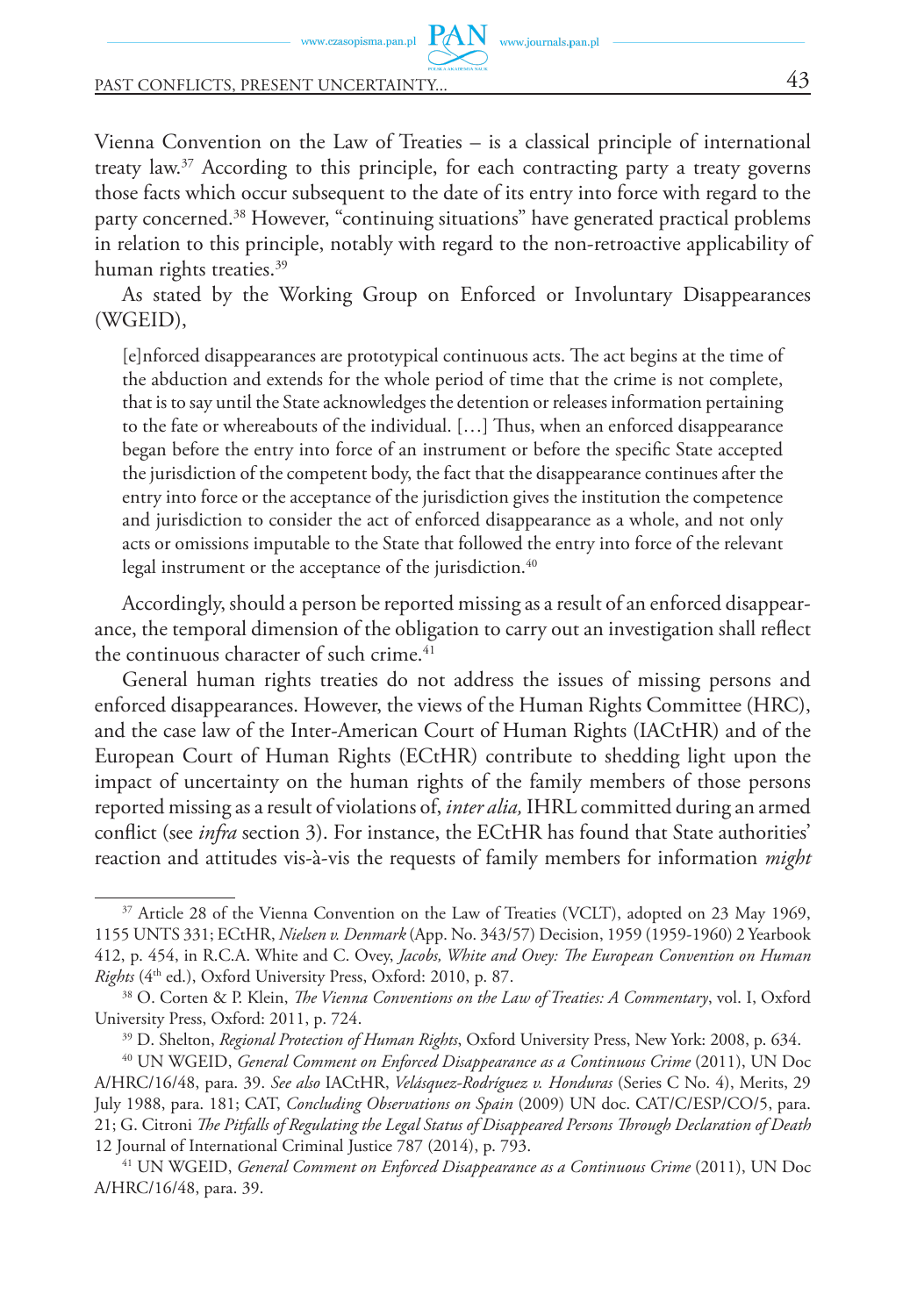constitute a stand-alone violation of the prohibition of inhuman treatment under Article 3 ECHR. However, this finding will depend on the presence of a set of factors, i.e., **t**he proximity of the family tie; the particular circumstances of the relationship; the extent to which the family member witnessed the events in question; the involvement of the family member(s) in the attempts to obtain information about the disappeared person; and the way in which the authorities responded to those enquiries.<sup>42</sup>

The ECtHR is the sole judicial body that has delineated a neat distinction between the procedural obligation to carry out an investigation into alleged violations of fundamental human rights (e.g., Article 2 ECHR, right to life) and the duty to account for missing persons and inform their families under Article 3 ECHR (prohibition of torture and inhuman and degrading treatment). In the view of the Court, these obligations entail investigative activities that are motivated by different purposes.<sup>43</sup> While the implementation of the obligation under Article 2 is aimed at clarifying the circumstances surrounding an alleged violation of the ECHR, the implementation of the obligation under Article 3 responds to the need for information of family members about the fate and whereabouts of their relatives.<sup>44</sup>

#### **1.2. Observing the issue through the lens of the intertemporal law doctrine**

Queries on the fate of those reported missing in armed conflicts can arise during the conflict, in the immediate aftermath thereof, or even decades after the termination of the conflict. Delay in undertaking measures to elucidate the fate and whereabouts of missing persons can be the result of a policy of silence<sup>45</sup> adopted by some societies

Rights Advisory Panel: *Nebojša Petković against UNMIK* (Case No. 125/09), opinion, final, 2013, para. 107; *GR against UNMIK* (Case no. 12/09) opinion, final, 2013, para. 103; *Jočić against UNMIK*  (Case No. 34/09), opinion, final, 2013, para. 103.

 $^{45}$  As explained by Kovras, a decision to "silence" contentious incidents of the past, such as the Spanish Civil War, or "selectively remembering" the past in a way that accentuates a culture of victimhood, as in Cyprus, are frequently considered as the most appropriate bases for consensus in transition democracy. I. Kovras, *Truth Recovery and Transitional Justice: Deferring Human Rights Issues*, Routledge, New York: 2014, p. 67. Kenny points out that after the death of Franco in 1975 Spain faced the monumental task of "restoring peace and democracy." The responsibility of doing so fell to the generation who inherited the

 $^{42}$  See, inter alia, ECtHR, *Çakici v. Turkey* (App. No. 23657/94), Grand Chamber, 8 July 1999, para. 98.<br><sup>43</sup> This interpretation is also confirmed by the Principles on the Effective Prevention and Investigation

of Extra-Legal, Arbitrary and Summary Executions, which affirm that "[t]he purpose of the investigation shall be to determine the cause, manner and time of death, the person responsible, and any pattern or practice which may have brought about that death." UN ECOSOC, *Principles on the Effective Prevention and Investigation of Extra-Legal, Arbitrary and Summary Executions*, Res. 1989/65 (Annex) (1989) UN ESCOR Supp. (No 1) at 52, UN Doc. E/1989/89, para. 9. At the same time, pursuant to the Principles on the Effective Investigation and Documentation of Torture, an effective investigation has multiple purposes, i.e., clarify the facts and establishment of individual and State responsibility for victims and family; identification of measures to prevent recurrence; and facilitation of prosecution and/or as appropriate disciplinary sanctions for those indicated by the investigation as being responsible. UNGA, *Principles on the Effective Investigation and Documentation of Torture and Other Cruel, Inhuman or Degrading Treatment or Punishment*, Res. 55/89 Adopted on 4 December 2000 (1999), UN Doc. A/54/426, para. 1(a-c). 44 ECtHR, *Janowiec and Others v. Russia*, para. 152. *See also* the opinions of the UNMIK Human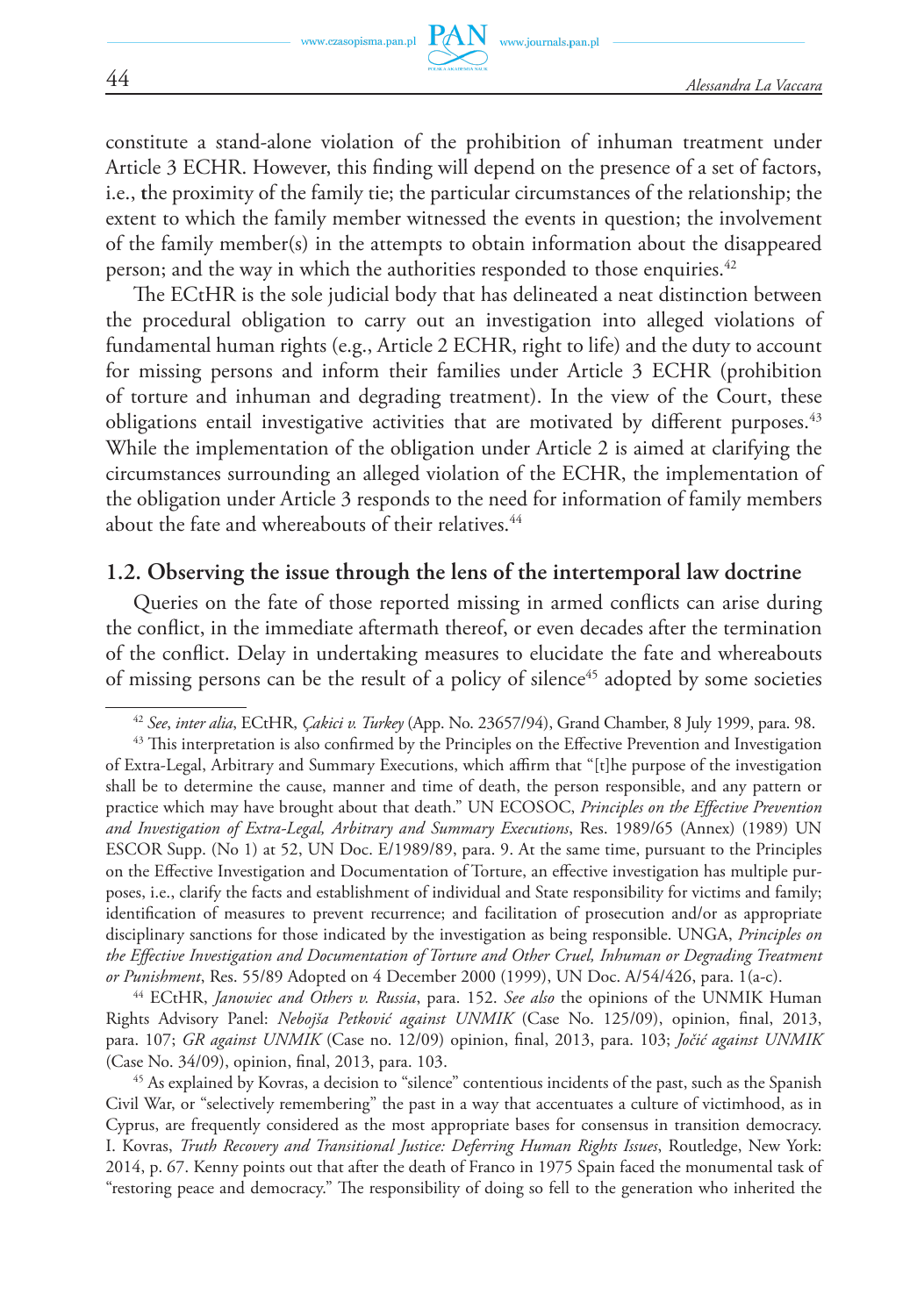### PAST CONFLICTS, PRESENT UNCERTAINTY... 45

vis-à-vis human rights and IHL violations. However, with the passage of time these same societies have decided to resolve these pending issues, leading to the phenomenon of "post-transitional justice."46 While this perspective is fascinating and sheds light on the political and societal reasons for disclosing information after the passage of decades, it says nothing about the legal implications of such policies and decisions under international law.

www.journals.pan.pl

Although an obligation to account for missing persons is not enshrined in past IHL treaties applicable to the events mentioned in the introduction to this article, $47$  we reject the assumption that the consequences of these events must uniquely be read in light of the past treaties in effect at the time of the triggering events. The question whether contemporary international treaties apply to events which occurred prior to their entry into force involves the temporal sphere of application of the law, with a specific focus on "the temporal applicability (and not validity) of the norms at stake."<sup>48</sup>

Under public international law, controversies over whether to apply the old or the contemporary norms have emerged mainly in the context of treaty interpretation and territorial claims.<sup>49</sup> With regard to the latter, in the *Island of Palmas* case<sup>50</sup> – a case focused on the question of title to territory – Arbiter Huber posited that inter-temporal law is about "the rules determining which of successive legal systems is to be applied" in a particular case.<sup>51</sup> According to the doctrine, "a juridical fact must be appreciated in

<sup>48</sup> *See* M. Kotzur, *Inter-temporal Law*, in: Max Planck Encyclopedia of Public International Law 2008, available at: https://bit.ly/2GbQiJ1 (accessed 30 June 2018); Judge Weeramantry (ICJ), *Separate Opinion - Gabčikovo-Nagymaros Project (Hungary v. Slovakia)*, Merits, Judgment, 1997, ICJ Rep. 7, p. 112.

trauma of the civil war from their parents "and lived their formative years surrounded by the misery, …and repression of the Francoist dictatorship. Hence in order to avoid confrontation of contested memories [...] the choice was made to hold back the tide of history and silence it. [...] It was deemed beneficial to avoid discussion of the past, opting instead for a policy of silence and amnesia." This was also known as the "pacto del olvido." N. Kenny. *The Novels of Josefina Aldecoa. Women, Society and Cultural Memory in Contemporary Spain*, Tamesis, Woodbridge: 2012, p. 184. In fact, during a recent meeting on the issue of the missing organized by the International Commission on Missing Persons (ICMP), participants pointed out that "in Spain, after the end of Franco's regime, silence was instituted and the Spanish judiciary stood against the disinterment of dead bodies with the aim of protecting certain political prerogatives and avoiding reopening deep fractures in Spanish society. State-sponsored memorializing has different purposes from memorializing enacted by individual families." ICMP, *Conference Report. The Missing: An Agenda for the Future* (29 October – 1 November 2013), The Hague, p. 33.

<sup>46</sup> *See* Kovras, *supra* note 45, pp. 148 et seq.

<sup>&</sup>lt;sup>47</sup> For instance, nothing is said about missing persons in the two 1929 Geneva Conventions or in the 1907 Hague Regulations (Convention IV).

<sup>49</sup> Kotzur, *supra* note 48; A. D'Amato, *International Law: Intertemporal Problems*, in: R. Bernhardt (ed.), *Encyclopedia of International Public Law*, vol. 2, North-Holland, Amsterdam: 1995, p. 1234; T.O. Elias, *The Doctrine of Intertemporal Law*, 74 American Journal of International Law 285 (1980), p. 285.

<sup>50</sup> For a summary of the case, *see* L. Grover, *A Call to Arms: Fundamental Dilemmas Confronting the Interpretation of Crimes in the Rome Statute of the International Criminal Court*, 21 European Journal of International Law 543 (2010), pp. 579–580.

<sup>51</sup> Permanent Court of Arbitration, *Island of Palmas Case (United States of America v. The Netherlands)*, Award of the Tribunal, 1928, p. 15.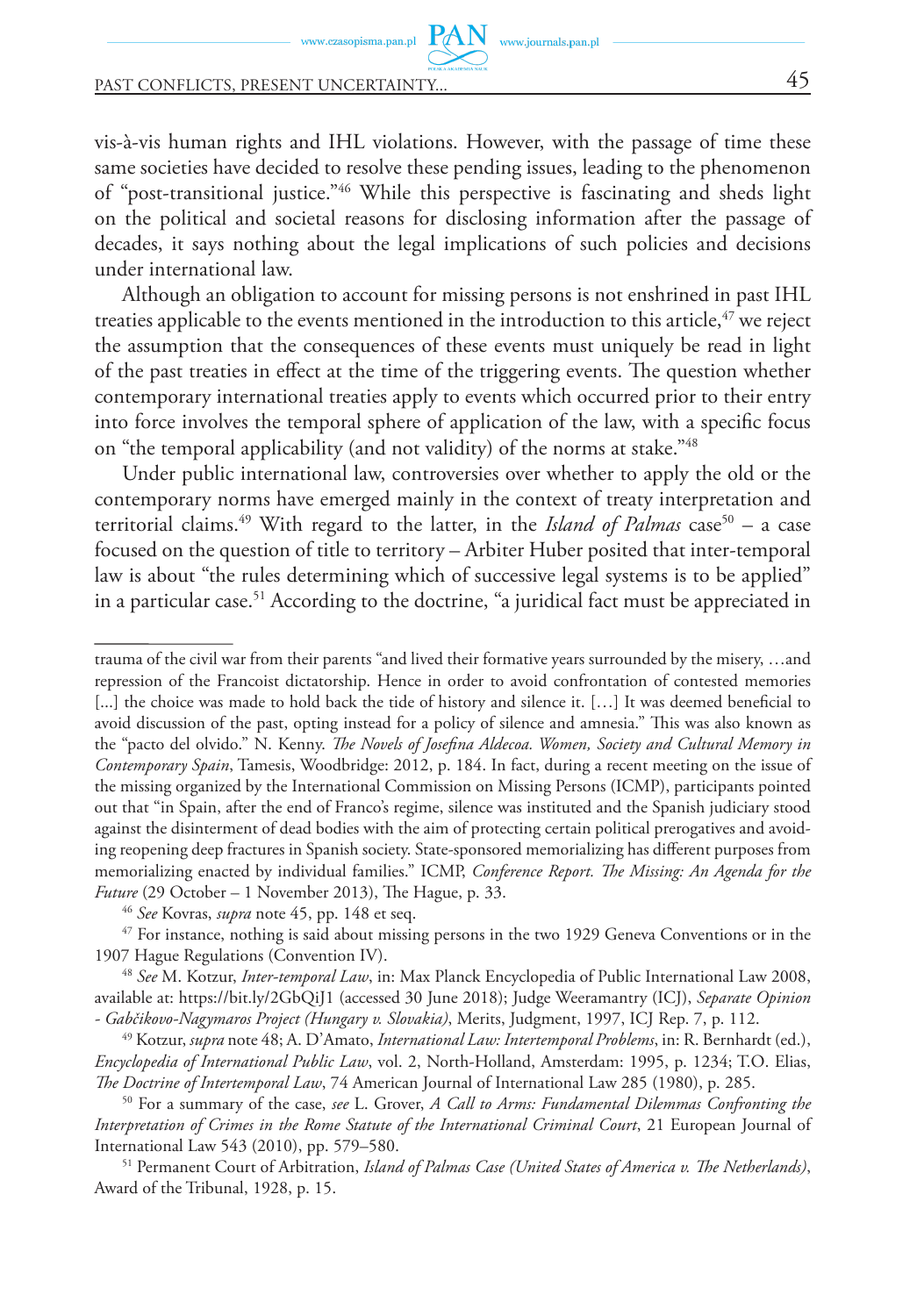the light of the law contemporary with it, and not of the law in force at the time when a dispute in regard to it arises or falls to be settled."52 In other words, one has "to look at the law of the era and not at the law as it may have later developed, or as it stood at the time any dispute arose or fell to be resolved."53 Therefore, the doctrine of inter-temporal law applied in these types of cases implies that the rules of law "contemporaneous with the acts in the distant past," $54$  and not the present rules, control the legal significance of those acts.

As the Institut de Droit International points out, an inter-temporal problem arises, *inter alia*, "whenever a rule refers to a concept the scope or significance of which has changed in the course of time."<sup>55</sup> In the context of the interpretation of treaties,<sup>56</sup> as explained by the International Law Commission (ILC), the doctrine of inter-temporal law has two aspects, i.e. "one affirming 'contemporaneity', the other allowing the changes in the law to be taken into account."57 According to former, the treaty has to be interpreted "in the light of the law in force at the time when the treaty was drawn up"; the latter aspect requires, however, that 'the application of a treaty shall be governed by the rules of international law in force at the time when the treaty is applied' (footnotes omitted).<sup>58</sup>

These two rationales, therefore, point "to the past as a guide for finding party intent" as well as "to the present for the exactly same reason."59 The ILC makes it clear that it

University Press, Oxford: 2009, pp. 867-868. *See also* R. Higgins, *Time and the Law: International Perspectives on an Old Problem*, 46 International and Comparative Law Quarterly 501 (1997), p. 516. 54 D'Amato, *supra* note 49, p. 1234.

55 Institut de Droit International (IDI), *Resolution on the Inter-Temporal Problem in Public International Law* (1975), Session of Wiesbaden Fourth Recital (Preamble).

56 The United Nations International Law Commission (ILC), in its report on the fragmentation of international law, has examined the question of "what should be the right moment in time (critical date) for the assessment of the rules that should be "taken into account" under article 31 (3) (c)?." ILC, *Report of the International Law Commission, Fifty-Seventh Session, Chapter XI "Fragmentation of International Law: Difficulties Arising from Diversification and Expansion of International Law"* (2005), UN Doc A/60/10, para. 475. 57 *Ibidem.*

59 ILC, *supra* note 56, para. 477.

<sup>52</sup> *Ibidem*, p. 14. The International Law Commission (ILC) assessed the possibility of including part of the *dictum* of Arbiter Huber in the VCLT (e.g., with regard to the interpretation of the treaties). Eventually, due to disagreement among the members, this possibility was dropped. H. Waldock, *Third Report on the Law of Treaties*, Yearbook of the International Law Commission (1964), ii, 5, pp. 8 ff. (draft Article 56) in Grover, *supra* note 50, p. 580; Elias, *supra* note 49, pp. 302-304. The principle of non-retroactivity, by contrast, is embedded in the VCLT, which proves that this principle cannot be considered as a synonym for inter-temporal law. 53 R. Higgins, *Themes and Theories: Selected Essays, Speeches and Writings in International Law*, Oxford

<sup>58</sup> *Ibidem.* According to D'Amato, in the context of treaty interpretation, the doctrine of inter-temporal law includes two aspects: first, the language of a treaty must be interpreted in light of "the definitions of words that were prevalent at the time the treaty was made"; and second, a treaty should be construed in light of "the rules of international law in force at the time the treaty was made." D'Amato, *supra* note 49, p. 1234.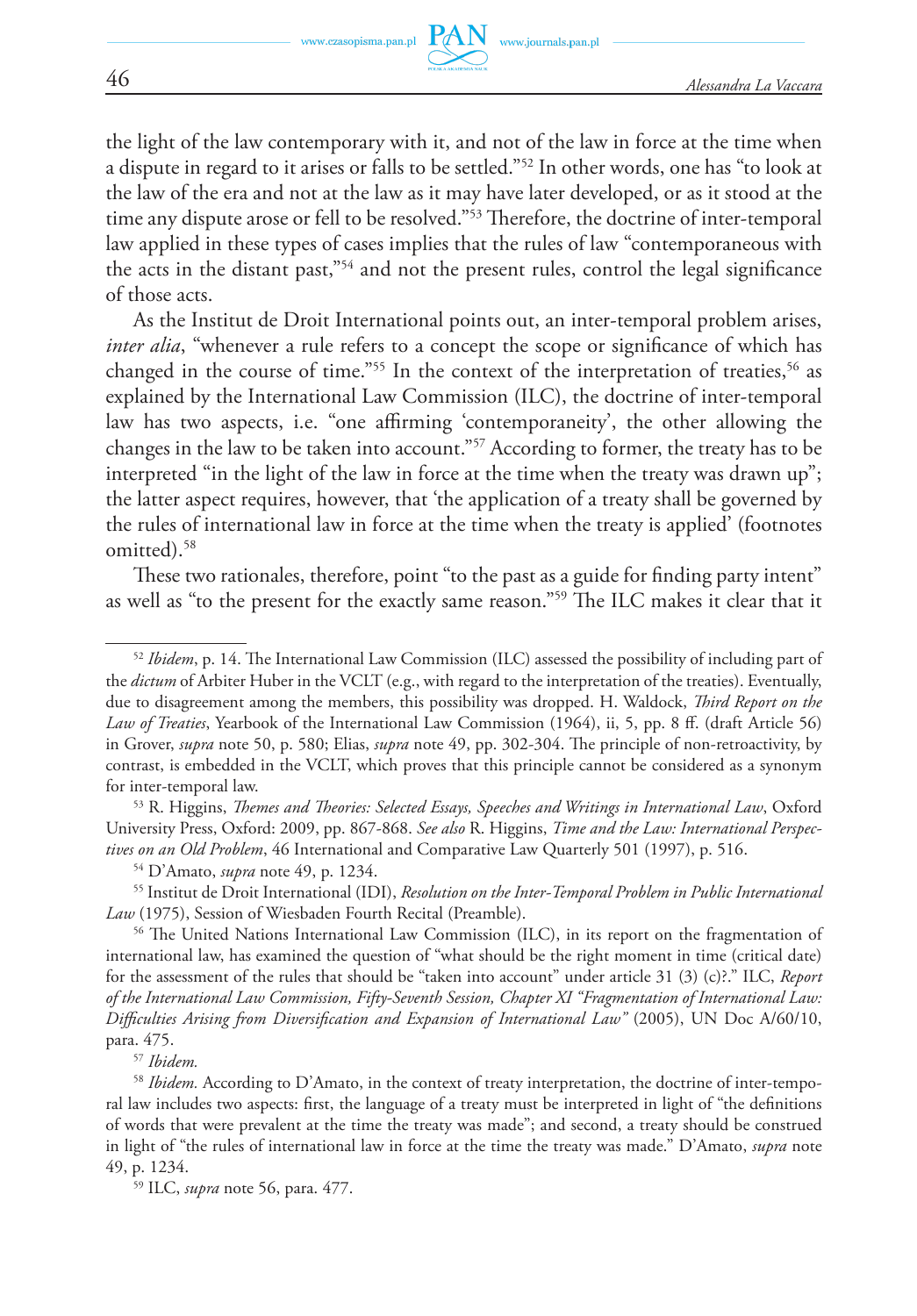# PAST CONFLICTS, PRESENT UNCERTAINTY... 47

is "pointless to try to set any general and abstract preference between the past and the present."60 Therefore,

www.journals.pan.pl

when deciding whether to apply article  $31(3)(c)$  (VCLT) so as to 'take account' of those 'other obligations' as they existed when the treaty was concluded or as they exist when it is being applied,  $(...)$  the starting-point must be  $(...)$  the fact that deciding this issue is a matter of interpreting the treaty itself.<sup>61</sup>

As suggested by Higgins, IHRL treaties – due to their nature – fall into a special category insofar as inter-temporal law $62$  is concerned.<sup>63</sup> In the interpretative approach adopted by both the ECtHR and the IACtHR, these bodies look at the present and not at the past, thereby considering possible "changes in the law" which occurred subsequent to its adoption. In the *Tyrer* case, the ECtHR crafted a formula which became a recurrent one in its ensuing case law:

the Convention is *a living instrument* which […] must be interpreted in the light of present-day conditions. […] [T]he Court cannot but be influenced by the developments and *commonly accepted standards in general policy of the member States of the Council of Europe* in this field [emphasis added].<sup>64</sup>

The special character of the Convention has also been emphasized, together with the importance of considering the Convention within the international legal system.<sup>65</sup> In this respect, the Court has highlighted that

the principles underlying the Convention cannot be interpreted and applied in a vacuum. Mindful of the Convention's special character as a human rights treaty, it must also take into account any relevant rules of international law when deciding on disputes concerning its jurisdiction [...].<sup>66</sup>

Along the same lines, the IACtHR has held that

[...] it is necessary to point out that to determine the legal status of the American Declaration it is appropriate to look *to the Inter-American system of today in the light of the evolution it has undergone since the adoption of the Declaration*, rather than to examine the normative value and significance which that instrument was believed to have had in 1948.<sup>67</sup>

<sup>63</sup> Higgins (*Themes and Theories*), *supra* note 53, p. 868.<br><sup>64</sup> ECtHR, *Tyrer v. The UK* (App. No. 5856/72), 15 March 1978, para. 31.

<sup>65</sup> ECtHR, *Loizidou v. Turkey* (App. No. 15318/89), 28 November 1996, para. 43.

<sup>66</sup> Ibidem.<br><sup>67</sup> IACtHR, *Advisory Opinion - Interpretation of the American Declaration of the Rights and Duties of Man within the Framework of Article 64 of the ACHR Requested by the Government of the Republic of Colombia* (Doc no. OC-10/89), 1989, para. 37 (emphasis added).

<sup>60</sup> *Ibidem*, para. 478.

<sup>61</sup> *Ibidem.*

 $62$  In his considerations on human rights law treaties, Fitzmaurice refers to the principle of contemporaneity and the doctrine of inter-temporal law as interchangeable terms. M. Fitzmaurice, *Dynamic (Evolutive) Interpretation of Treaties*, 21 Hague Yearbook of International Law 101 (2008), p. 104, in: Grover, *supra* note 50, p. 579.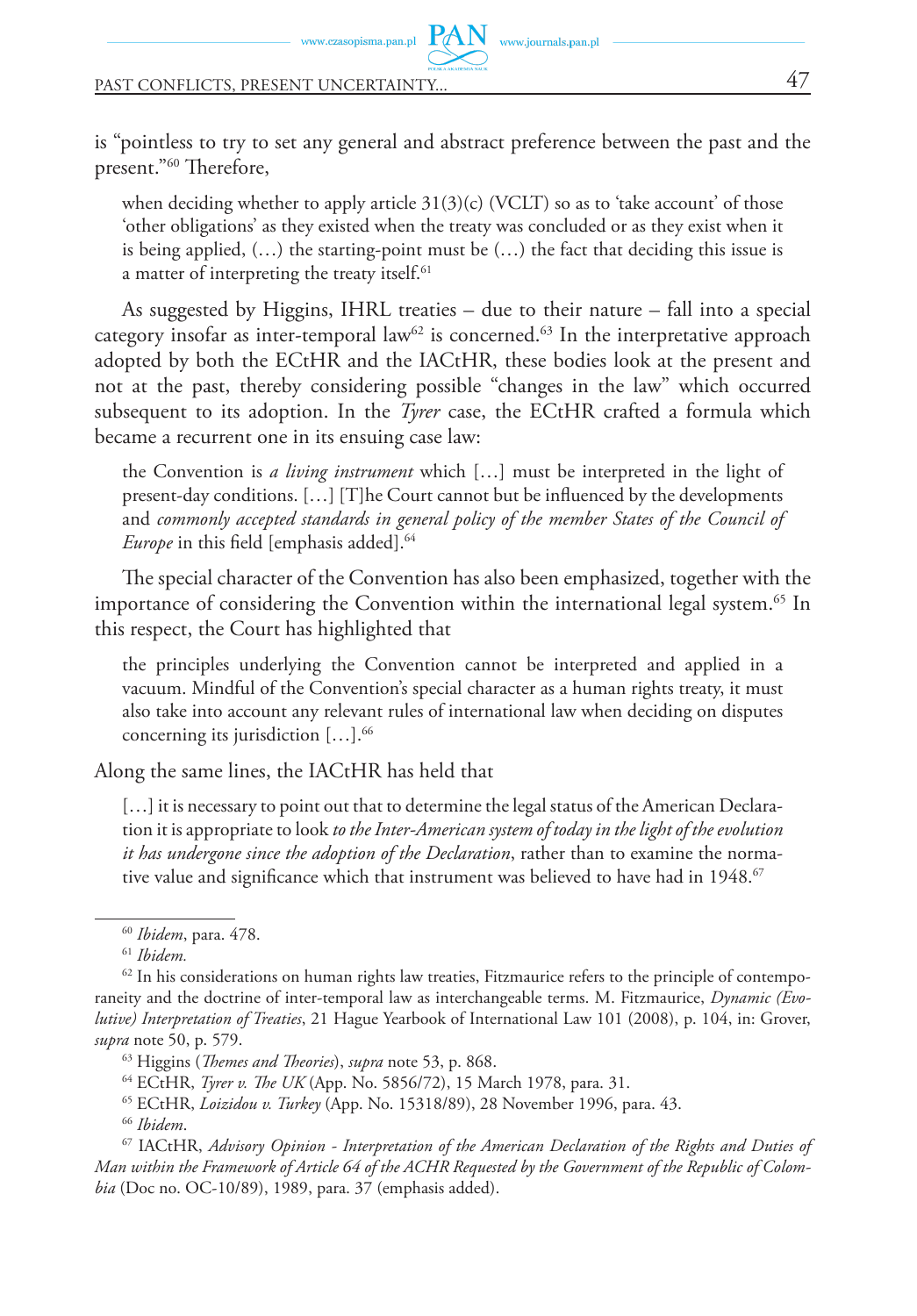From the foregoing, it can be inferred that the States upon whom the obligations fall are not required to reopen legal acts or pay compensation for "incorrect applications" of the obligations in the past,<sup>68</sup> unless the consequences of this conduct are still continuing in present times. In the latter instance, such consequences should be read in light of the contemporary framework.

# **2. The place of IHL in addressing today's consequences resulting from past conflicts**

Very few scholars have tackled the doctrine of inter-temporal law in conjunction with IHL.69 Nevertheless, the issue of whether to apply contemporary rules to a conduct held in a situation which occurred prior to the entry into force of the relevant treaty for the State concerned, or whether to apply an old rule read in light of contemporary developments under IHL has arisen in a few cases related to past conflicts (e.g., WWII). Thus, subsection 2.1 of this section will depict the three case-scenarios briefly introduced above with a focus on the legal framework applicable at the time of their occurrence and its interrelation with the contemporary legal framework outlined in subsection 1.1. Next, subsection 2.2, will examine these two issues in light of the theoretical remarks put forward in subsection 1.2 of the present article.

<sup>68</sup> Higgins (*Themes and Theories*), *supra* note 53, pp. 869–870. Along the same lines, in dealing with the inter-temporal aspect of interpretation, the ICJ seems to have relied on the nature of the instrument at issue: in the case of instruments relating to human rights or environmental issues, the ICJ seems "to be inclined towards applying and interpreting them within the framework of contemporary international law." *See* ICJ, *Gabčíkovo-Nagymaros Project (Hungary v. Slovakia)*, Merits, Judgment, 25 September 1997, ICJ Rep. 7, paras. 112, 140-141, in G. Zyberi, *The Humanitarian Face of the International Court of Justice: Its Contribution to Interpreting and Developing International Human Rights and Humanitarian Law Rules and Principles*, Intersentia, Cambridge/Mortsel: 2008, p. 30. In this regard, in his separate opinion in the *Gabčikovo-Nagymaros* case, Judge Weeramantry stressed that "[t]he ethical and human rights related aspects of environmental law bring it within the category of law so essential to human welfare that we cannot apply to today's problems in this field the standards of yesterday. […] In the application of an environmental treaty, it is vitally important that the standards in force *at the time of application* would be the governing standards." Judge Weeramantry (ICJ), Separate Opinion, *supra* note 48, pp. 111-112. *See* Y. Tanaka, *Reflections on Time Elements in the International Law of the Environment,* 73 ZaöRV (Heidelberg Journal of International Law) 139 (2013). 69 *E.g.* A. Petrig, *The War Dead and Their Gravesites*, 874 International Review of the Red Cross 341

<sup>(2009);</sup> S. Weill, *The Role of National Courts in Applying International Humanitarian Law*, Oxford University Press, Oxford: 2014, p. 175. With regard to the applicability of ancient norms to contemporary problems, *see generally* M. Bedjaoui, *The Gulf War of 1980-1988 and the Islamic Conception of International Law*, in: I.F. Dekker & H. H.G. Post (eds.), *The Gulf War of 1980-1988: The Iran-Iraq War in International Legal Perspective*, Martinus Nijhoff Publishers, Leiden/Boston: 1992. *Contra* (interpretative): K. Macak, *Military Objectives 2.0: The Case for Interpreting Computer Data as Objects under International Humanitarian Law*, 48 Israel Law Review 55 (2015), pp. 69-71.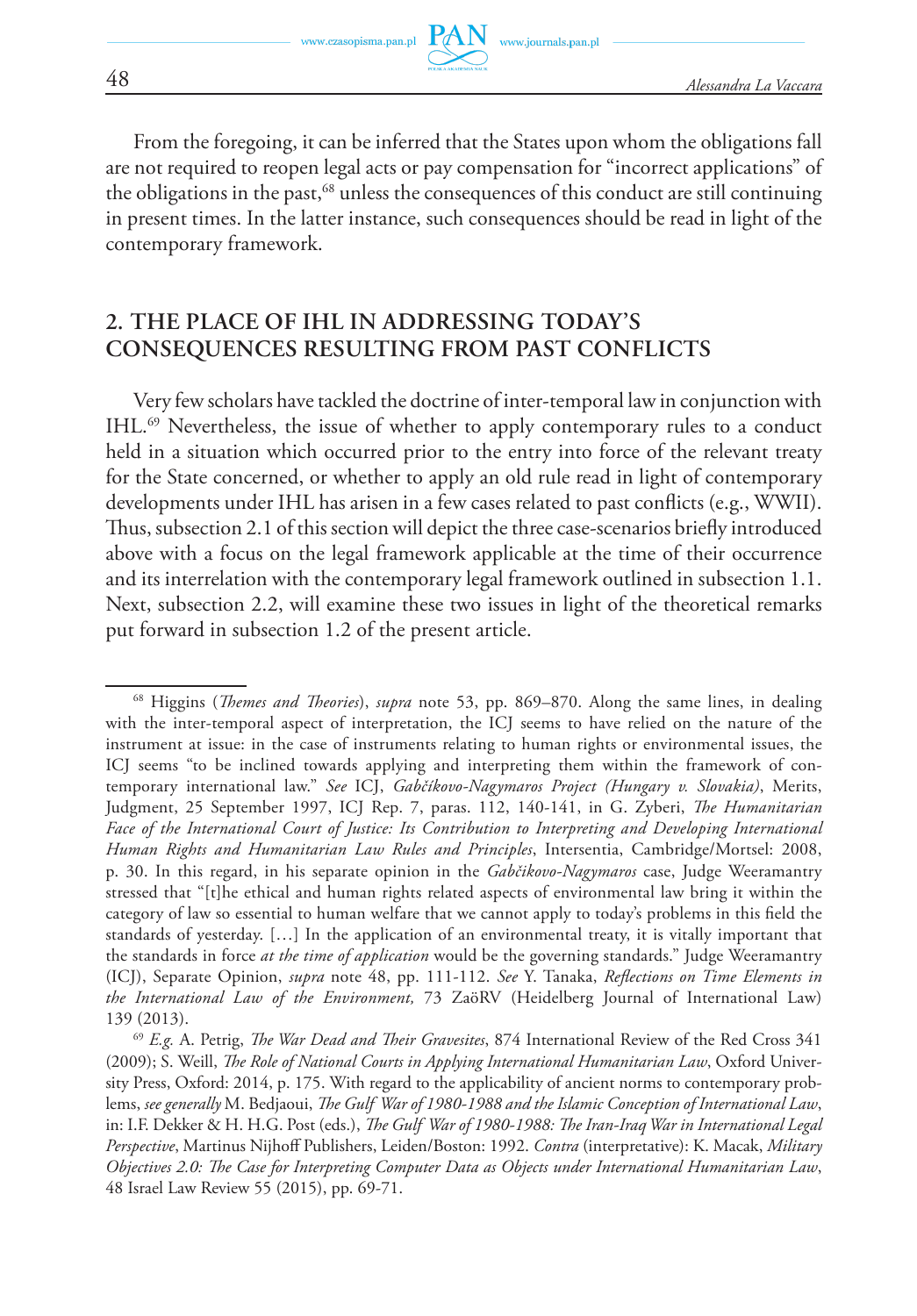PAST CONFLICTS, PRESENT UNCERTAINTY... 49

# **2.1. Specific cases of lingering uncertainty on missing persons/victims of enforced disappearances which have emerged from past conflicts**

www.journals.pan.pl

#### **2.1.1. The Spanish civil war**

Uncertainty about those reported missing during the Spanish civil war and the legal obstacles preventing families from knowing the fate and whereabouts of their relatives are still present and continuing to date. The first aspect to be addressed vis-à-vis this pending situation is the definition of the rules that applied to the Spanish Civil War (NIAC<sup>70</sup>) and clarification of whether the content of these rules has changed over the course of time.

At first glance, it might be submitted that no IHL rule in force at the time of the Spanish civil war was applicable to a NIAC. Although the nationalists requested recognition of belligerency, their request was rejected.71 In 1936, on the initiative of the ICRC,<sup>72</sup> the parties to the conflict – the Republican Government and the Nationalists<sup>73</sup> – agreed to apply the 1929 Geneva Convention on the Wounded and Sick through the intermediary of formal declarations to the ICRC;<sup>74</sup> they also agreed to cooperate in the establishment of a POW Information Agency.<sup>75</sup>

The agreement between the parties under the auspices of the ICRC replicated some of the rules provided for in the 1929 Geneva Conventions. Cassese explains that this was possible because "some of the rules on civil war evolved on the pattern of those governing inter-State conflicts."76 From a practical point of view, the exchange of messages and the collection of information concerning those in enemy hands were possible only in very limited circumstances.77 While records concerning those detained

 $72$  The ICRC played a major role in searching for missing persons and providing answers to their families. *See* F. Bugnion, *The International Committee of the Red Cross and the Protection of War Victims*, Macmillan Education, Geneva: 2003, pp. 271-278.<br><sup>73</sup> The opposition forces to the Republicans were the Nationalists; these had their first National De-

fense Council's meeting in Burgos. In the literature, these are often referred to as "the Burgos authorities." Cassese, *supra* note 71, p. 131. 74 However, in a circular letter sent, in 1937, to all national Societies of the Red Cross, the ICRC

pointed out that "the application by analogy" of the 1929 Geneva Convention on Wounded and Sick was in a general way admitted in fact by both contending parties. *L'Action de la Croix-Rouge en Espagne, 335me Circulaire du Comité international de la Croix-Rouge* (Geneva 31 March 1937), p. 4 in *ibidem*, p. 132. For a thorough analysis of the activities carried out by the ICRC during the Spanish civil war concerning persons deprived of their liberty and the civlian population, *see* Bugnion, *supra* note 72, pp. 266-283.

75 Cassese, *supra* note 71, pp. 132-133.

<sup>70</sup> F. Bugnion, *Jus ad bellum, jus in bello and non-international armed conflicts*, 6 Yearbook of International Humanitarian Law 198 (2003), p. 218. 71 A. Cassese, *The Human Dimension of International Law: Selected Papers of Antonio Cassese*, Oxford

University Press, Oxford: 2008, p. 131.

<sup>&</sup>lt;sup>76</sup> *Ibidem*, p. 146.<br><sup>77</sup> Political prisoners were never recorded and the Parties to the conflict did not transmit details concerning their fate and whereabouts, as this information would have been tantamount to admitting the existence of an unimaginable number of detainees: G. Đurović, *L'Agence centrale de recherches du Comité international de la Croix-rouge. Activité du CICR en vue du soulagement des souffrances morales des victimes de guerre*, University of Geneva – Institut Henry Dunant, Geneva: 1981, pp. 97-99.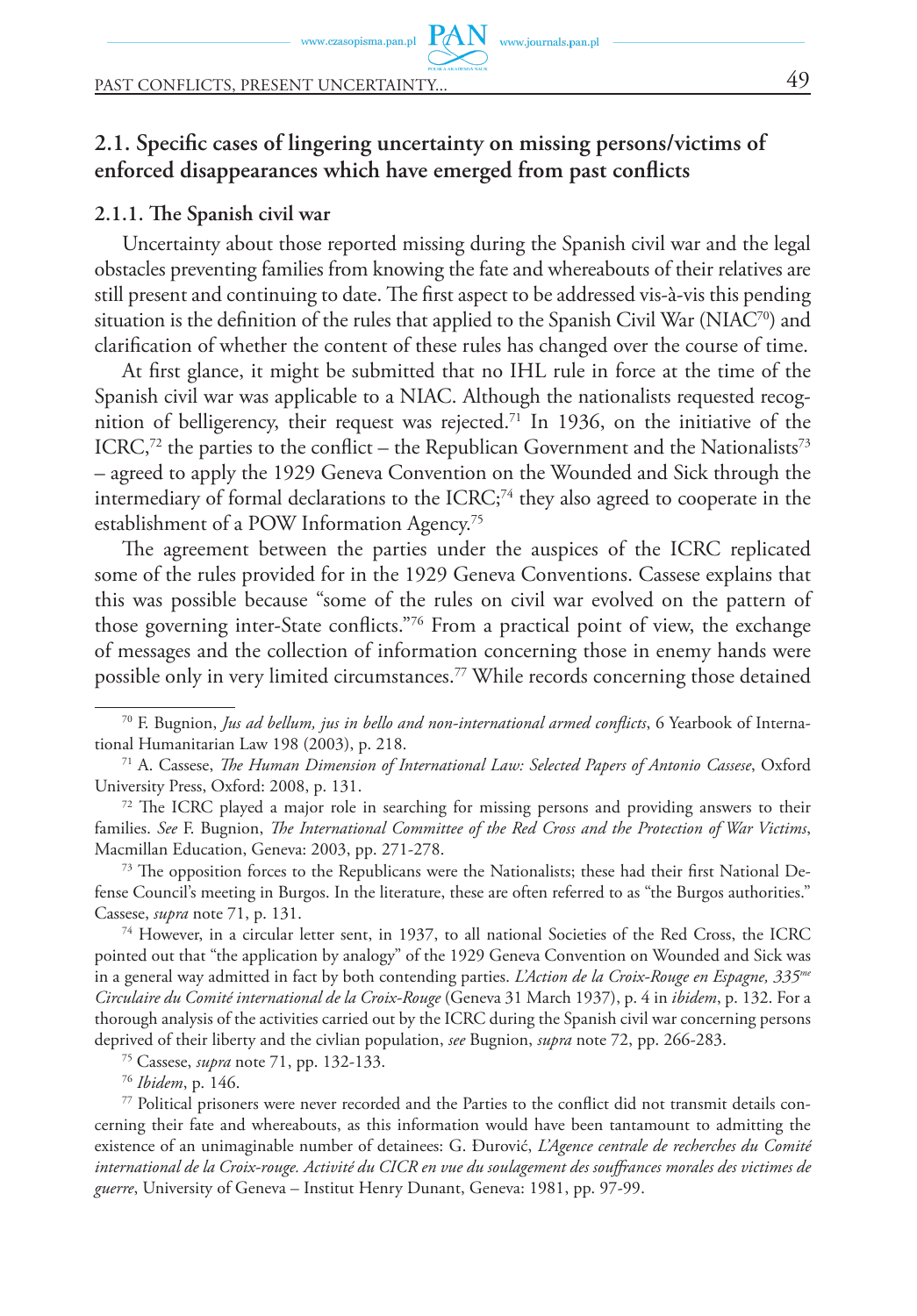by the two parties to the conflict existed, these were not handed over to the ICRC,<sup>78</sup> which had to count on unofficial lists.<sup>79</sup>

www.journals.pan.pl

It became clear right from the outbreak of the conflict that the commitment to respect the 1929 Geneva Conventions was not as strong as expected with respect to both sides.<sup>80</sup> The illegal detentions, accompanied by the concealment of the whereabouts of those detained, resulted in the disappearances of many persons during the Civil War<sup>81</sup> and the dictatorship that followed.<sup>82</sup> This attitude rendered the embryonic system concerning the handling of information set out by the 1929 Geneva Conventions meaningless, as this was blatantly disregarded. It is submitted that the 1949 Geneva Conventions I and III – the revised version<sup>83</sup> of the 1929 Geneva Conventions – developed the embryonic version of the preceding obligations and/or made them explicit.<sup>84</sup> However, this consideration does not allow a retroactive application of the 1949 Geneva Conventions to the events which occurred during the civil war.

Some informal exhumations started after the death of Franco – at the end of the 1970s.<sup>85</sup> However, it was only at the beginning of the twenty-first century that

79 These lists were the result of an informal sharing of records by the directors of detention centers, members of the civilian/military administration, the commanders of the camps where detainees were held, and the prisoners themselves (*ibidem*, p. 114).<br><sup>80</sup> The forces led by Franco as well as the republicans violated the laws of war during the Civil War.

H. Graham, *The Spanish Civil War: A Very Short Introduction*, Oxford University Press, Oxford/New York: 2005, pp. 133-134. From a historical perspective, the republican violence has received far less attention than that committed by the nationalists. One scholar who has examined this part of the historic account of the civil war is José Luis Ledesma. *See generally* J.L. Ledesma, *Los días de llamas de la revolución: Violencia y política en la retaguardia republicana de Zaragoza durante la guerra civil*, Institución Fernando el Católico, Zaragoza: 2003. Due to word limit constraints, the focus will remain on the practice of enforced disappearance committed by the nationalists, which continued to be perpetrated during the dictatorship – i.e., after the termination of the civil war.<br><sup>81</sup> As for disappearances committed during the war, the Spanish decree no. 67, enacted in 1936 by the

Coup Government (i.e., the nationalists), declared in its preamble that any disappearance was the natural consequence of the war; for this reason, any absence, disappearance or death of persons had to be recorded as resulting from the national fight against Marxism. Decreto núm. 67 - Dictando reglas a las que habrá de sujetarse la inscripción del fallecimiento o desaparición de personas, ocurridos con motivo de la actual lucha nacional contra el marxismo, B.O.E. núm. 27, de 11/11/1936 in P. Galella, *Contra El Miedo a Prevaricar. El Punto de Vista Del Derecho Internacional Sobre La Investigación Y Reparación de Las Desapariciones Forzadas Ocurridas Durante El Franquismo* (Tesis Doctoral, Universidad Complutense de Madrid, 2015), p. 172.

82 UN WGEID, *Mission to Spain*, *supra* note 2; CED, *supra* note 8, paras. 31-32.

<sup>83</sup> *E.g.* ICRC, *Commentary on the First Geneva Convention: Convention (I) for the Amelioration of the*  Condition of the Wounded and Sick in Armed Forces in the Field (2<sup>nd</sup> ed.) (2016), *Introduction to the commentary on Geneva Convention (I) of 1949*, paras. 62, 71, 73, available at: https://bit.ly/2GboYdN (accessed 30 June 2018); ECtHR, *Varnava and Others v. Turkey* (App. No. 16064/90 and others), Grand Chamber, 18 September 2009, para. 130. 84 *See* J.S. Pictet (ed.), *The Geneva Conventions of 12 August 1949: Commentary*, vol. I, ICRC, Geneva:

1952, pp. 134, 137.

85 This was the case of the informal exhumations carried out in the late 1970s in Navarre, Extremadura, and La Rioja. *See* P. Galella, *Privatising the search and identification of human remains: the case of Spain*, 1(1) Human Remains and Violence: An Interdisciplinary Journal 57 (2015), p. 60.

<sup>78</sup> *Ibidem*, p. 99.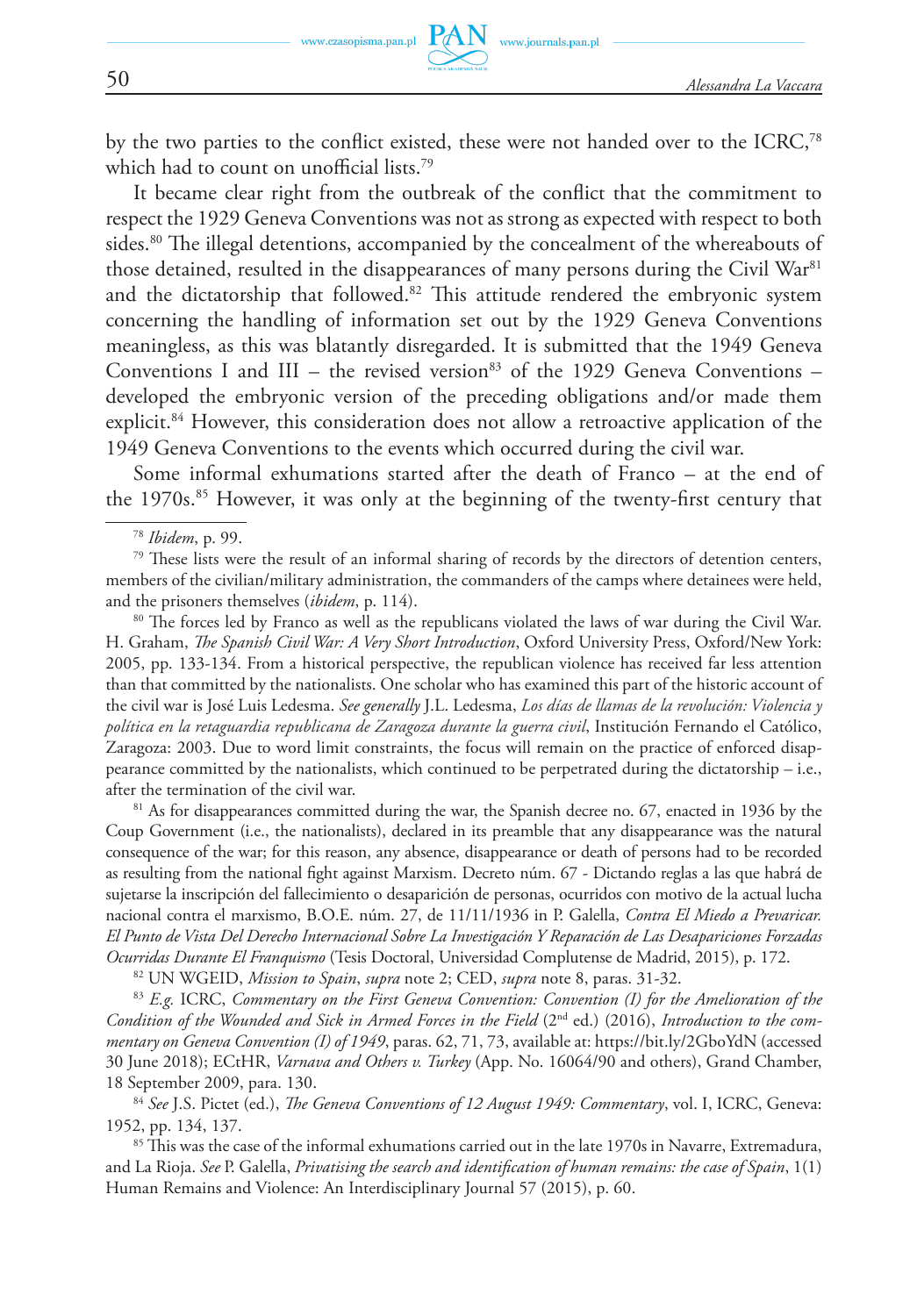### PAST CONFLICTS, PRESENT UNCERTAINTY...

a systematic documentation of the mass graves began.<sup>86</sup> Among the reasons that delayed the process of elucidation of the fate and whereabouts of many of those reported missing during the conflict was the thirty-six year dictatorship that ensued after the end of the civil war. During that period, only those victims who were loyal to the dictatorship obtained reparations and saw the crimes committed by Franco's opponents documented in the *Causa Géneral*, which led to the exhumation of mass graves where their loved ones were buried.87 Moreover, the dictatorship featured a continuation of the practice of enforced disappearances against those who expressed their dissent.<sup>88</sup> Another reason lies in the subsequent enactment of an Amnesty Law  $(1977)^{89}$  – still in force to date – that posed obstacles for the carrying out of investigations into the violations committed in the past (including enforced disappearances).<sup>90</sup>

Only recently has the struggle for the recovery of historical memory gained a new centrality in Spanish politics, along with a "wave of remembering" in other fields, including the rise of NGOs working on recovery of historical memory (e.g., associations of the lost children of the war and of refugees of the civil war).<sup>91</sup> Pursuant to the Historical Memory Act,<sup>92</sup> State authorities have "an obligation to cooperate with individuals and to facilitate investigation, search and identification"93 of disappeared persons, thereby shifting the burden from the State to the families. The authorities have to "facilitate" the location and identification of persons who went missing as a result of, *inter alia,*  the civil war (1936-1939), as well as the recovery and reburial of human remains by the families. Since the measures provided for in the Act do not create a State obligation to

<sup>86</sup> F. Ferrandiz, *Exhumaciones y relatos de la derrota en la Espana actual*, 84 Revista de Historia Jeronimo Zurita 135 (2009), p. 138.

<sup>87</sup> Causa General informativa de los hechos delictivos y otros aspectos de la vida en la zona roja desde el 18 de julio de 1936 hasta la liberación, Decreto del Ministerio de Justicia, 26 April 1940, available at: http://www.causageneral.org/(accessed 30 June 2018). 88 The Francoist regime launched systematic purges – also known as *limpieza* (cleansing) – to elimi-

nate threats to the new order. A. Suhrke, *Post-War States: Differentiating Patterns of Peace*, in: C. Stahn, J.S. Easterday, J. Iverson (eds.), *Jus Post Bellum: Mapping the Normative Foundations*, Oxford University Press, Oxford: 2014, p. 275.

<sup>89</sup> For more details on the scope of application *ratione materiae* of the Amnesty, *see*: Article 2, Ley 46/1977 (Spain), de 15 de octubre, de Amnistía in Noticias Juridicas, available at: http://noticias.juridicas. com/base\_datos/Penal/l46-1977.html (accessed 30 June 2018). 90 *See* CED, *supra* note 8, paras. 11-12.

<sup>91</sup> Kovras, *supra* note 45, pp. 82-83.

 $92$  Articles 11 and 13, Ley 52/2007 (Spain). The Historical Memory Act has fostered the intervention of local authorities in removing monuments related to the Francoism; the *Act* has also constituted the basis for regional laws and public policies of remembrance. Nevertheless, actions/initiatives concerning the handling of the past were implemented well before the enactment of the Historical Memory Act. For instance, the Catalan Government established the General Agency of Democratic Remembrance in 2003. A. Aragoneses, *Legal Silences and the Memory of Francoism in Spain,* in: U. Belavusau & A. Gliszczynska-Grabias (eds.), *Law and Memory: Towards Legal Governance of History*, Cambridge University Press, Cambridge: 2017, pp. 185-191.

<sup>93</sup> UN WGEID, *Mission to Spain*, *supra* note 2, para. 21.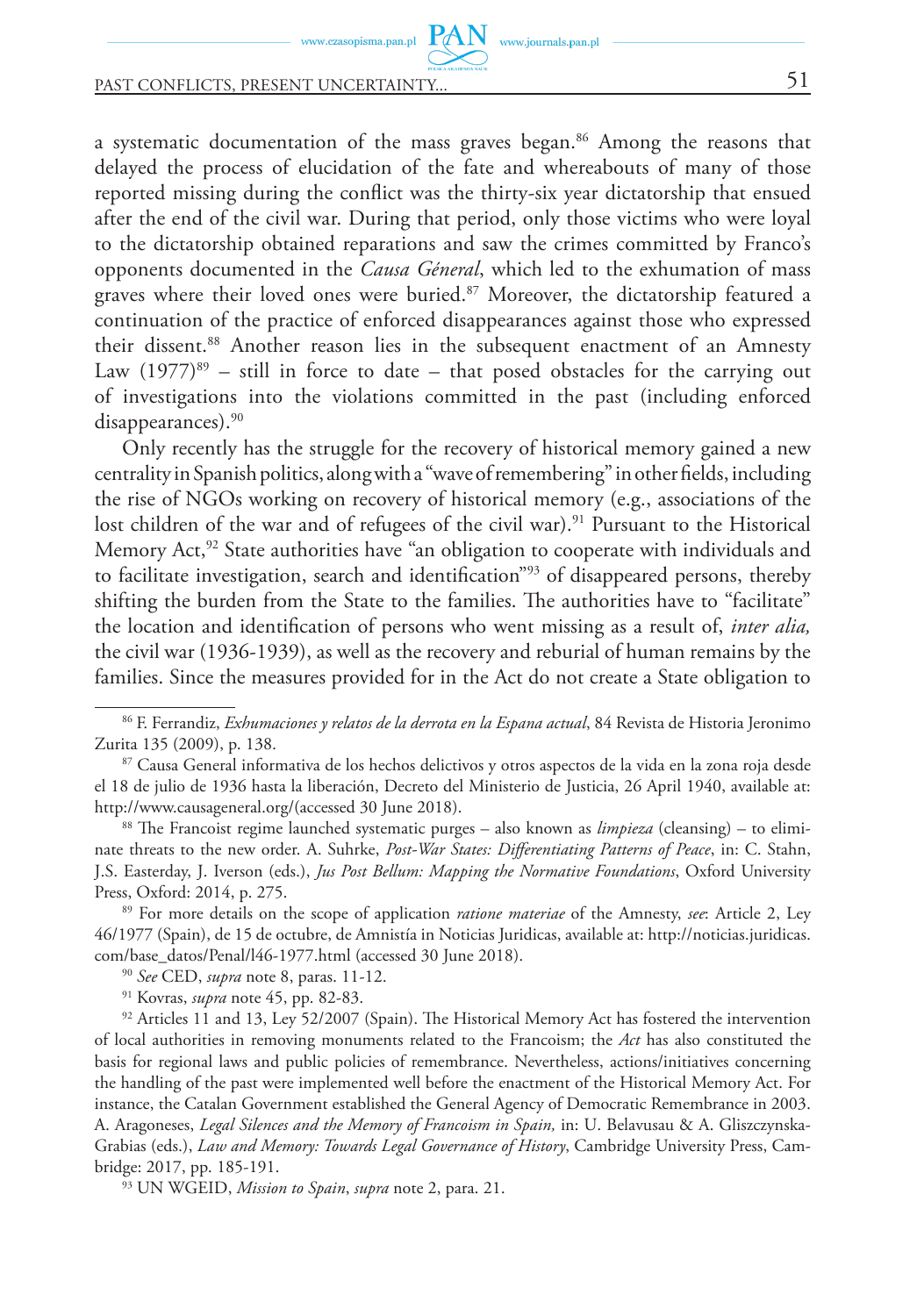

act *ex officio*, they generate a number of difficulties<sup>94</sup> for the families trying to exercise the rights contained in the Act itself, including the right to have access to (historical) information on the civil war.<sup>95</sup>

www.journals.pan.pl

The current conduct of the government against the families and their actual situation generated by the disappearance of their relatives is covered by those rules that prohibit the concealment of the fate and whereabouts of persons deprived of their liberty. Since "any rule which relates to an actual situation shall apply to situations existing while the rule is in force, even if these situations have been created previously",<sup>96</sup> the government is obliged not only to cooperate with the families, but also to act in accordance with the international rules outlawing enforced disappearances. Indeed, pursuant to the ICPPED (ratified by Spain in 2009), relatives remain entitled to know the truth about the fate of their disappeared loved ones.<sup>97</sup> Moreover, the CED has urged Spain

to ensure that all disappearances are investigated thoroughly and impartially, regardless of the time that has elapsed since they took place and even if there has been no formal complaint; the necessary legislative or judicial measures are adopted to remove any legal impediments to such investigations in domestic law[…]; suspected perpetrators are prosecuted and, if found guilty, punished in accordance with the seriousness of their actions; and victims receive adequate reparation that includes the means for their rehabilitation and takes account of gender issue.<sup>98</sup>

#### **2.1.2. Two cases from the Second World War**

The Kaprolat/Hasselman incident and the Katyń massacre have very little in common, apart from the fact that both occurred during WWII and that in both cases the families of the victims were left without news. The main distinctive aspect is the nature of the *fait générateur* of the situations at issue: while the former corresponds to a typical scenario generated in the course of a conflict - soldiers caught in an ambush and killed by enemy soldiers;<sup>99</sup> the latter – the mass killing of POWs by Soviet soldiers – constitutes a war crime.

2.1.2.1. The Kaprolat/Hasselman incident

The recent debate in Norway on the treatment of human remains from WWII is best reflected in what the then-Prime Minister stated in 2005: no international legal obligation binds Norway vis-à-vis the fallen soldiers in Kaprolat, particularly with

<sup>&</sup>lt;sup>94</sup> E.g. access to information, including to the death registers containing information on the victims of the civil war, is still difficult and in certain instances almost impossible to obtain due to, *inter alia*, the denial of access on various grounds. UN WGEID, *Mission to Spain*, *supra* note 2, paras. 30, 40.

<sup>95</sup> *Exposición de motivos*, Ley 52/2007 (Spain). 96 IDI, *supra* note 55, para. 2(c).

<sup>97</sup> In its concluding observations concerning Spain, the Committee on Enforced Disappearances (CED) "recalls that the search for persons who have been the victims of enforced disappearance and efforts to clarify their fate are obligations of the State even if no formal complaint has been laid, and that relatives are entitled, *inter alia*, to know the truth about the fate of their disappeared loved ones." CED, *supra* note 8, para. 32.

<sup>&</sup>lt;sup>98</sup> Ibidem, para. 12.<br><sup>99</sup> A combatant is a legitimate military target in light of Article 48 AP I.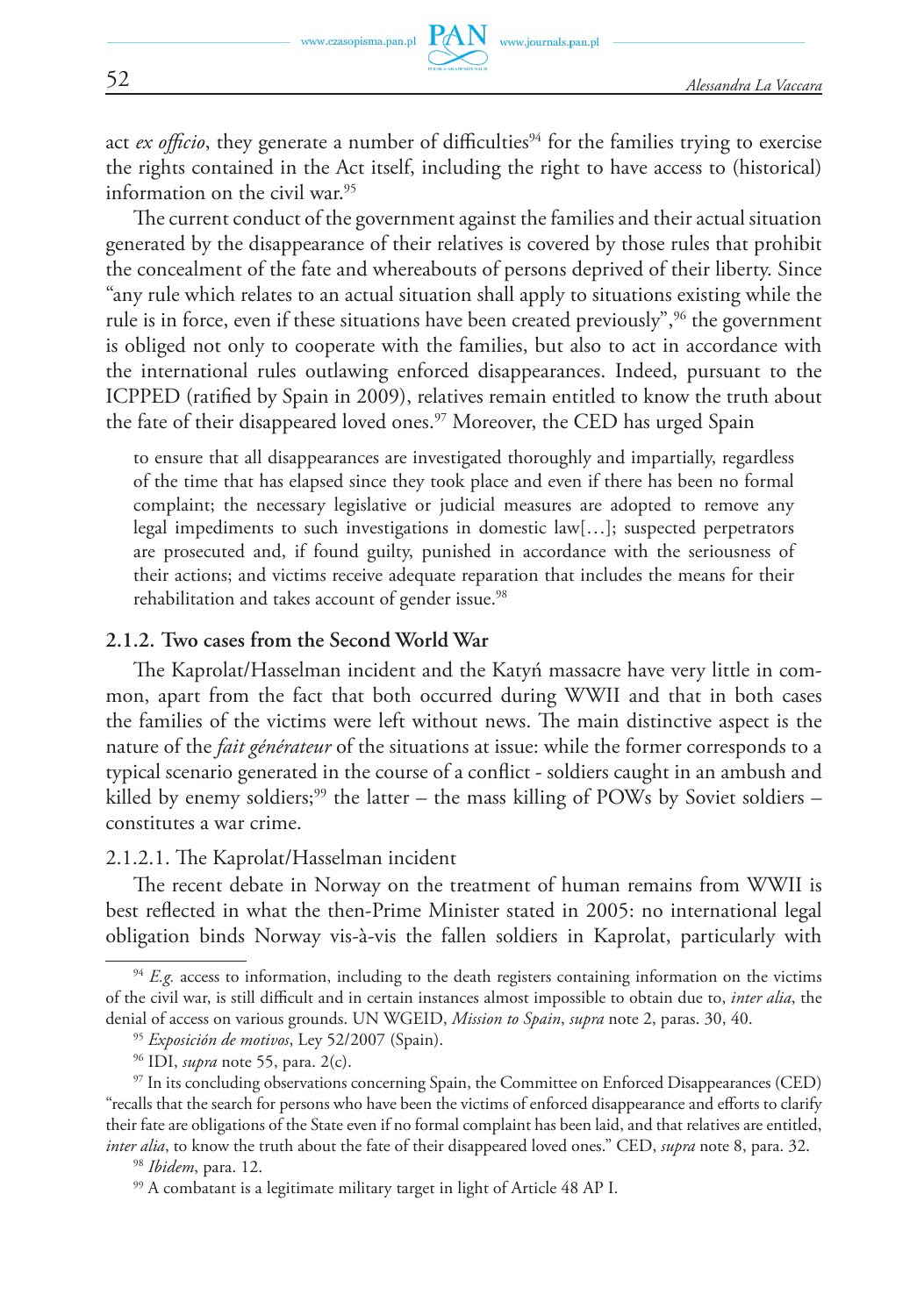PAST CONFLICTS, PRESENT UNCERTAINTY...

regard to financial support for the identification of human remains and their subsequent repatriation.<sup>100</sup> In his view, it was Germany's responsibility to identify and repatriate their remains.101 The same attitude has been displayed by Norway vis-à-vis the exhumation of the fallen soldiers in its own territory; in this respect the Norwegian National Red Cross has pointed out that this conduct violates IHL.102 Can it be argued that Norway must recover these soldiers' human remains pursuant to contemporary IHL? Petrig suggests that this question could be answered in the affirmative from both a normative and practical perspective. From the normative point of view, Petrig notes that the acts at stake

cannot be qualified as completed or isolated acts lying in the past. Rather, they are of a continuing or even present nature. [...] The continuing nature of these facts is also reflected by the wording of various gravesite provisions. […] Obligations ensuring that the dead are accounted for […] do not cease at a given moment but persist over time. Other obligations can be dormant and may only materialize long after death, such as those pertaining to exhumation, identification or return of mortal remains.<sup>103</sup>

From a practical perspective, Petrig states that

Application of the law as in force at the time of death or burial would … [lead] to a fragmented legal regime, since a fact pattern often comprises elements attributable to different points of time in the past. Applying the IHL rules as in force today enables the situation to be taken into account as it has evolved with the passage of time [...]. The situation is thereby governed by one and the same set of rules.<sup>104</sup>

Another approach that might be undertaken to answer the question posed above is to consider the right of families to know the fate of their relatives – which is provided for under Article 32 AP I – as part of customary international law.<sup>105</sup> It can be argued that the AP I's provision makes explicit what was implicitly inherent in Article 46 of the 1907 Hague Regulations (Convention IV). The latter, whose customary character was acknowledged by the International Military Tribunal (IMT) in Nuremberg,<sup>106</sup> obliges

<sup>100</sup> V. Trellevik, *Ligger Fortsatt På Slagmarken* (Documentary Is Still on the Battlefield), NRK 24.02.2009, available at: https://www.nrk.no/dokumentar/dodsmarkene-1.6488248 (accessed 30 June 2018). *See also* Ch. Jennings, *Bosnia's Million Bones: Solving the World's Greatest Forensic Puzzle*, Macmillan, New York: 2013, p. 162. 101 Trellevik, *supra* note 100.

<sup>102</sup> E. Veum, *Giske Opptrer Arrogant* (Giske Acting Arrogant), NRK 15.06.2008, available at: https:// www.nrk.no/norge/-giske-opptrer-arrogant-1.6010263 (accessed 30 June 2018). 103 Petrig, *supra* note 69, p. 367.

<sup>104</sup> *Ibidem*, p. 368.

<sup>&</sup>lt;sup>105</sup> Đurović observes that the right enshrined in Article 32 represents the confirmation of a principle of customary international law. Đurović, *supra* note 77, p. 272; cf. Rule 117 "Accounting for Missing Persons", in: Henckaerts & Doswald-Beck, *supra* note 27, pp. 421 ff.

<sup>106</sup> *Trial of the Major War Criminals before the IMT*, Nuremberg, 14 November 1945 – 1 October 1946, Official Documents and Proceedings, Nuremberg, 1947, pp. 301-304 and 317-320. *See also* Eritrea-Ethiopia Claims Commission, Central Front-Eritrea's claims 2, 4, 6, 7, 8, and 22 between the State of Eritrea and the Federal Democratic Republic of Ethiopia, Partial Award, 2004, para. 22.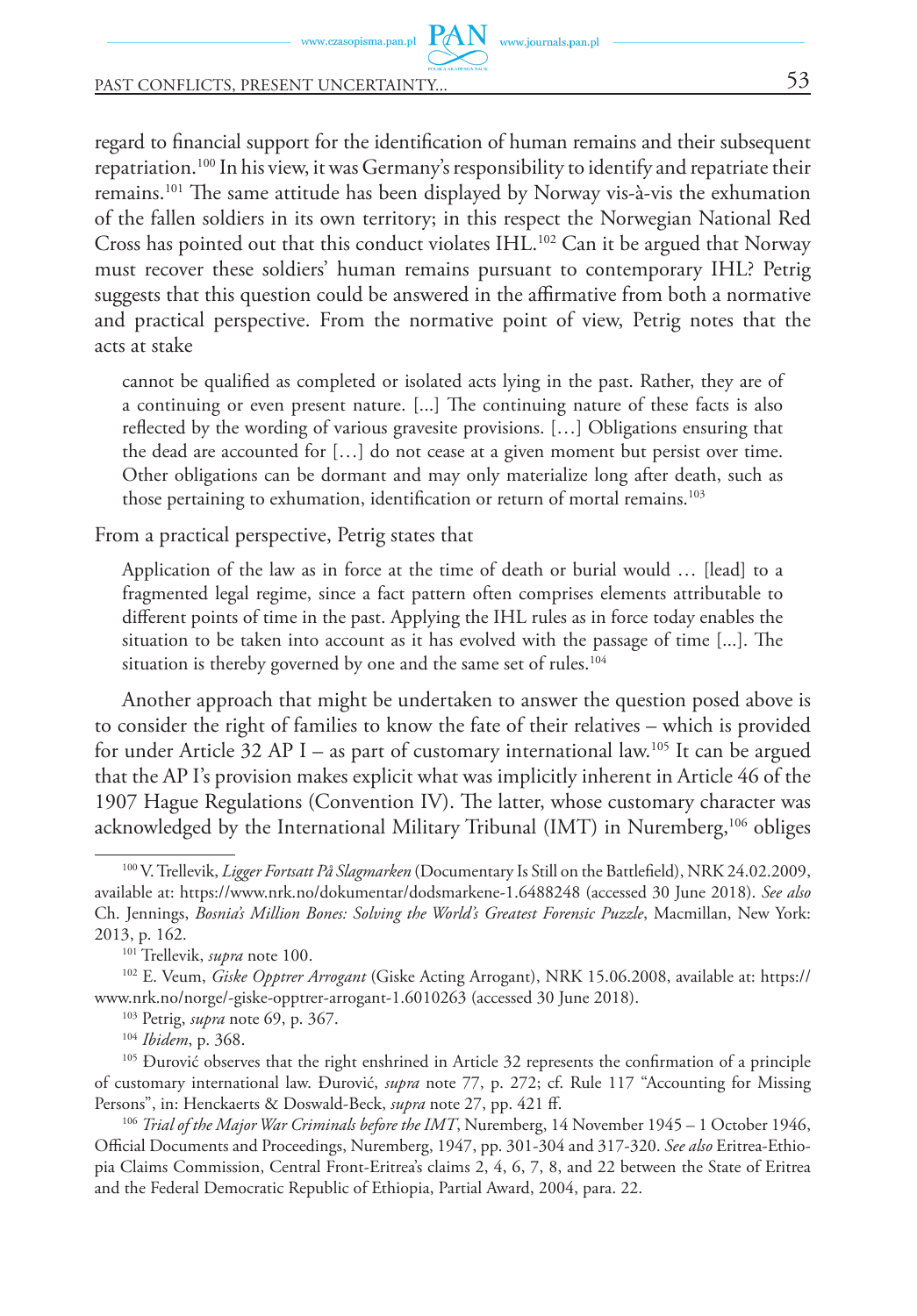the parties to the conflict to respect family rights and honour. The IMT held that the disappearance of many persons resulting from the Night and Fog program set up by the Nazi regime amounted to a war crime, and that such a conduct was contrary to, *inter alia*, the above-mentioned Article 46 of the 1907 Hague Regulations (Convention IV) and to Article 6(b) of the Charter of the Nuremberg Tribunal.<sup>107</sup> In reaching this conclusion, the Tribunal took into account the consequences of the implementation of the Night and Fog program: no word of the prisoners captured in the context of Night and Fog program was allowed to reach their country of origin, nor their relatives; even in cases when they died awaiting trial the families were not informed, the purpose being to create anxiety in the minds of the family of the arrested person.<sup>108</sup>

Since the early codification of IHL, its rationale consisted in diminishing "the evils of war, as far as military requirements permit" (Preamble, 1907 Hague Regulations (Convention IV)) and in mitigating its "inevitable rigours," (Preamble, 1929 Geneva Convention on POWs) which include alleviating the suffering of those who remain without news of their loved ones because of the war. In light of these considerations, it can be submitted that the *general principle* of the right of families to know the fate of their relatives (Article 32 AP I) makes explicit what was implicitly embedded in the 1907 Hague Regulations (Convention IV). This is not a question which arises out of "an amendment of a law and which should be decided on the basis of the principle […] of non-retroactivity."109 Indeed, "the recognition of the generation of a new customary international law" concerning the right of families to know the fate of their relatives

is nothing other than a simple clarification of what was not so clear [decades] ago. What ought to have been clear [at that time] has been revealed by the creation of a new customary law which plays the role of authentic interpretation, the effect of which is retroactive.<sup>110</sup>

Despite Norway's public statement vis-à-vis its international obligations, the State has offered support to the families in order to facilitate the repatriation of human remains on the basis of humanitarian reasons, and not as a consequence of any international

<sup>110</sup> *See ibidem*.

<sup>107</sup> Pursuant to Article 6(b) of the Charter of the International Military Tribunal, "war crimes – namely, violations of the laws or customs of war" – are crimes falling within the jurisdiction of the Tribunal. *Cf.* Article 6(b), Charter of the International Military Tribunal, London, 8 August 1945. Indeed, the IMT confirmed the indictment by adding that the acts listed in Article 6(b) of the Charter were "already" recognized as war crimes under international law, for these were covered by, *inter alia*, Article 46 of the 1907 Hague Regulations.

<sup>108</sup> IMT, *Trial of the Major War Criminals – Proceedings of the IMT* (1948) Vol. 22 (14 November 1945 – 1 October 1946), p. 476.

<sup>109</sup> This point was raised by Judge Tanaka in his Dissenting Opinion in the *South West Africa cases*  (1966), in which South Africa argued that its mandate over South West Africa was to be interpreted by reference to the law as it stood in 1920 and without reference to the subsequently-developed right to selfdetermination. In contrast, Tanaka pointed out that contemporary law, and not the law as it stood when the mandate was set up, should apply. Judge Tanaka (ICJ), *Dissenting Opinion – South West Africa (Liberia v. South Africa)*, Second Phase, Merits, Judgment, 1966, ICJ Rep. 6, pp. 293–294.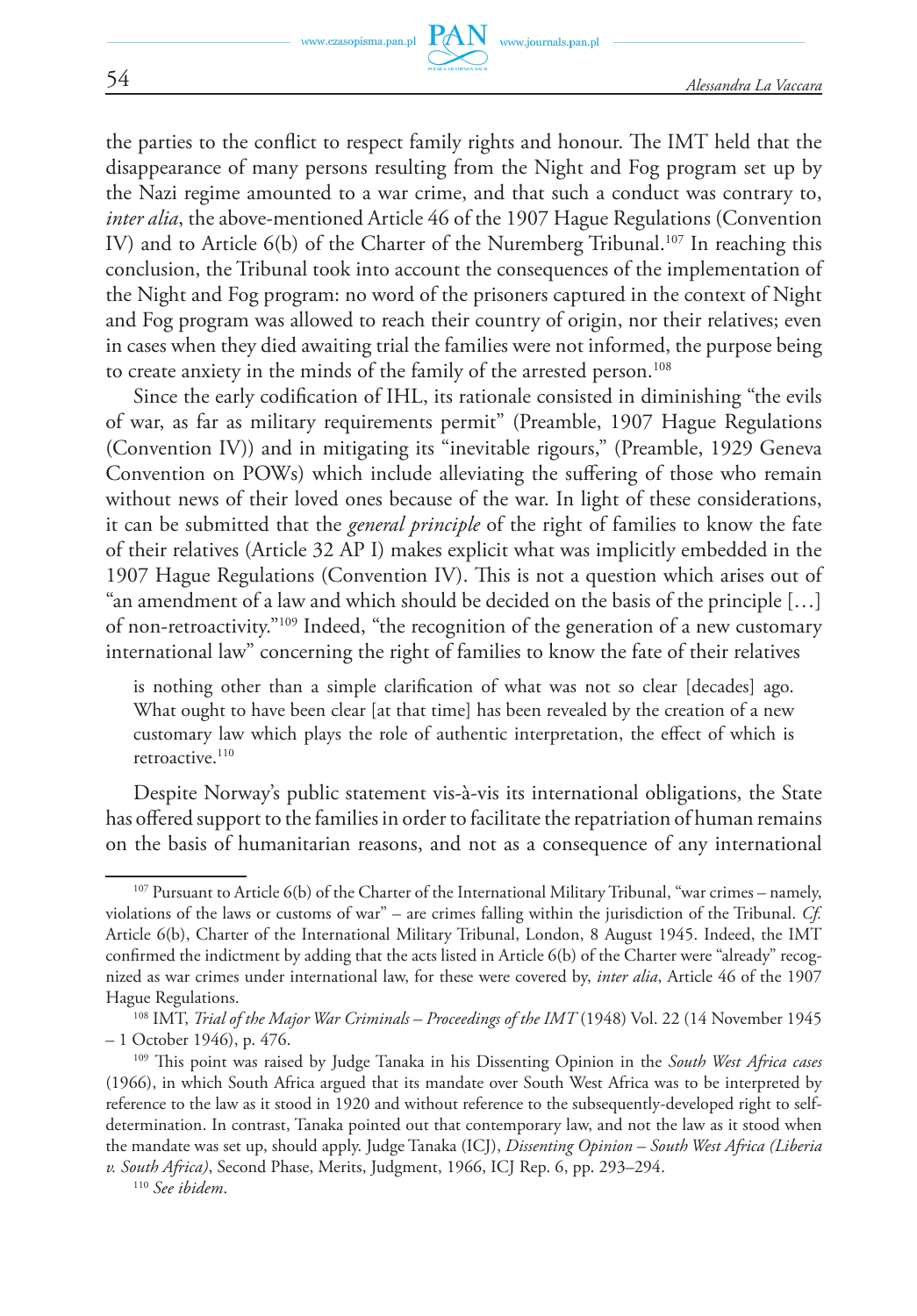PAST CONFLICTS, PRESENT UNCERTAINTY...

law obligation.111 However, the distinction between these two courses of action (i.e., humanitarian reasons v. international law obligations) does not appear clear, since the treatment of human remains, their identification, and their return to the families are measures required by the law. This standpoint does not advocate for a retroactive application of the law but is rather focused on the aspect of contemporaneity between the law and the situation at stake, which is evident in the present case.

www.journals.pan.pl

#### 2.1.2.2. The Katyń massacre

The other situation mentioned at the outset of this subsection – the Katyń massacre – was carried out by the Soviet secret police against Polish POWs and amounted, at the time of its occurrence, to a war crime.<sup>112</sup> Viewed in this perspective, the question asked at the beginning of this article is no longer based on an inter-temporal issue; rather, it focuses on the temporal scope of the duty to investigate international crimes and on the interrelated right of the families to know the fate of their relatives.<sup>113</sup> It is submitted that under international law there is an *erga omnes* obligation<sup>114</sup> to prosecute war crimes.<sup>115</sup> The pre-WWII customary international law prohibition of war crimes,

<sup>112</sup> Pursuant to the 1907 Hague Regulations (Convention IV), POWs must be treated humanely (Article 4); it is especially forbidden to kill or wound treacherously individuals belonging to the hostile nation or army as well as to kill or wound an enemy who, having laid down his arms, or no longer having a means of defense, has surrendered at discretion (Article 23(b) and (c)). The 1929 Geneva Convention on POW adds that measures of reprisal against POWs are forbidden (Article 2); and that no POW shall be sentenced without being given the opportunity to defend himself (Article 61). Moreover, pursuant to Article 6 of the Charter of the IMT (London, 8 August 1945), the murder or ill-treatment of a POW constitutes a war crime. *E.g.* P. Grzebyk, *Katyn: Riposte*, 4 The Polish Quarterly of International Affairs 72 (2011), p. 73; M. Tuszynski & D.F. Denda, *Soviet war crimes against Poland during the Second World War and its aftermath: a review of the factual record and outstanding questions*, 44(2) The Polish Review 183 (1999), p. 185; M. Kobielska *Endless aftershock. The Katyń Massacre in Contemporary Polish Culture*, in: P. Lees & J. Crouthamel (eds.), *Traumatic Memories of the Second World War and After*, Palgrave Macmillan, Cham: 2016, p. 202. Some scholars have explored whether the Katyń Massacre could amount to the crime of genocide: *see e.g.* M. Sterio, *Katyn Forest Massacre: Of Genocide, State Lies, and Secrecy*, 44 Case Western Reserve Journal of International Law 615 (2012); K. Karski, *The Katyn Massacre as a Crime of Genocide in International Law*, 4 The Polish Quarterly of International Affairs 5 (2011).

113 UN Commission on Human Rights, *Promotion and Protection of Human Rights: Impunity. Add. 1 "Updated Set of Principles for the Protection and Promotion of Human Rights through Action to Combat Impunity (Orentlicher Principles)*" (2005), UN Doc E/CN.4/2005/102/Add.1, Principle 2.

114 ICJ, *Barcelona Traction Light and Power Co, Ltd (Belgium v. Spain)*, Merits, Judgment, 5 February 1970, ICJ Rep. 3, paras. 33-34. 115 This stance is based on the fact that under the 1949 Geneva Conventions I-IV, which are uni-

versally ratified treaties, each High Contracting Party is obliged to search for the alleged perpetrators of violations qualified as grave breaches and to bring them before its own courts; on this last point, the High Contracting Party "may also, if it prefers, and in accordance with the provisions of its own legislation, hand such persons over for trial to another High Contracting Party concerned, provided such High Contracting Party has made out a prima facie case" (in other words, this can be boiled down to the principle *aut dedere aut judicare*). Common Article 49 /50/129/146, Convention (I) for the Amelioration of the Condition of

<sup>&</sup>lt;sup>111</sup> The families' pressure on the Government resulted in financial support aimed at finding, identifying, and repatriating the remains. Jennings, *supra* note 100, p. 162.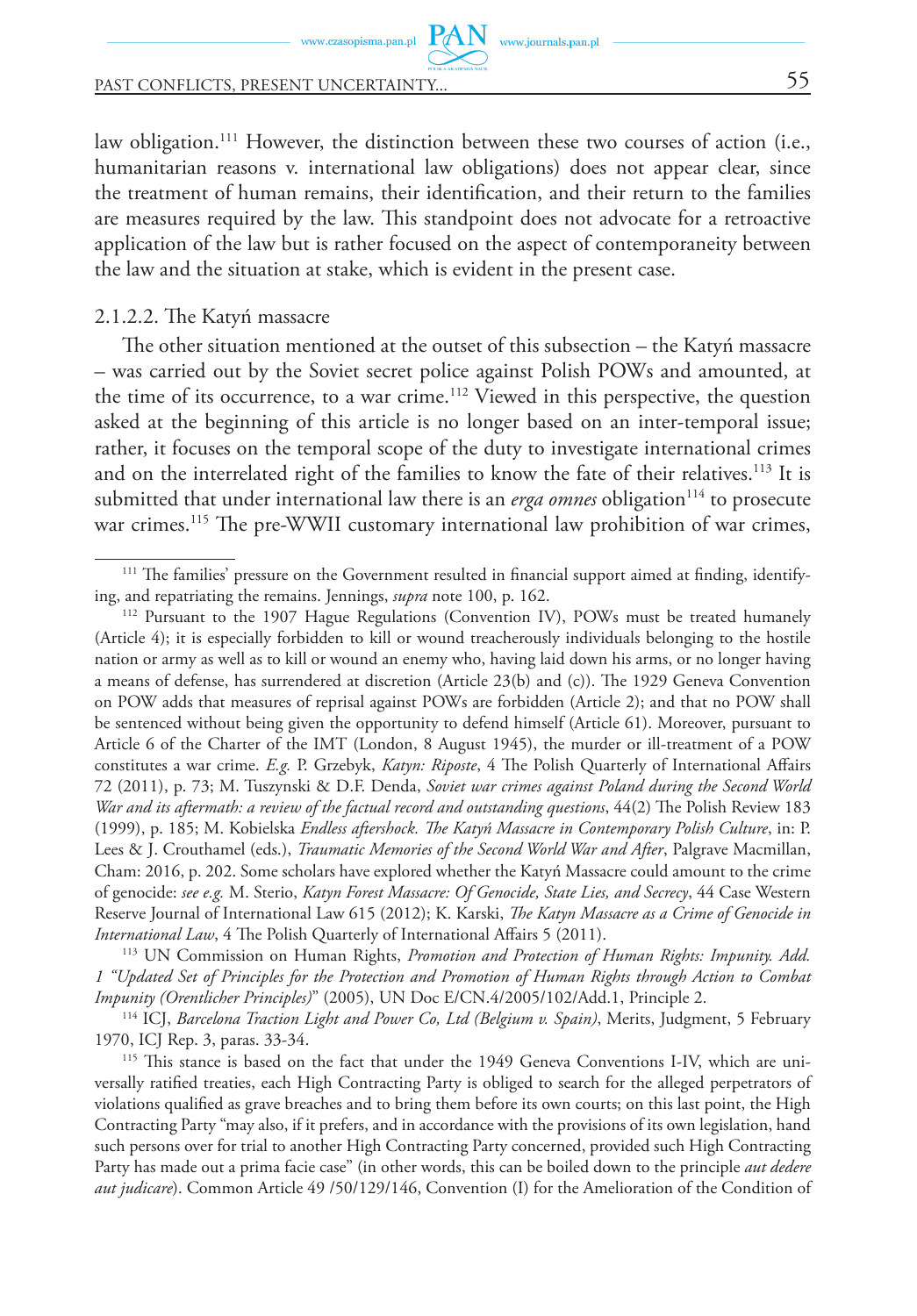with no statutory limitation<sup>116</sup> on prosecution, implied a continuing obligation to investigate, prosecute, and punish those crimes.117 In addition to that, under IHRL, despite the passage of time "the authorities are under an obligation to take further investigative measures"118 whenever there is a "plausible, or credible, allegation, piece of evidence or item of information relevant to the identification, and eventual prosecution or punishment of the perpetrators" of unlawful killings (see *infra* section 3).119

# **2.2. Cutting the Gordian knot: The limited relevance of contemporary IHL against the lingering consequences of past conflicts**

The application of contemporary IHL to the contemporary consequences of an armed conflict that occurred too long ago generates practical effects. In the case of persons reported missing in combat scenarios (e.g., in the Kaprolat/Hasselman incident), contemporary rules can be guiding standards vis-à-vis specific actions; in the case of persons who went missing as a result of international crimes, these rules can reinforce the applicable standards and provide for avenues of action. Although a retroactive application of contemporary IHL is not legally tenable, the 1987 Commentary to AP I emphasized that

[i]n principle the Parties to the Protocol are only required to apply it *inter se* in order to resolve problems relating to the consequences of conflicts breaking out between them or relating to the aftermath of such conflicts. Obviously we would not wish to defend the idea of retroactive application of the Protocol, but even so it is to be hoped that Parties bound by it will refer to it to resolve problems still unresolved at the end of a conflict, which had ended before they had become bound by the Protocol. Questions relating to missing persons, and to an even greater extent, those concerning the remains of the deceased, actually pose problems well after the end of an armed conflict.<sup>120</sup>

The subsections above cast light upon the contemporary relevance of IHL rules vis-à-vis the lingering consequences generated in the context of armed conflicts that occurred prior to the entry into force of contemporary IHL. The question of whether this relevance remains purely theoretical has to be answered in the negative. Domestic courts have used contemporary IHL treaties to assess situations related to or being

the Wounded and Sick in Armed Forces in the Field, Geneva, 12 August 1949 (1949 Geneva Convention I); Convention (II) for the Amelioration of the Condition of Wounded, Sick and Shipwrecked Members of Armed Forces at Sea, Geneva, 12 August 1949 (1949 Geneva Convention II); Convention (III) relative to the Treatment of Prisoners of War, Geneva, 12 August 1949 (1949 Geneva Convention III); Convention (IV) relative to the Protection of Civilian Persons in Time of War, Geneva, 12 August 1949 (1949 Geneva

Convention IV). 116 Article I(a) of the Convention on the Non-Applicability of Statutory Limitations to War Crimes and Crimes Against Humanity, 26 November 1968, UN Doc. A/7218, 754 UNTS 73.

<sup>117</sup> Amnesty International, *Written Observations. Case of Janowiec and Others v. Russia - App Nos 55508/07 and 29520/09*, (2012) 8.

<sup>118</sup> ECtHR, *Janowiec and Others v. Russia*, para. 133.

<sup>119</sup> *Ibidem.*

<sup>120</sup> Sandoz et al., *supra* note 31, para. 1193, p. 341 (emphasis added).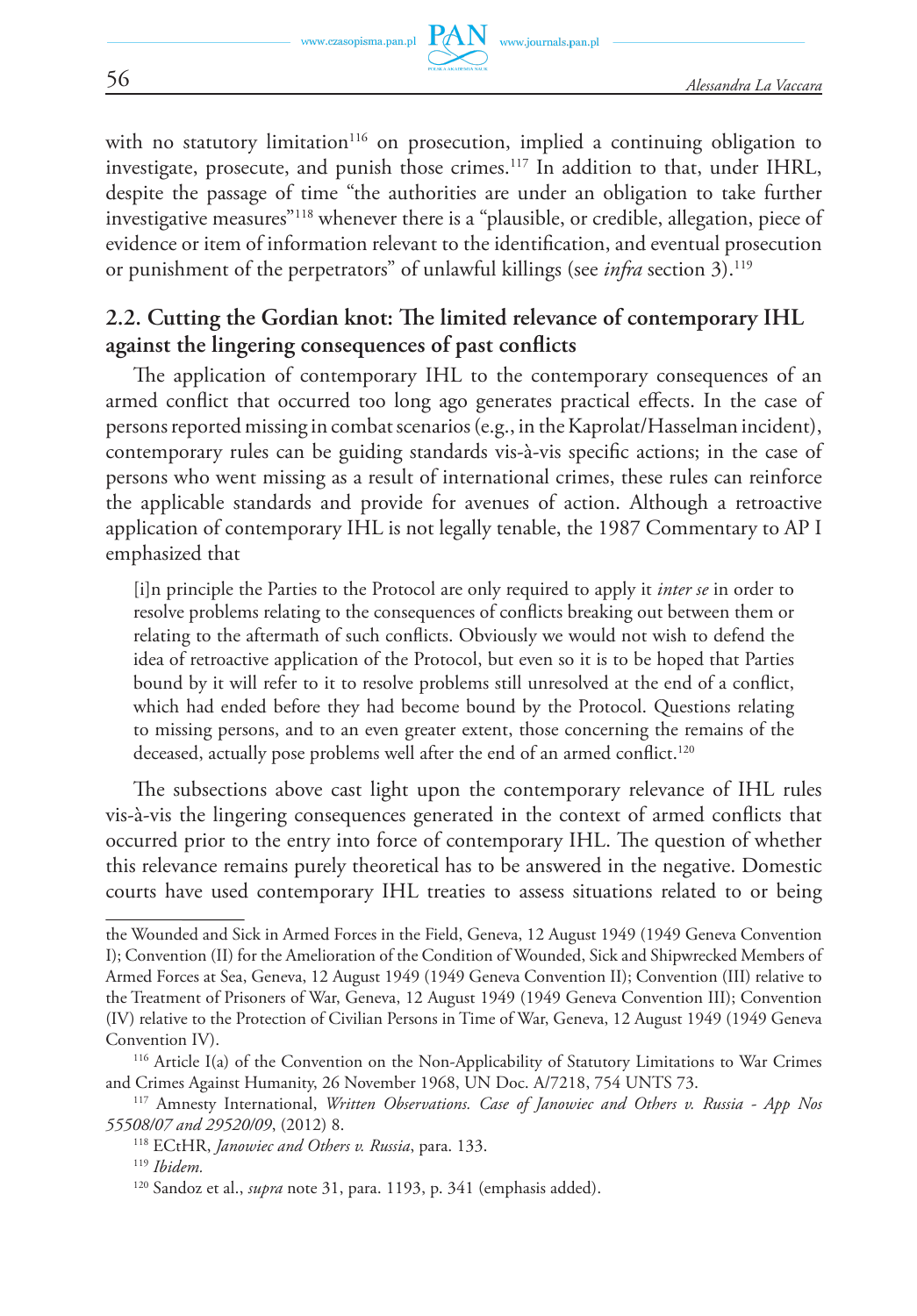$PAN$  www.journals.pan.pl www.czasopisma.pan.pl

PAST CONFLICTS, PRESENT UNCERTAINTY...

direct consequences of events that occurred before the entry into force of the relevant treaties for the State concerned.<sup>121</sup> States have been guided by contemporary IHL vis-àvis families' requests for measures concerning exhumations and identification of persons who went missing in WWII. In this respect, the Kaprolat case shows that, despite the official declaration of acting for humanitarian reasons and not under any international obligation, the recent measures implemented by Norway have aligned themselves with contemporary IHL standards<sup>122</sup> regarding the treatment of the deceased and the right of families to know the fate of their relatives.

# **3. Addressing today's consequences of a distant past: the approach of human rights judicial and quasi-judicial bodies**

Pauwelyn has stressed that

in [IHRL], where the individual is the victim of the crime, s/he should *a priori* be able to invoke the most favorable law. This argument could then be used to plead in favor of retroactive effect for rules of *jus cogens*, involving individuals as victims, more favorable to the individual.<sup>123</sup>

The "most favourable law" argument is appealing but, as noted by Ago in his Fifth Report on State Responsibility and also by Pauwelyn himself, "allowing such exceptions would have an effect of such magnitude hardly acceptable to the legal conscience of members of the international community."<sup>124</sup>

<sup>122</sup> Pursuant to Article 34 AP I, the "next of kin" can request the return of the remains of the deceased and of personal effects, but the "home country" can exercise a right of veto ("unless that country objects"). However, the driver of the conduct of States is the right of families to know the fate of their relatives. Indeed, Article 34 is encompassed under Section III Part II of the API. Pursuant to Article 32 AP I, "[i]n the implementation of this Section, the activities of the High Contracting Parties, of the Parties to the conflict and of the international humanitarian organizations mentioned in the Conventions and in this Protocol shall be prompted mainly by the right of families to know the fate of their relatives." Moreover, IHL sets out detailed obligations concerning the treatment of human remains and the transmission of information concerning the dead, including the obligation to mark and respect the graves (Article 17 – Prescriptions regarding the Dead – 1949 Geneva Convention I; Article 130 – Burial and cremation - 1949 Geneva Convention IV; Article 34 – Remains of deceased - AP I); and the obligation to record and forward information on the dead (Article 16 – Recording and forwarding of information – 1949 Geneva Convention I; Article 130 – Burial and cremation – 1949 Geneva Convention IV; Article 33 – Missing Persons – AP I).

<sup>&</sup>lt;sup>121</sup> The application of contemporary IHL treaties to events preceding their adoption has not been rare in domestic courts: e.g., *Aboitiz and Company, Incorporated v. Price*, Trial judgment, (1951), 99 F. Supp. 602, ILDC 931 (District Court for the District of Utah), paras. 118-119; *United States v. Batchelor* (1955), 19 CMR 452 (Army Court of Criminal Appeals), pp. 503–504; *Dolenc and Petan*, Constitutional complaint (2006) U-I-266/04, OG RS No 118/2006, ILDC 570 (SI 2006) (Constitutional Court (Slovenia)).

<sup>123</sup> J. Pauwelyn, *The Concept of a "Continuing Violation" of an International Obligation: Selected Problems,* 66 British Yearbook of International Law 415 (1996), p. 442. 124 5th Report of Ago 20 in *ibidem*, p. 441.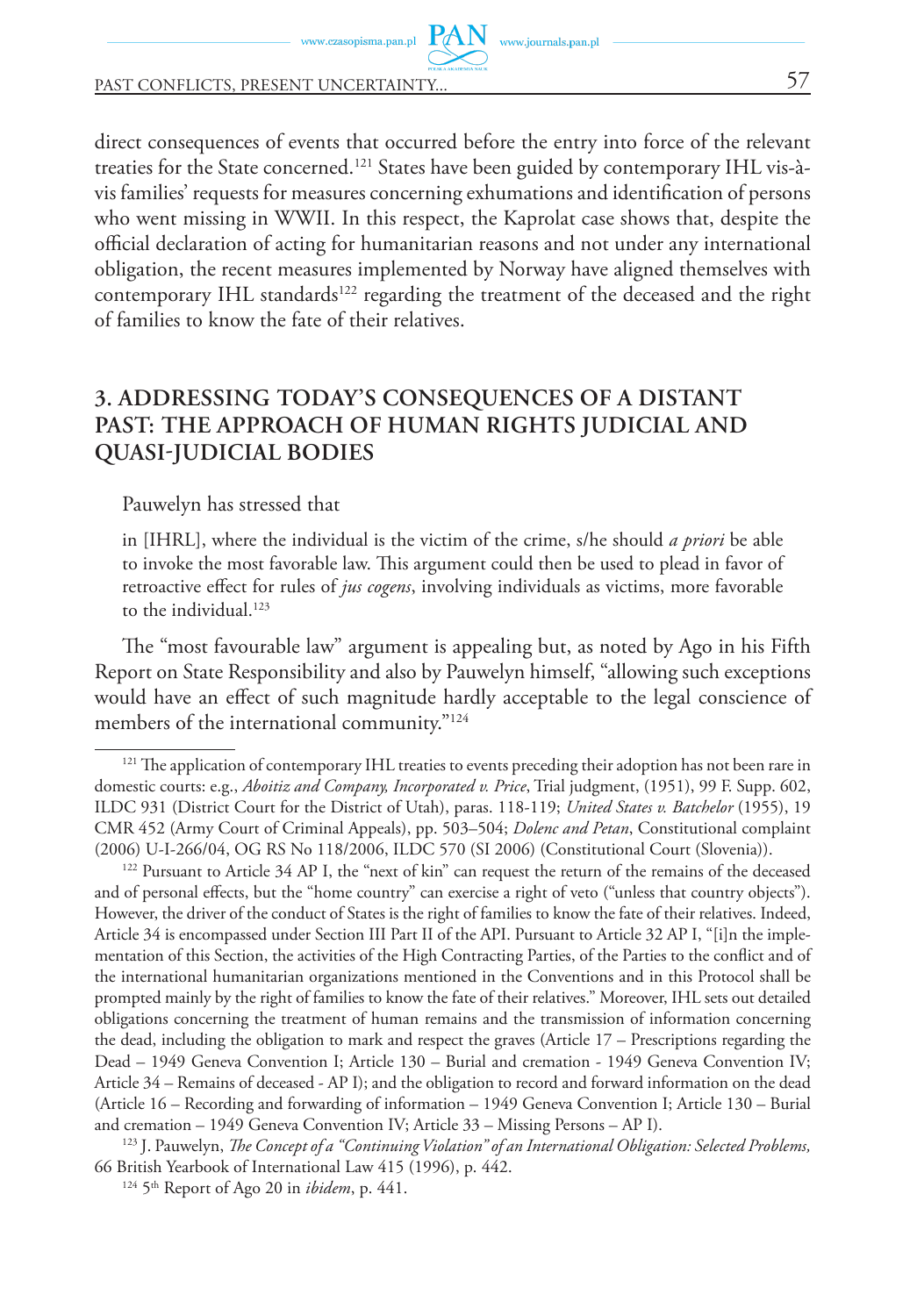Human rights bodies have conceived the notion of a "continuing situation" and have acknowledged the continuous nature of certain violations. In this respect, the triggering event might not fall under their competence insofar as it predated the State's acceptance of such competence and the adoption of the human rights treaty concerned; nevertheless, the continuous character of the effects of the disappearance triggers the responsibility of States for action/inaction contrary to human rights treaties.

In the human rights case law, considerations on the temporal scope of the human rights treaties intertwine with issues concerning both the duration of the violation/ obligation of the States and the jurisdiction *ratione temporis* of the human rights judicial bodies. This phenomenon will be expounded upon in light of the ECtHR's case law (subsection 3.1), as both the Spanish civil war and WWII scenarios have been at the centre of the Court's judicial assessment. In light of the ECtHR's approach and that of other judicial bodies (subsection 3.2), this section will elucidate whether State authorities in the case-scenarios above can consider themselves discharged from the obligation to investigate cases of persons who went missing in the context of human rights violations, on the grounds that they went missing too long ago.

# **3.1. The effects of the passage of time on the States' obligation to carry out an investigation under IHRL: the ECtHR's approach**

In given instances the circumstances surrounding the disappearance of persons in an armed conflict substantiate the likelihood that the persons concerned were subjected to severe violations of their rights. As it emerges from the ECtHR's case law, it is possible that, after several years of uncertainty, the body of a missing person is recovered and shows evident signs of abusive acts and violations; the fact that the body is no longer missing does not waive the obligation to investigate.125 More generally, in the human rights case law, the continuous nature of enforced disappearances<sup>126</sup> has affected the judicial assessment at multiple levels, including at the admissibility level.<sup>127</sup>

States bear positive obligations to protect the right to life; these include the obligation to carry out an investigation in order to elucidate the circumstances of death – even when this took place in the distant past – and to establish responsibility for

<sup>125</sup> ECtHR, *Aslakhanova and Others v. Russia* (App. No. 2944/06 and others), 18 December 2012, para. 145; ECtHR, *Varnava and Others v. Turkey* (GC), para. 145.

<sup>126</sup> *See supra* subsection 1.1. *See also* UN WGEID, *General Comment on Article 17 of the Declaration in Report of the WGEID* (2000), UN Doc E/CN.4/2001/68, paras 27-32.

<sup>127</sup> *See* HRC, *Edouardo Bleier v. Uruguay* (Comm No. 30/1978), UN Doc. Supp. No. 40 (A/37/40) 1982, para. 15; HRC, *Norma Yurich v. Chile* (Comm No. 1078/2002), UN Doc CCPR/C/85/D/1078/2002, 2005, paras. 6.3-6.5; HRC, *S E v. Argentina* (Comm No. 2751/1988, UN Doc CCPR/C/38/D/275/1988, 1990, paras. 5.2-5.3; IACtHR, *Radilla Pacheco v. Mexico* (Series C No. 209), Preliminary Objections, Merits, Reparations and Costs, 2009, para. 166; IACtHR, *Ibsen Cárdenas and Ibsen Peña v. Bolivia* (Series C No. 217) Merits, Reparation, and Costs, 2010, paras. 126, 130; IACtHR, *La Cantuta v. Peru* (Series C No. 162), Merits, Reparations and Costs, 2006, para. 125; ECtHR, *Varnava and Others v. Turkey* (GC), paras. 161 ff.; AfCommHPR, *JE Zitha and PJL Zitha v. Mozambique (represented by Prof. Dr. Liesbeth Zegveld) v. Mozambique* (Comm No. 361/08), 2011, para. 84.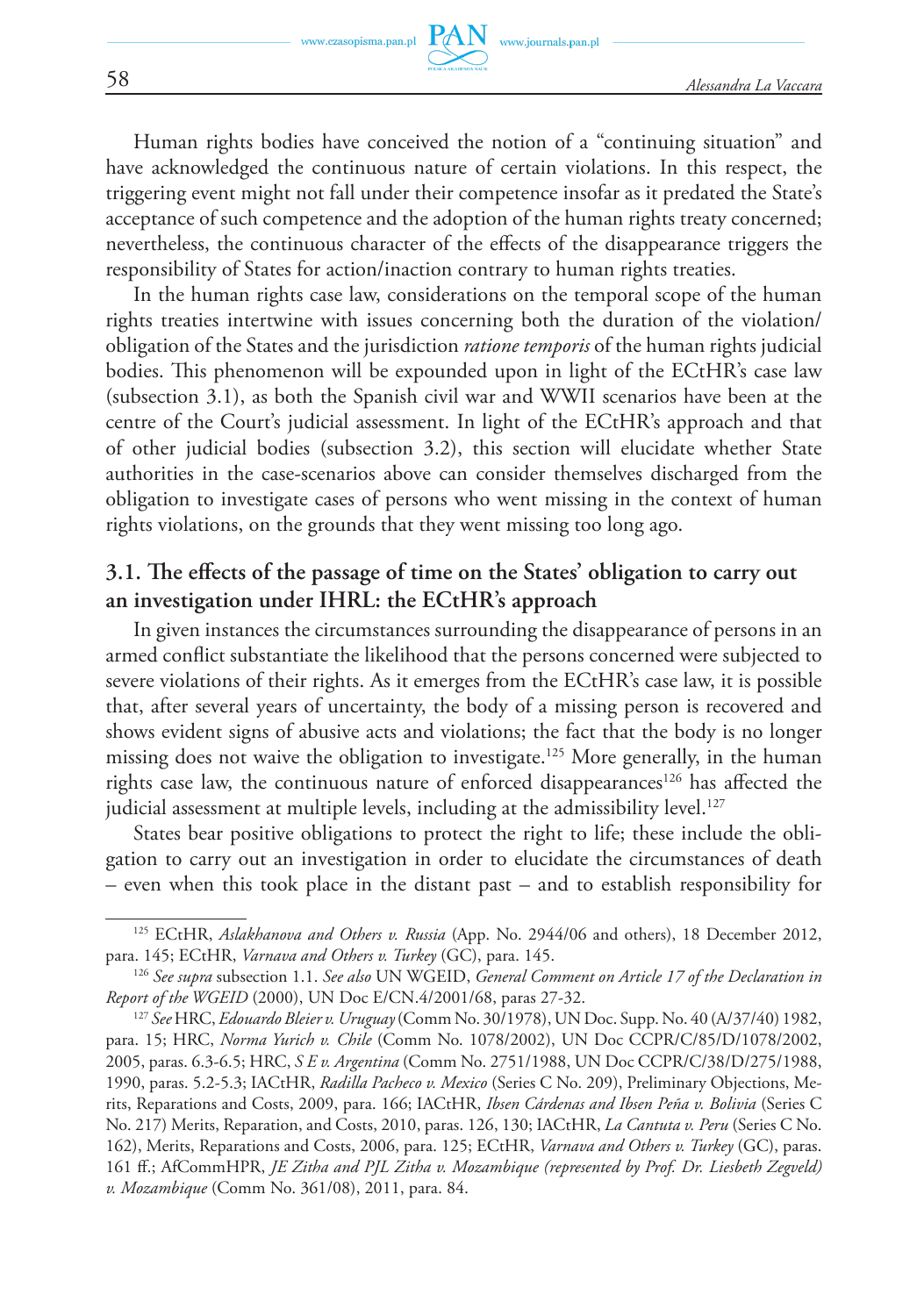### PAST CONFLICTS, PRESENT UNCERTAINTY...

it.128 Where the contours of an enforced disappearance are absent, the continuous nature argument is not easily tenable. A bridge between the present and the past must judicially be drawn up in order to assess an event that might have occurred before the ratification of a certain IHRL treaty or before the acceptance of the competence of a certain international adjudicator in assessing individual petitions.

The States parties to the ECHR – including Spain and Russia – have an obligation to carry out an effective investigation<sup>129</sup> into the circumstances of death (including suspicious deaths).<sup>130</sup> The effectiveness of the investigation depends on whether it will be capable of leading to the identification of those responsible.<sup>131</sup> As part of the positive obligations<sup>132</sup> of the State, the procedural obligation under Article 2 ECHR "has evolved into a separate and autonomous duty capable of binding the State even when the death took place before the critical date [i.e., the entry into force of the ECHR for the State concerned]."133

Furthermore, the Court has acknowledged that the suffering and psychological distress of the families of the missing does not fade away with the passage of time.<sup>134</sup> The fact of not knowing and of not being able to access the relevant information has an extreme impact on the life of all family members, including those who were unborn at the time of the disappearance.<sup>135</sup> The "continuous and callous" disregard of the obligation to

<sup>128</sup> The prime characteristic of positive obligations is that they require national authorities to take the necessary measures to safeguard a right or, more precisely, to adopt reasonable and suitable measures to protect the rights of the individual. ECtHR, *Hokkanen v. Finland* (App. No. 19823/92), 23 September 1994, paras. 55-59; ECtHR, *López-Ostra v. Spain* (App. No. 16798/90), 9 December 1994, para. 51. As part of the positive obligations of the State, the procedural obligation under Article 2 ECHR "has evolved into a separate and autonomous duty capable of binding the State even when the death took place before the critical date [i.e., the entry into force of the ECHR for the State concerned]." ECtHR, *Šilih v. Slovenia* (App. No. 71463/01), Grand Chamber, 9 April 2009, paras. 159-160. *Mutatis mutandis see also* ECtHR, *Calvelli and Ciglio v. Italy* (App. No. 32967/96), Grand Chamber, 17 January 2002, paras. 41-57; ECtHR, *Byrzykowski v. Poland* (App. No. 11562/05), 27 June 2006, paras. 86, 94-118; ECtHR, *Brecknell v. the UK* (App. No. 32457/04), 12 December 2007, para. 53; ECtHR, *Janowiec and Others v. Russia*, para. 131.

<sup>129</sup> ECtHR, *McCann and Others v. the UK* (App. No. 19009/04), 13 May 2008, para. 161. 130 *See* ECtHR, *Janowiec and Others v. Russia*, para. 130; ECtHR, *Nachova and Others v. Bulgaria* (App.

No. 43577/98 and 43579/98), Grand Chamber, 6 July 2005, paras. 110-113.

<sup>131</sup> *E.g.* ECtHR, *Orhan v. Turkey* (App. No. 25656/94), 18 June 2002, para. 335; ECtHR, *Öğur v. Turkey* (App. No. 21954/93), Grand Chamber, 20 May 1999, para. 88.

<sup>132</sup> *E.g.* ECtHR, *Hokkanen v. Finland*, paras. 55-59. 133 ECtHR, *Šilih v. Slovenia* (GC), paras. 159-160. *Mutatis mutandis*, ECtHR, *Brecknell v. The UK*, para. 53. *See also* W.A. Schabas, *The European Convention on Human Rights: A Commentary*, Oxford University Press, Oxford: 2015, p. 2004.

<sup>134</sup> ECtHR, *Šilih v. Slovenia* (GC), para. 157.<br><sup>135</sup> P. Boss, *Ambiguous Loss in Families of the Missing*, 360 Medicine and Conflict – The Lancet Supplement 39 (2002); S.M. Drawdy, C. Katzmarzy, *When X Doesn't Mark the Spot: Historical Investigation and Identifying Remains from the Korean War*, in: D. Congram (ed.), *Missing Persons: Multidisciplinary Perspectives on the Disappeared*, Canadian Scholars' Press, Toronto: 2016, p. 150; L. Holmes, *Missing Someone: Exploring the Experiences of Family Members*, in: S. Morewitz & C. Sturdy Colls (eds.), *Handbook of Missing Persons*, Springer, Cham: 2016, pp. 108-110; P. Boss, *Ambiguous Loss: Working with Families of the Missing*, 17 Family Process 14 (2002); J. Edkins, *Missing: Persons and Politics*, Cornell University Press, Ithaca: 2011, pp. 4-5.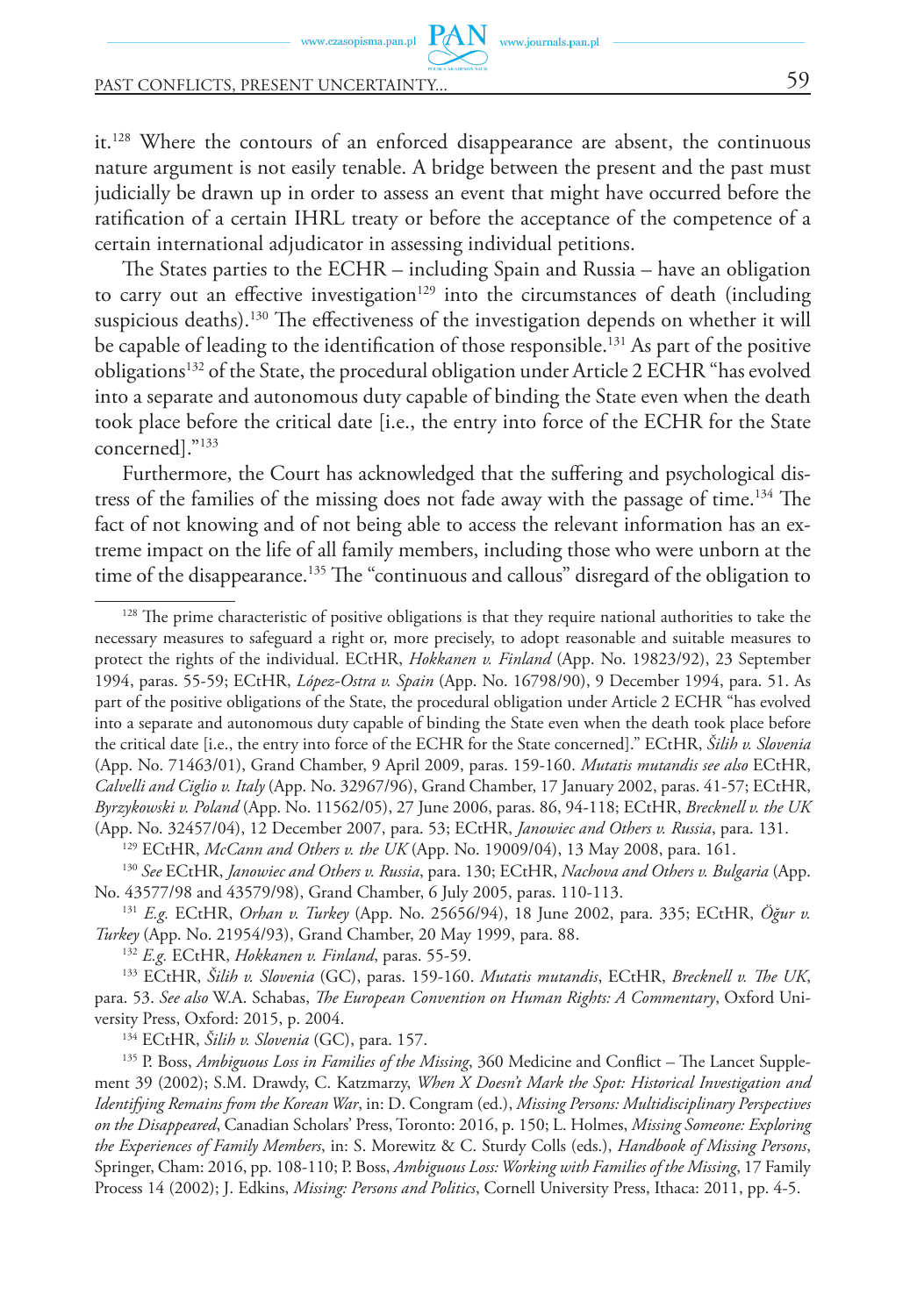account for the whereabouts and the fate of a missing person amounts to a violation of the prohibition of inhuman and degrading treatment against the relatives of the missing persons.136 For instance, the ECtHR has recognized that "the essence of the violation is not that there has been a serious human rights violation concerning the missing person; it lies in the authorities' reactions and attitudes to the situation when it has been brought to their attention."137 It is "[t]he silence of the authorities of the respondent State in face of the real concerns of the relatives" that amounts to inhuman treatment.<sup>138</sup>

In the Cyprus/Turkey-related cases, the Court recognized that the queries of the families and their quest for any piece of information could not remain unanswered using the excuse that the disappearance occurred too long ago. Specifically, in *Cyprus v. Turkey* and *Varnava v. Turkey* the ECtHR, in ruling on preliminary objections, stressed that

a disappearance is […] characterized by an ongoing situation of uncertainty and unaccountability in which there is a lack of information. […] This situation is very often drawn out over time, prolonging the torment of the victim's relatives.<sup>139</sup>

A State's infringement of the human rights of the relatives takes place when the State's response to the relatives' quest for information, or the obstacles placed in their way, cause them "to bear the brunt of the efforts to uncover any facts."<sup>140</sup> The length of time without information is not considered the sole factor that determines whether the States infringed the rights of the relatives of the victim;<sup>141</sup> however, the "length of time over which the ordeal of the relatives has been dragged out" contributes to creating a situation "attaining the requisite level of severity"142 which is in violation of the prohibition of inhuman and degrading treatment vis-à-vis the relatives of the missing person.143 The Court went on to remark that since "the subsequent failure to account for the whereabouts and fate of the missing person gives rise to a continuing situation, the procedural obligation will, potentially, persist as long as the fate of the person is unaccounted for."144 Thus, "the ongoing failure to provide the requisite investigation will be regarded as a continuing violation."<sup>145</sup>

<sup>136</sup> ECtHR, *Varnava and Others v. Turkey* (GC), para. 200.

<sup>137</sup> *Ibidem*. *Contra:* IACtHR, *Blake v. Guatemala* (Series C No. 36), Merits, 1998, paras. 110, 112–116.

<sup>138</sup> ECtHR, *Cyprus v. Turkey* (App. No. 25781/94), Grand Chamber, 10 May 2001, para. 157; ECtHR, *Varnava and Others v. Turkey* (GC), para. 201.

<sup>&</sup>lt;sup>139</sup> ECtHR, *Cyprus v. Turkey* (GC), para. 136; ECtHR, *Varnava and Others v. Turkey* (GC), para. 148.<br><sup>140</sup> E.g. ECtHR, *Varnava and Others v. Turkey* (GC), para. 200; ECtHR, *Janowiec and Others v. Russia*,

para. 164.

<sup>141</sup> L. Doswald-Beck, *Human Rights in Times of Conflict and Terrorism*, Oxford University Press, Oxford: 2011, p. 239.

<sup>142</sup> ECtHR, *Varnava and Others v. Turkey* (GC), para. 202; ECtHR, *Skendžić and Krznarić v. Croatia* (App. No. 16212/08), 20 January 2011, para. 93. 143 ECtHR, *Varnava and Others v. Turkey* (GC), paras. 166–167, 170.

<sup>144</sup> *Ibidem*; ECtHR, *Cyprus v. Turkey*, para. 136.

<sup>145</sup> *See* ECtHR, *Šilih v. Slovenia* (GC), paras. 161–162; ECtHR, *Varnava and Others v. Turkey* (GC), para. 150; B. Rainey, E. Wicks and C. Ovey, *The European Convention on Human Rights* (6<sup>th</sup> ed.), Oxford University Press, Oxford: 2014, p. 89.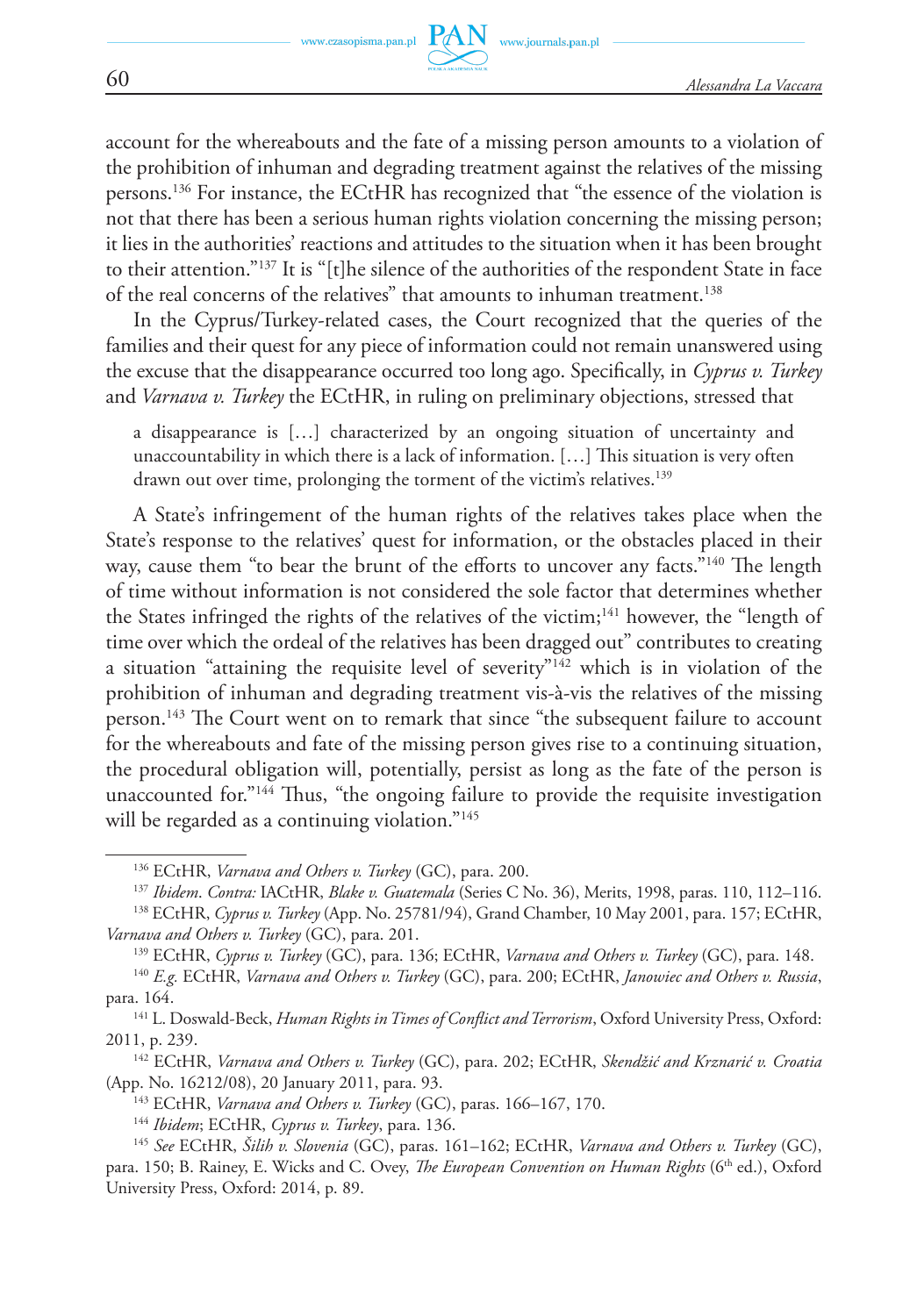PAST CONFLICTS, PRESENT UNCERTAINTY... 61

The ECtHR's approach to the temporal dimension of the obligation to carry out an investigation has intertwined with its analysis for determining its *ratione temporis*  jurisdiction, as well as with its assessment of the temporal scope of the Convention. In those instances when this has occurred, the results reached have been bizarre and at odds with the rest of the Court's case law. The case of *Janowiec and Others v. Russia* (Grand Chamber, GC)*,* addressing the Katyń massacre, sheds lights on the Court's approach to the determination of its competence *ratione temporis* and on the application of this approach to historical cases.

www.journals.pan.pl

The Court's reasoning was articulated as follows: (i) the obligation to investigate the death of individuals is of a detachable character in relation to the substantive aspect;<sup>146</sup> (ii) where the triggering event occurred before the critical date, the Court's jurisdiction applies only to procedural acts/omissions $147$  in the period subsequent to the critical date; (iii) the procedural obligation will come into effect only if there was a "genuine connection" between the death as the triggering event and the entry into force of the Convention; (iv) the verification of the 'genuine connection test' is based on two criteria, i.e., a) the temporal proximity between the triggering event and the critical date (which period should not exceed ten years)148 and b) the moment in which most of the omissions/ procedural acts took place/ought to have taken place should be situated after the entry into force of the ECHR;<sup>149</sup> (v) "the discovery of new material after the critical date may give rise to a fresh obligation to investigate only if either the 'genuine connection' test or the 'Convention values' test (…) (see *pt.* (vi)) has been met";150 (vi) the Court's jurisdiction might be established in any case where it is necessary for ensuring that "the guarantees and the underlying values" of the ECHR are protected in "a real and effective way."151 The "Convention values test" – also called "humanitarian clause" $152$  – is met $153$  when the triggering event is "of a larger dimension than an ordinary criminal offence" (e.g., an international crime), constitutes a negation of the very foundations of the Convention, and occurred after the date of the adoption of the ECHR (i.e., 4 November 1950).154

<sup>149</sup> ECtHR, *Janowiec and Others v. Russia*, para. 140.<br><sup>150</sup> Since neither of the tests had been met the Court did not examine whether any new developments after the critical date might justify a "fresh obligation" to carry out an investigation. ECtHR, *Janowiec and others v. Russia* (GC), paras. 136 (recalling the criteria laid out in *Šilih v. Slovenia*, (GC)), 141, 143-148. 151 *Ibidem*, para. 149.

<sup>153</sup> ECtHR, *Janowiec and Others v. Russia*, GC, para. 146.

<sup>154</sup> The Court eventually recognized that the Katyń massacre was a war crime but stressed that the "Convention values" clause cannot be applied since the loss of life occurred ten years prior to the adoption

<sup>146</sup> ECtHR, *Janowiec and Others v. Russia* (App No. 55508/08 and others), Grand Chamber, 21 October 2013, para. 114.

<sup>&</sup>lt;sup>147</sup> The procedural acts to be assessed include those acts undertaken in the context of "criminal, civil, administrative or disciplinary proceedings which are capable of leading to the identification and punishment of those responsible" (*ibidem*, para. 143).

<sup>&</sup>lt;sup>148</sup> The Court admitted that there are no "apparent legal criteria by which the absolute limit in the duration of that period may be defined" (*ibidem*, paras. 146-147).

<sup>&</sup>lt;sup>152</sup> Concurring Opinion of Judge Gyulumyan and Jointly Partly Dissenting Opinion of Judges Ziemele, De Gaetano, Laffranque, and Keller - *Janowiec and Others v. Russia* (GC).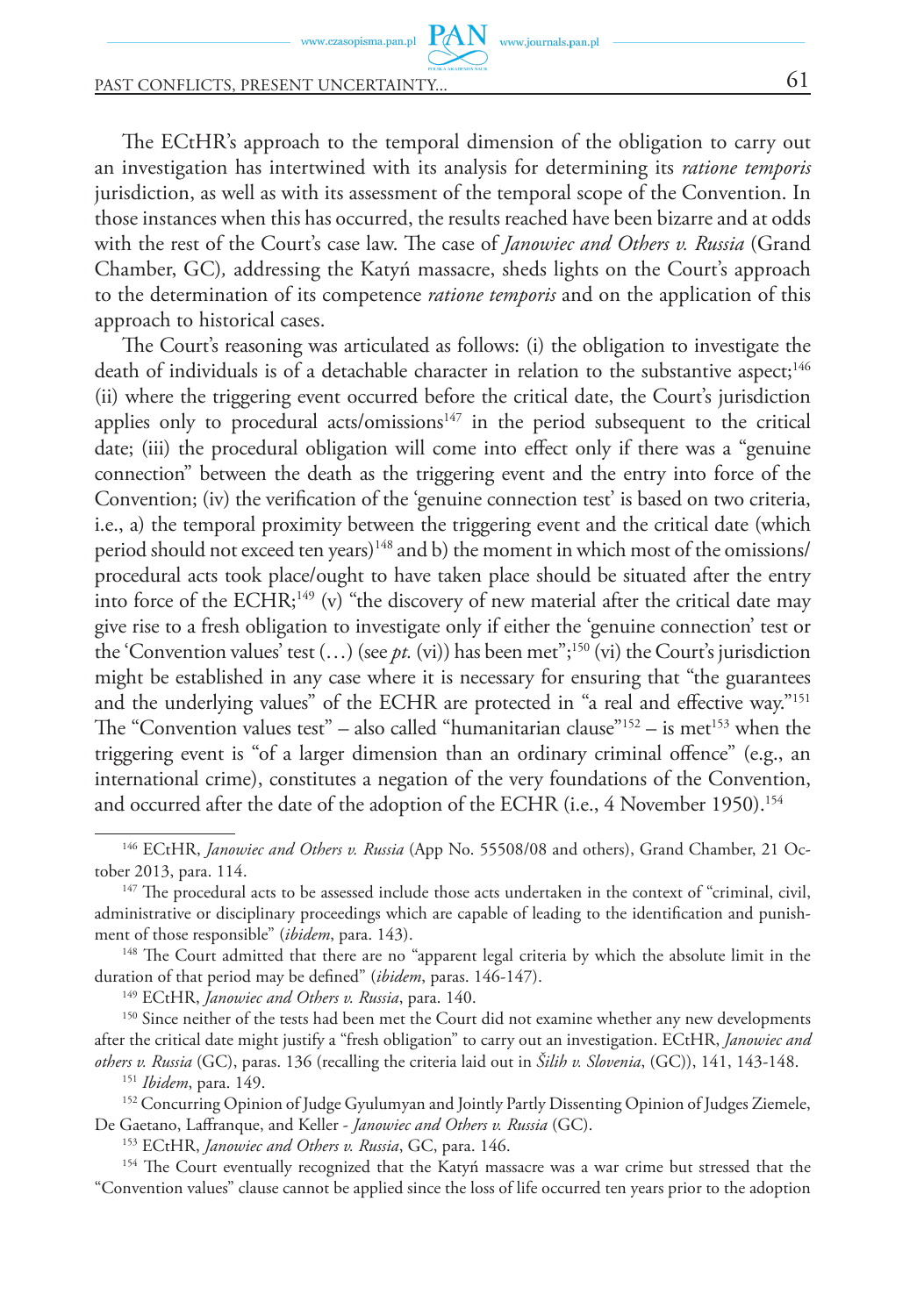Although the *Janowiec and Others* case was not qualified as a disappearance case, the claims of the family members and the Court's approach to historical cases involving international crimes make this a landmark case, with likely effects on other cases with a similar temporal structure. The approach outlined above shows that the passage of time is a relevant factor in the Court's assessment. Based on the evaluation of the above criteria*,* it may be concluded that the Court has demonstrated a conservative approach and attachment to the non-retroactivity principle. The specification of the time limit (1950) – non-existent in previous ECtHR case law – with regard to the "Convention values test" seems to be driven by strategic considerations of internal judicial policy. The "unwarranted arithmetic considerations"<sup>155</sup> related to the "genuine connection test" culminate in a distorted time-bound interpretation of the Convention values. Indeed, the temporal limit of 1950 automatically avoids the possibility of opening the "Pandora's box" (e.g., submission of complaints relating to international crimes preceding the ECHR's adoption).<sup>156</sup> The final result is that the scope of the "humanitarian clause" has been restrained in the most "non-humanitarian way."157

A month before the Chamber's judgment in the *Janowiec and Others* case, the Court addressed the obligation to carry out an investigation in relation to another historical case, which concerned the disappearance of Mr. Dorado Luque in the context of the Spanish Civil War.158 The Court pointed out that

there is little ground to be overly prescriptive as regards the possibility of an obligation to investigate unlawful killings arising many years after the events since the public interest in obtaining the prosecution and conviction of perpetrators is firmly recognised, particularly in the context of war crimes and crimes against humanity.<sup>159</sup>

Despite this consideration, the Court anticipated the *Janowiec* case's approach to the obligation to investigate under Article 2 ECHR (the "Convention values test" was incidentally mentioned)<sup>160</sup> and found that there was no temporal proximity between the triggering event (which occurred in 1936) and the critical date (Spain ratified the ECHR in 1979).161 The substantive difference between the *Janowiec* case and the *Dorado* 

of the Convention (i.e., 4 November 1950) and too long ago with respect to the critical date (*see ibidem*, para. 150).

<sup>155</sup> Citroni, *supra* note 13, p. 285.

<sup>156</sup> For a critique of the Court's approach to the Convention values' test, *see* W.A. Schabas, *Do the "Underlying Values" of the European Convention on Human Rights Begin in 1950?*, XXXIII Polish Yearbook of International Law 247 (2013).

<sup>157</sup> Joint Partly Dissenting Opinion of Judges Ziemele, De Gaetano, Laffranque, and Keller - *Janowiec and Others v. Russia* (GC), para. 35.

<sup>158</sup> ECtHR, *Antonio Gutiérrez Dorado and Carmen Dorado Ortiz v. Spain* (App. No. 30141/09), Decision, 27 March 2012. For a critical assessment of the case, *see* J.J. García Blesa and V.L. Gutiérrez Castillo, *The Rights of the Victims of Past Atrocities in Spain: Reparation without Truth and Justice?*, 29 Connecticut Journal of International Law 227 (2014), pp. 250-254.

<sup>159</sup> ECtHR, *Dorado and Dorado Ortiz v. Spain*, para. 34.

<sup>160</sup> *Ibidem*, para. 35.

<sup>161</sup> *Ibidem*, para. 36.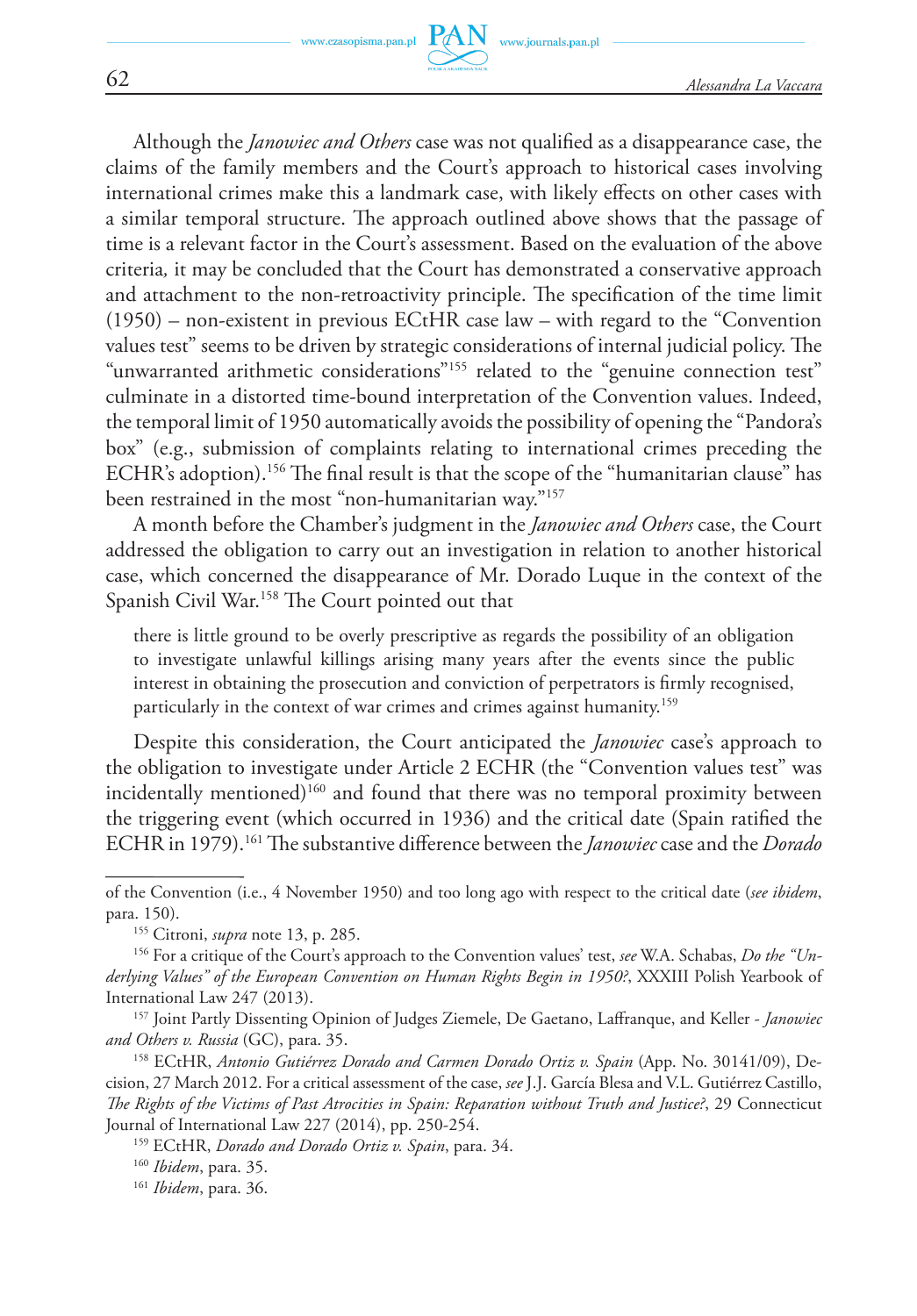# PAST CONFLICTS, PRESENT UNCERTAINTY... 63

case lies in the fact that the latter was a disappearance case. However, the Court did not assess the merits of the application, since another procedural factor played a major role, i.e., the six-month rule (*cf.* Article 35(1) ECHR). The rule's rationale is to protect legal certainty; therefore, it provides that after the exhaustion of domestic remedies applicants have a six-month period, running from the final decision in the process of the exhaustion of domestic remedies, in which to lodge an application before the Court. Such a rule is not applicable if a continuing situation (e.g., a disappearance<sup>162</sup>) is at stake, as no remedy might be available at all in the course of such a situation. Nonetheless, should the applicants' case be a disappearance case, the applicants cannot wait an indefinite time before lodging an application with the Court.<sup>163</sup> Indeed, they "must make proof of a certain amount of diligence and initiative and introduce their complaints without undue delay."164

www.journals.pan.pl

In the *Dorado* case, since the application was lodged in 2009, "the applicants did not display the diligence required to comply with the requisites derived from the Convention and the case law of the Court concerning disappearances."165 Among other elements,166 in assessing the admissibility of the case the Court disregarded the fact that the Supreme Court's Investigating Judge no. 5 ordered several institutions to provide information on the disappearance of Mr. Dorado and of others and issued a ruling accepting jurisdiction. However, the Public Prosecutor in Spain appealed against the Investigating Judge's decision on the acceptance of jurisdiction, requesting the closure of the proceedings. In the relinquishment's decision, the Investigating Judge pointed out that "the lack of official *ex officio* investigation for many years coupled with the numerous obstacles introduced by the Public Prosecutor to the opening of an investigation was in conflict with the ECHR […]."167

#### **3.2. The approach of other judicial bodies**

At the international level, the HRC has adopted a different approach from that of the ECtHR when dealing with alleged violations of the prohibition of torture and of inhuman and degrading treatment (Article 7 of the International Covenant on Civil and Political Rights – ICCPR) due to the suffering of the families generated by the uncertainty on the fate of their beloved ones.168 In cases where the death of the relative

<sup>162</sup> ECtHR, *Varnava and Others v. Turkey* (GC), paras. 161 et seq.

<sup>163</sup> *Ibidem*, para. 161.

<sup>164</sup> ECtHR, *Dorado and Dorado Ortiz v. Spain*, para. 37.

<sup>165</sup> *Ibidem.*

<sup>166</sup> For instance, the applicants kept having this contact with the authorities and, together with victims' associations, filed a complaint before the Spanish Supreme Court (*Audiencia Nacional*). 167 ECtHR, *Dorado and Dorado Ortiz v. Spain*, para. 17.

<sup>168</sup> HRC, *Mariam Sankara and Others v. Burkina Faso* (Comm No. 1159/2003), UN Doc. CCPR/ C/86/D/1159/2003, 2006, para. 12.2 (a case where the circumstances of the death remained unclear and the whereabouts of the human remains unknown); HRC, *Sarma v. Sri Lanka* (Comm No. 950/2000), UN Doc CCPRC78D9502000, 2003, para. 9.5 (a case where a person was removed by members of the military and not seen alive afterward).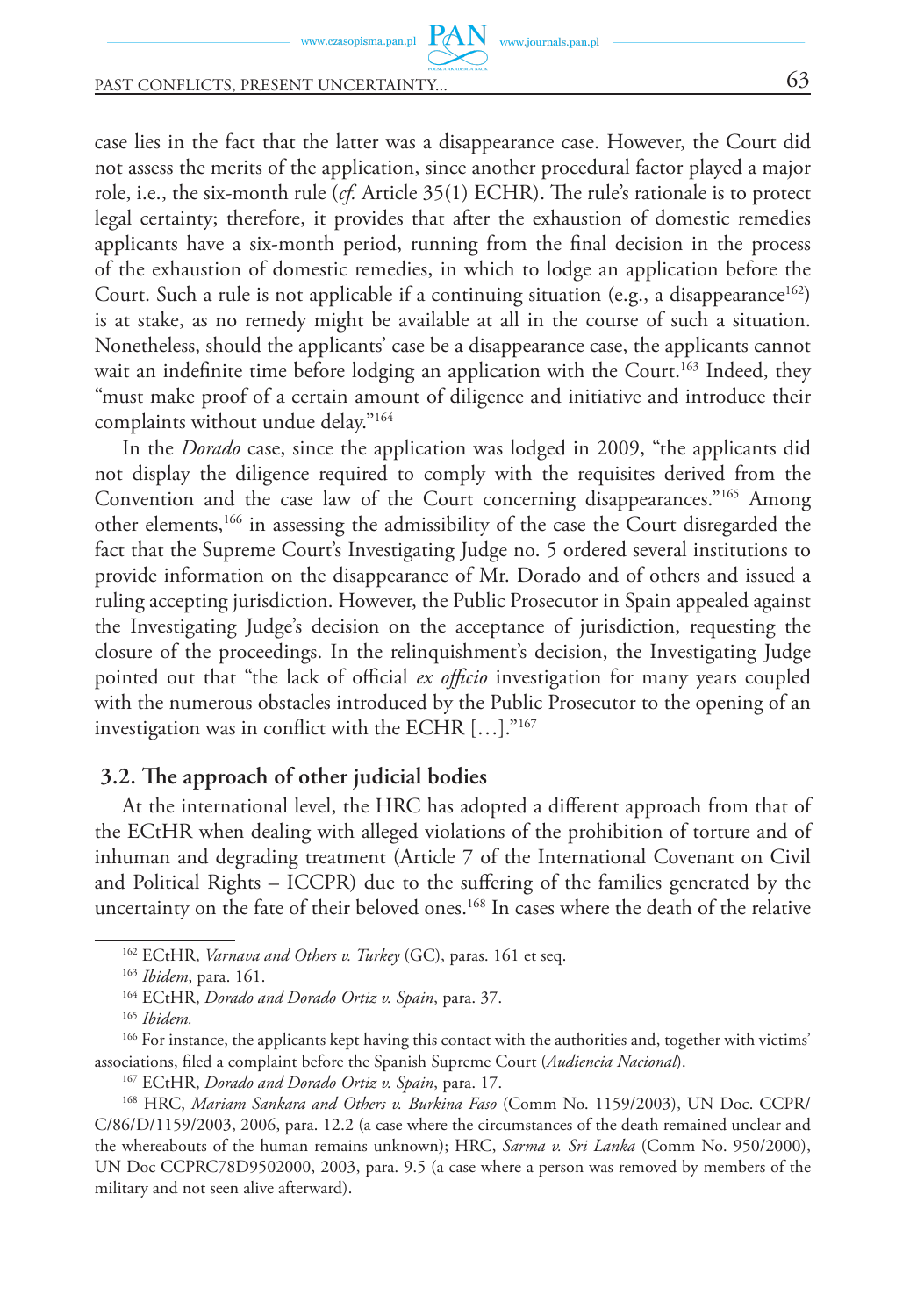occurred before the acceptance by the State concerned of the HRC's competence under the ICCPR Optional Protocol,<sup>169</sup> the Committee has stressed that the State has a duty "to provide the author and his family with an effective remedy, including a thorough and effective investigation into the disappearance and fate of the author's son […]" under Article  $2(3)$  ICCPR (right to effective remedy).<sup>170</sup> In this context, the State has an obligation to investigate matters which occurred before the entry into force of the Optional Protocol. This, however, has not been a constant finding in cases where the events predated either the entry into force of the ICCPR or the date from which the HRC acquired competence to assess the conduct of the State under the Covenant<sup>171</sup> (or  $both<sup>172</sup>$ . The Committee has been reluctant to give priority to the continuous nature of the disappearance to overcome a *ratione temporis* objection. However, some of the HRC's members, in expressing their criticism of the HRC's approach to disappearances, have emphasized that

a disappearance […] inherently has continuing effects on a number of Covenant rights. It has a continuing character because of the continuing violative impact, which it inevitably has on Covenant rights. The continuity of this negative impact is irrespective of at what point in time the acts constituting the disappearance itself occurred. Inevitably the State party's obligations continue in relation to those rights.<sup>173</sup>

At the regional level, the approach of the IACtHR and of the African Commission on Human and Peoples' Rights (AfCommHPR) slightly differ from that of the ECtHR. According to the IACtHR, the obligation to carry out an investigation is more broadly couched. The IACtHR has held that, under the obligation to respect and guarantee the rights provided for by the American Convention on Human Rights (ACHR)

the duty to investigate facts of this type [i.e., enforced disappearance] continues as long as there is uncertainty about the fate of the person who has disappeared. Even in the hypothetical case that those individually responsible for crimes of this type cannot be legally punished under certain circumstances, the State is obligated to use the means at its disposal to inform the relatives of the fate of the victims and, if they have been killed, the location of their remains.174

 $^{169}$  Article 1, Optional Protocol to the ICCPR, December 16, 1966, 999 UNTS 171.  $^{170}$  HRC, *Sarma v. Sri Lanka*, para. 11

<sup>&</sup>lt;sup>171</sup> HRC, *Cifuentes Elgueta v. Chile* (Comm No. 1536/2006), UN Doc CCPR/C/96/D/1536/2006, 2009, paras. 8.3-8.5. Contradictorily, the Committee considered "enforced disappearance as a continuing offence", *see ibidem* para. 8.5. However, in earlier case law, the Committee assessed the detachable nature of the obligation to investigate a disappearance even if the material fact occurred before the ratification of the Optional Protocol by the State concerned. *See* in this respect HRC, *Edouardo Bleier v. Uruguay*, para. 15.

<sup>172</sup> HRC, *Norma Yurich v. Chile*, paras. 6.3-6.5; HRC, *S E v. Argentina*, paras. 5.2-5.3.

<sup>&</sup>lt;sup>173</sup> Individual opinion of Committee members Christine Chanet, Rajsoomer Lallah and Zonke Majodina (dissenting) in *Cifuentes Elgueta v. Chile*, Appendix; Individual opinion of Committee members Christine Chanet, Rajsoomer Lallah, Michael O'Flaherty, Elisabeth Palm, Hipólito Solari-Yrigoyen (dissenting) in *Norma Yurich v. Chile*, Appendix.

<sup>174</sup> IACtHR, *Velásquez-Rodríguez v. Honduras*, Merits, para. 181.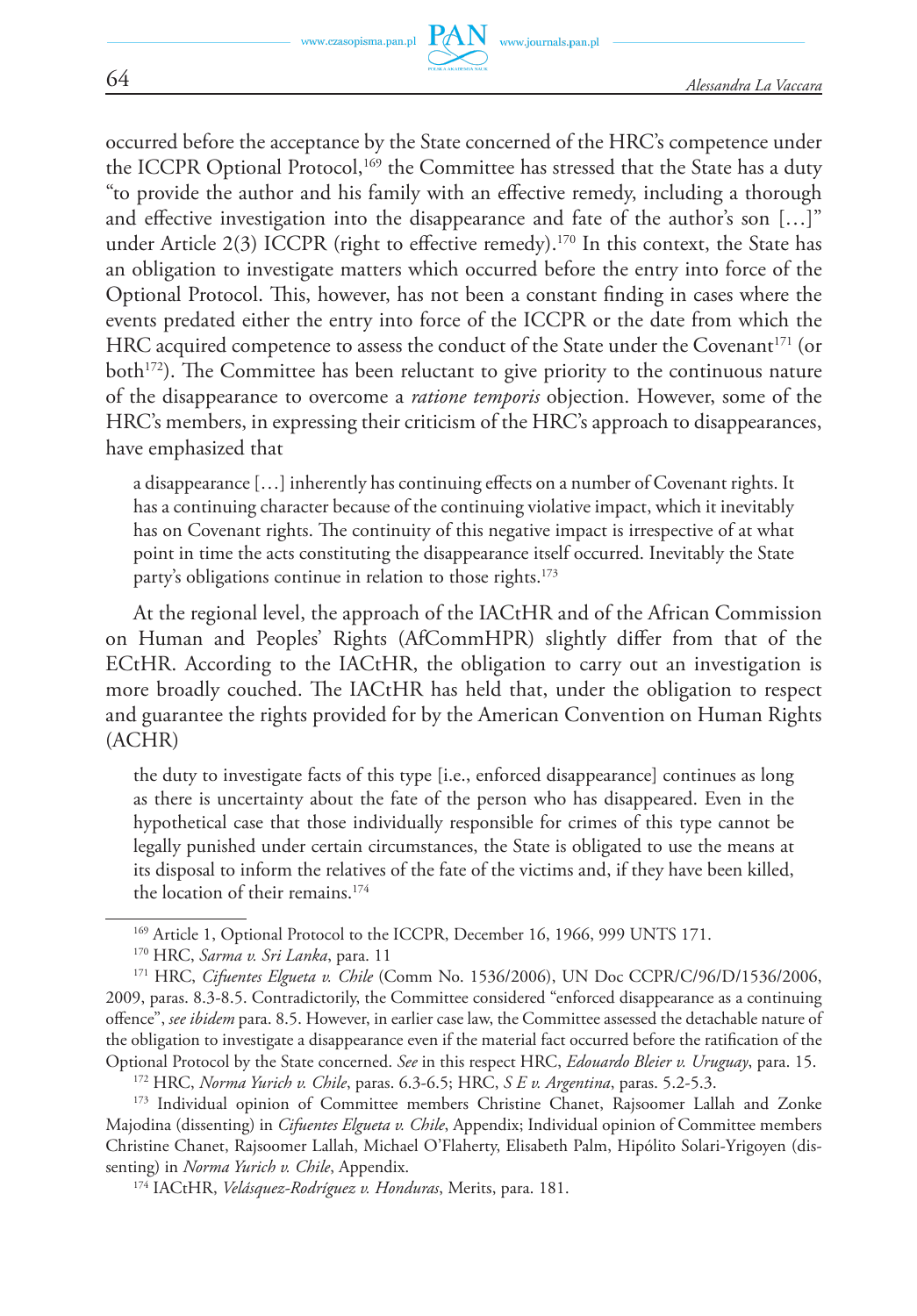$PAN$  www.journals.pan.pl www.czasopisma.pan.pl

### PAST CONFLICTS, PRESENT UNCERTAINTY... 65

Where the disappearances pre-dated (e.g., in 1978) the ratification by the State of the ACHR (e.g., 1992) as well as the acceptance of the Court's contentious jurisdiction (e.g., 1998), the IACtHR has noted that "acts of a continuous or permanent nature extend throughout time wherein the event continues, maintaining a lack of conformity with international obligations."175 As Judge Cançado Trindade underscored, obligations under the Convention bind the State from the moment of the ratification of/accession to the ACHR, and regardless of whether the State has accepted the contentious jurisdiction of the Court; as a matter of fact, this acceptance "conditions only the judicial means of settlement" of a case under the ACHR. 176 The emphasis should be placed "not on the sword of Damocles" (i.e. the date on which the State accepted the jurisdiction of the Court), "but rather on the nature of the alleged multiple and interrelated violations of protected human rights, prolonged in time, with which the […] case of disappearance is concerned."177

However, some States have made reservations stating that only those events which occurred after the submission of the instruments of acceptance could be addressed by the Court.178 For instance, in the *Serrano Cruz Sisters* case*,* the State reservation served the purpose of avoiding the jurisdiction of the Court with regard to events which occurred during the NIAC in El Salvador.179 However, such reservation did not waive the responsibility of the State vis-à-vis the victims.180 Indeed, the passage of time does

<sup>175</sup> IACtHR, *Gomes-Lund and Others (Guerrilha do Araguaia) v. Brazil* (Series C No. 219), Preliminary Objections, Merits, Reparations, and Costs, 2010, para. 17. 176 Separate Opinion of Judge Cançado Trindade – *Blake v. Guatemala* (Series C No. 36), Merits,

IACtHR 1998, para. 33.

<sup>177</sup> Separate Opinion of Judge Cançado Trindade – *Blake v. Guatemala* (Series C No. 27), Preliminary Objections, IACtHR 1996, para. 12.

<sup>&</sup>lt;sup>178</sup> In the leading case of *Blake v. Guatemala*, the State raised the preliminary objections with respect to the competence *ratione temporis* of the Court, as the alleged violations pre-dated the acceptance of the compulsory jurisdiction; moreover, the acceptance *per se* had been accompanied with a reservation that only those events which occurred after the State had submitted the instruments of acceptance could be taken into account. IACtHR, *Blake v. Guatemala*, Preliminary Objections; IACtHR, *Serrano-Cruz Sisters v. El Salvador* (Series C no 118), Preliminary Objections, 2004.

<sup>179</sup> L. Burgorgue-Larsen, A.U. de Torres, & R. Greenstein, *The Inter-American Court of Human Rights: Case Law and Commentary*, Oxford University Press, Oxford: 2011, p. 311. 180 Pursuant to Article 28 VCLT (the non-retroactivity principle), the Court stressed that it would not

override the will of the States "when the alleged facts or the conduct of the defendant State, which might involve international responsibility, precede recognition of the Court's jurisdiction." *See* IACtHR, *Serrano-Cruz Sisters v. El Salvador*, Preliminary Objections, para. 66. Despite such a traditional interpretative approach to the scope of the *ratione temporis* competence in contentious matters, the IACtHR has held that if the events began before the State recognized such competence and if they continued after the date of submission of the instrument of acceptance, then the Court would have jurisdiction to decide upon the events which occurred after that date. IACtHR, *Blake v. Guatemala*, Preliminary Objections, paras. 39-40. *See also* IACtHR, *Serrano-Cruz Sisters v. El Salvador* (Series C No. 120), Merits, reparations and costs, 2005, para. 67. This principle has been restated in several enforced disappearance-related cases, where the Court primarily considered the continuing nature of the enforced disappearance and detached it from the instantaneous character of the circumstances of the death of the victim. IACtHR, *Heliodoro Portugal v. Panama*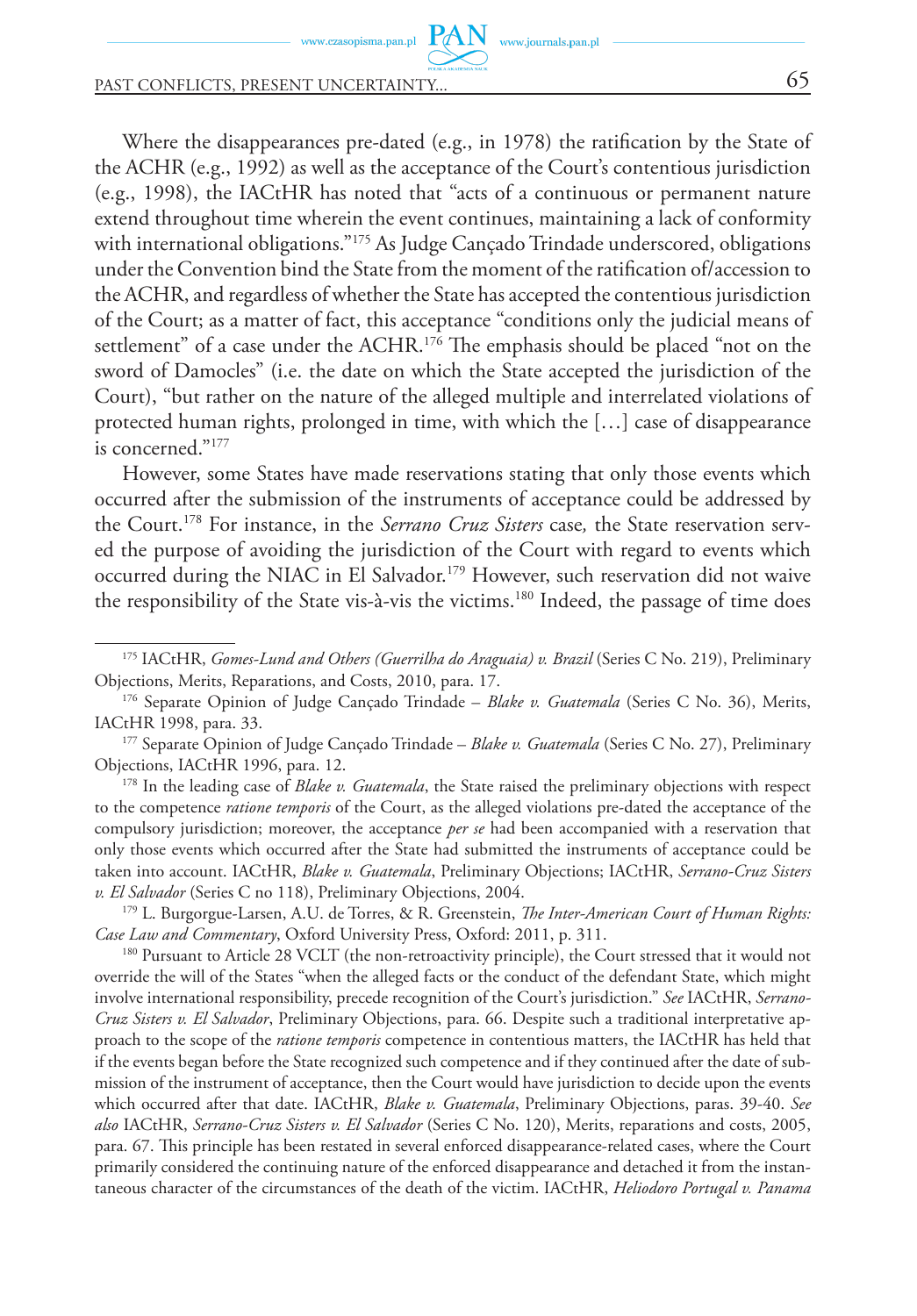not modify the obligation to conduct an investigation, as it is the full implementation of this obligation that sheds light upon the non-viability of any prosecution against the alleged perpetrators, and not the other way around.

The stance taken by the IACtHR is in contrast with the reluctance of the ECtHR and the HRC vis-à-vis the dismissal of *ratione temporis* preliminary objections in light of the occurrence of the triggering event prior to the entry into force of the corresponding human rights treaties. In cases where the disappearance occurred before the entry into force of the ACHR for the State concerned, the Court has stated that acts of a continuous or permanent nature

extend through the entire time period during which the fact continues and the lack of conformity with the international obligation is maintained. Due to its characteristics, once the treaty goes into force, those continuous or permanent acts that persist after that date, may generate international obligations for the State Party, without this implying a violation to the principle of non-retroactivity of treaties. The forced disappearance of persons [...] falls within this category of acts.<sup>181</sup> [Footnotes omitted]

Thus, in referring to the continuous character of the disappearance in its dismissal of the preliminary objection *ratione temporis*, the Court has found the State responsible for having continuously deprived the next of kin of the "truth regarding the fate of a disappeared person", which "constitutes a form of cruel and inhuman treatment for the close relatives."182 In this respect, the Court has acknowledged that "the State […] has the obligation to guarantee the right to humane treatment of the next of kin through effective investigations."183

In *Zitha & Zitha v. Mozambique*, the AfCommHPR has recognized that

[i]t is a well-established rule of international law that a State can be held responsible for its acts or omissions only if these acts and omissions are not in conformity with the obligations imposed on that State at the time that they were committed.184

It has also acknowledged that "in some cases, an act or an omission committed before the ratification of a human rights treaty may keep affecting the right(s) of a person protected under the treaty."185 As a matter of fact,

<sup>(</sup>Series C No.186), Preliminary objections, merits, reparations, and costs, 2008, paras. 32, 36-37. Such an approach has also allowed the Court to find violations of the rights of the victims' relatives. The "constant uncertainty in which the next of kin [had to] live as a result of not knowing the victim's whereabouts" has been one of the issues to be considered when assessing the violations of the rights of the relatives. IACtHR, *Blake v. Guatemala*, Merits, para. 114; IACtHR, *Cantoral Huamaní and García Santa Cruz*, Preliminary Objections, Merits, reparations and costs, para. 117; IACtHR, *Albán Cornejo and Others v. Ecuador* (Series C No. 171), Merits, reparations and costs, 2007, para. 50. 181 IACtHR, *Radilla Pacheco v. Mexico*, paras. 22-23; IACtHR, *Ibsen Cárdenas and Ibsen Peña v. Bolivia*,

paras. 21, 60.

<sup>182</sup> *E.g.* IACtHR, *Radilla Pacheco v. Mexico*, para. 166; IACtHR, *Ibsen Cárdenas and Ibsen Peña v. Bolivia*, paras. 126, 130; IACtHR, *La Cantuta v. Peru*, para. 125.

<sup>183</sup> IACtHR, *Radilla Pacheco v. Mexico*, para. 167. 184 AfCommHPR, *E Zitha and PJL Zitha v. Mozambique*, para. 84. 185 *Ibidem*.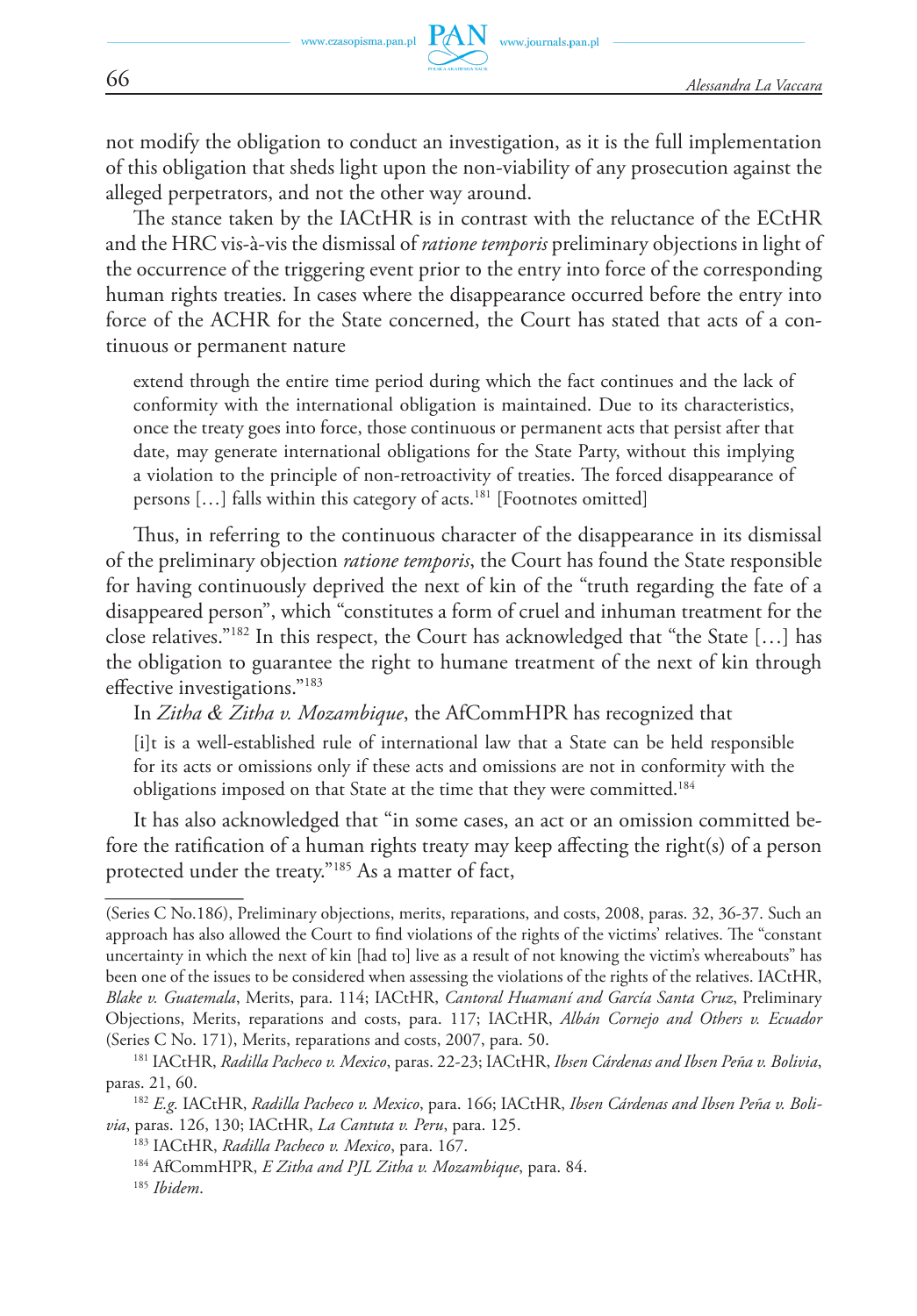a similar situation may be observed when an application is lodged with an international organ whose competence was recognized by the relevant State after the complained act or omission had been committed. The effects of an event which occurred before the recognition might be continuing. Problems arising from these situations are generally resolved with reference to the doctrine of continuing violation under international law.186

www.journals.pan.pl

The impact on the family members was not assessed in the same case, as the Commission considered the Communication inadmissible.187 However, in light of previous pronouncements by the Commission in *Amnesty International and Others v. Sudan*, where the withholding of information on the detainee's fate and whereabouts amounted to inhuman treatment against the family members, the reasoning above may play a role in subsequent case law where the family members' rights are at stake.

The judicial narrative highlights that although a disappearance pre-dated the entry into force of human rights treaties, the State is not freed from the obligation to carry out an investigation<sup>188</sup> into the circumstances surrounding the suspicious death and/or the disappearance.<sup>189</sup>

# **Conclusions – An unceasing duty to investigate the lingering consequences of past human rights violations?**

The assertion that contemporary IHL and IHRL treaties apply to events preceding their adoption and entry into force appears at first glance to be legally unsound. In order to explore this hypothesis, three case-scenarios have been examined. The Spanish civil war, the Kaprolat/Hasselman incident, and the Katyń massacre provide an illustration of how difficult it can be for families to obtain access to information on missing persons decades after the termination of the armed conflicts at issue.

<sup>186</sup> Based on this reasoning and on the corresponding improper conduct of the State, the Commission considered the disappearance of the victim concerned to be a continuing violation of his human rights, thereby affirming its competence *ratione temporis* to examine the matter (*ibidem*).

<sup>&</sup>lt;sup>187</sup> Ibidem, para. 94. The Commission did not decide on the merits of the case, as the requirement of the exhaustion of the local remedies – *cf.* Article 56 of the African Charter on Human and Peoples Rights – had not been fulfilled by the applicant, thus causing, the Commission to find the communication inadmissible (*ibidem*, paras. 95-115).

<sup>188</sup> The *Janowiec* case has raised widespread criticism among scholars and practitioners with regard to several points, including the one outlined above on the procedural limb of Article 2 ECHR, raised by the Court both in its Chamber and in its Grand Chamber judgment. *E.g.* I. Kamiński, *Comments on Janowiec and Others v. Russia: The Katyń Massacre before the European Court of Human Rights: A Personal Account*, XXXIII Polish Yearbook of International Law 205 (2013); C. Heri, *Enforced Disappearance and the European Court of Human Rights' Ratione Temporis Jurisdiction. A Discussion of Temporal Elements in Janowiec and Others v. Russia*, 12 Journal of International Criminal Justice 751 (2014); Schabas, *supra* note 156; Y. Kozheurov, *The Case of Janowiec and Others v. Russia: Relinquishment of Jurisdiction in Favour of the Court of History* XXXIII Polish Yearbook of International Law 227 (2013).

<sup>189</sup> *See* ECtHR, *Cyprus v. Turkey* (GC), para. 132.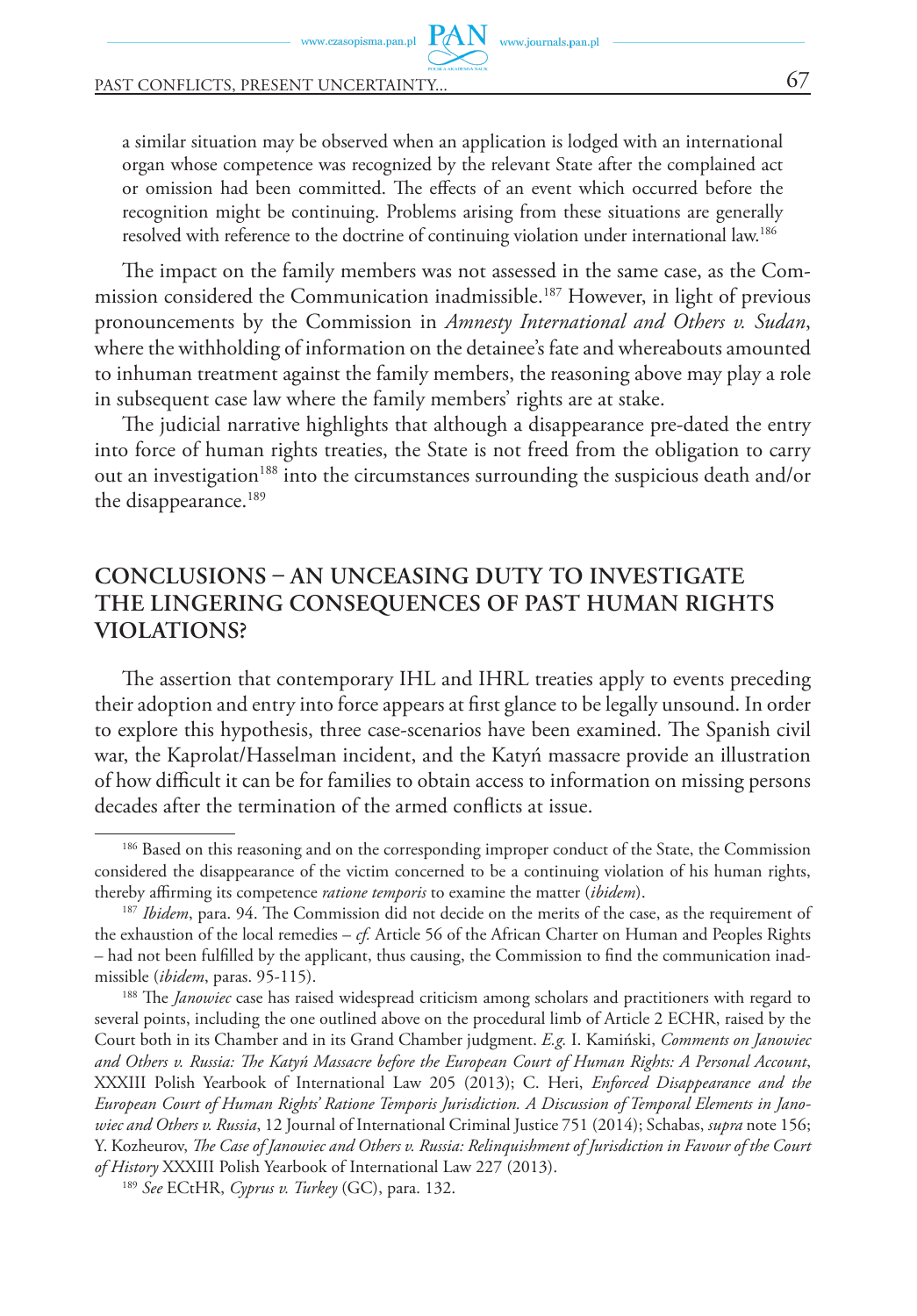Contemporary IHL treaty law sets down obligations that were under-developed under the early IHL treaties. However, this is not tantamount to saying that contemporary IHL, in its entirety, applies to the pending consequences of past armed conflicts. In the case of persons who went missing in the context of traditional military operations (e.g., in the Kaprolat/Hasselman incident), contemporary rules can constitute guiding standards vis-à-vis specific actions (e.g., exhumations and recovery of the bodies); in the case of persons who went missing in the context of international crimes they can reinforce the applicable international law rules.

With regard to the cases dating back to WWII, the fact that the core of the right of families to know the fate of their relatives is grounded in Article 46 of the 1907 Hague Regulations (Convention IV) – considered customary since  $1939^{190}$  – suggests that the right to know is *per se* an explicit statement of a new international norm whose customary character derives from a direct link with the 1907 Hague Regulations (Convention IV). Thus, it represents

nothing other than a simple clarification of what was not so clear [a long time ago]. What ought to have been clear [a long time ago] has been revealed by the creation of a new customary law which plays the role of authentic interpretation [of previous provisions], the effect of which is retroactive.<sup>191</sup>

Hence, this confirms that contemporary law is of relevance to the assessment of the contemporary consequences of a situation/action/fact which occurred after 1939.

In the cases of both the Spanish civil war as well as the Katyń massacre, no intertemporal problem arises, as the situations at stake entail considerations related to the continuity of the consequences generated by international crimes, which create a bridge between the distant past and the present. Thus, the present article has explored the temporal dimension of the obligation to carry out an investigation and to address the queries of families under IHRL in light of the ECtHR's case law.

The duration of the violation of the rights generated by the disappearance of a person determines the duration of the obligation to carry out investigative operations aimed at accounting for the person reported missing. In this way, although the disappearance occurred before the entry into force of the ECHR, the continuing nature of the disappearance bridges the past with the present. However, a bridge between the past and the present is not always possible, as the ECtHR's case law shows. A contracting party of the ECHR will not be held responsible under the Convention for not investigating even the most serious crimes under international law if these pre-dated the adoption of the Convention.192

<sup>&</sup>lt;sup>190</sup> Trial of the Major War Criminals before the International Military Tribunal, Nuremberg, 14 November 1945 – 1 October 1946, Official Documents and Proceedings, Nuremberg, 1947, pp. 301-304 and 317-320.

<sup>191</sup> Judge Tanaka (ICJ), Dissenting Opinion*, supra* note 109. *See also* Sandoz et al., *supra* note 31, para. 1193, p. 341.

<sup>&</sup>lt;sup>192</sup> Although the Court recognized that "even today some countries have successfully tried those responsible for war crimes committed during [WWII]", it emphasized "the fundamental difference between